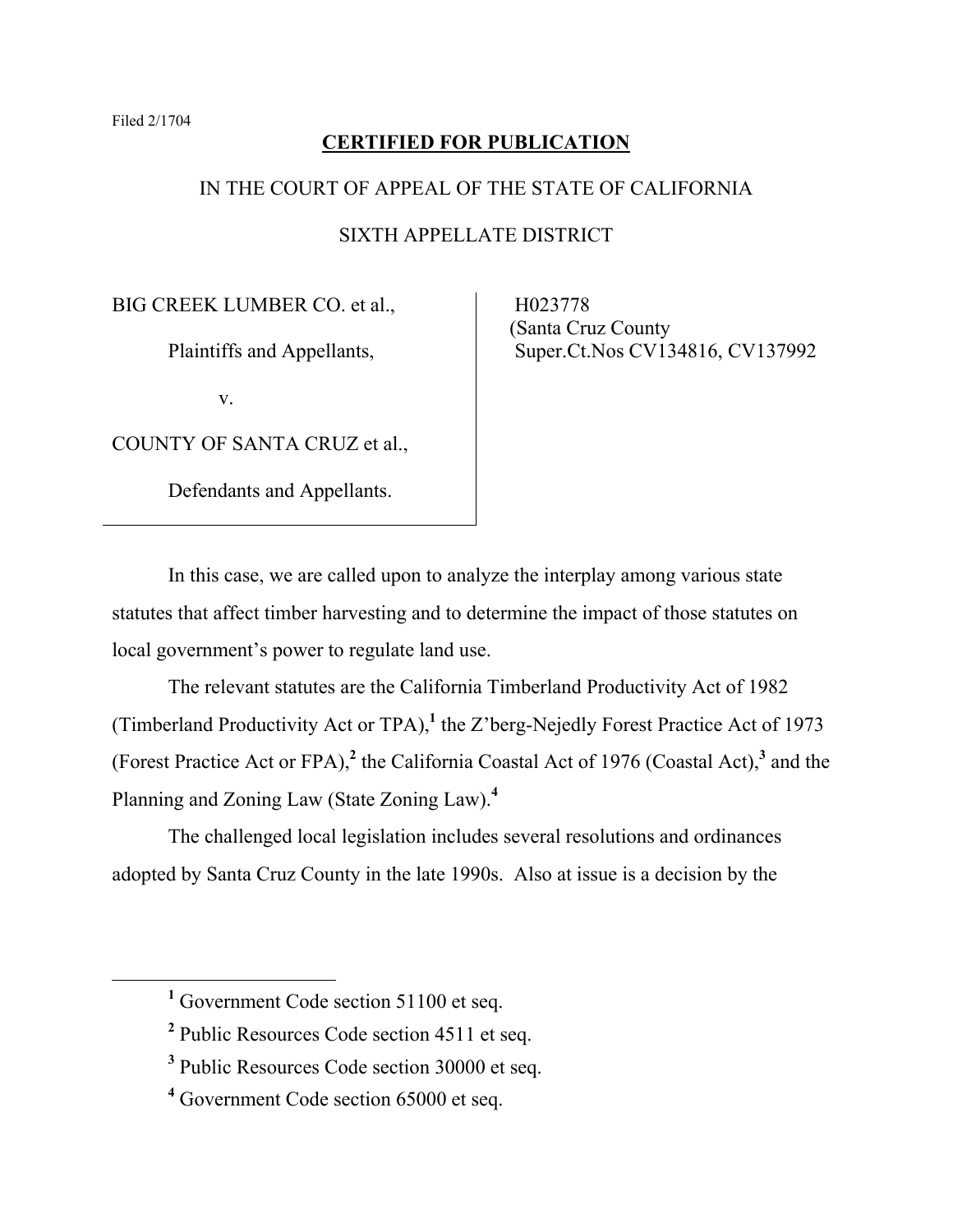California Coastal Commission certifying one of those measures as an amendment to the county's local coastal program.

By separate legal actions that were later consolidated, parties representing forestry interests attacked the actions of the County and the Coastal Commission, asserting preemption and other grounds. The preemption issues were bifurcated and heard first. Following that hearing, the trial court concluded that the two state forestry statutes preempted most but not all of the challenged provisions of the ordinances. The court entered judgment accordingly. On appeal, each party continues to press its preemption and statutory construction arguments.

With respect to the justiciable issues presented here, we conclude that the challenged local measures are invalid in their entirety.**<sup>5</sup>**

### **BACKGROUND**

I. The Parties

*Plaintiffs:* The first parties to appeal the trial court's decision were the petitioners below (collectively referred to in this opinion as "plaintiffs"). Plaintiffs are Big Creek Lumber Company and Homer T. McCrary (collectively, Big Creek), and the Central Coast Forest Association (CCFA), a nonprofit association representing forest landowners and forestry professionals in Santa Cruz County. Plaintiffs contend that state law preempts the challenged ordinances in their entirety.

*Defendants:* An appeal also was taken by the respondents below (collectively referred to in this opinion as "defendants"). Defendants are the County of Santa Cruz, its

**<sup>5</sup>** <sup>5</sup> In finding that certain zoning aspects of some of the challenged local measures are expressly preempted by the Forest Practice Act, we respectfully disagree with *Big Creek Lumber Co. v. County of San Mateo* (1995) 31 Cal.App.4th 418 (*Big Creek v. San Mateo*). In *Big Creek v. San Mateo,* the First District Court of Appeal rejected a similar preemption argument, based on its interpretation of the FPA and the TPA. (*Id.* at pp. 424-427.) As we explain below, we have a different view of the proper construction of the relevant statutory provisions.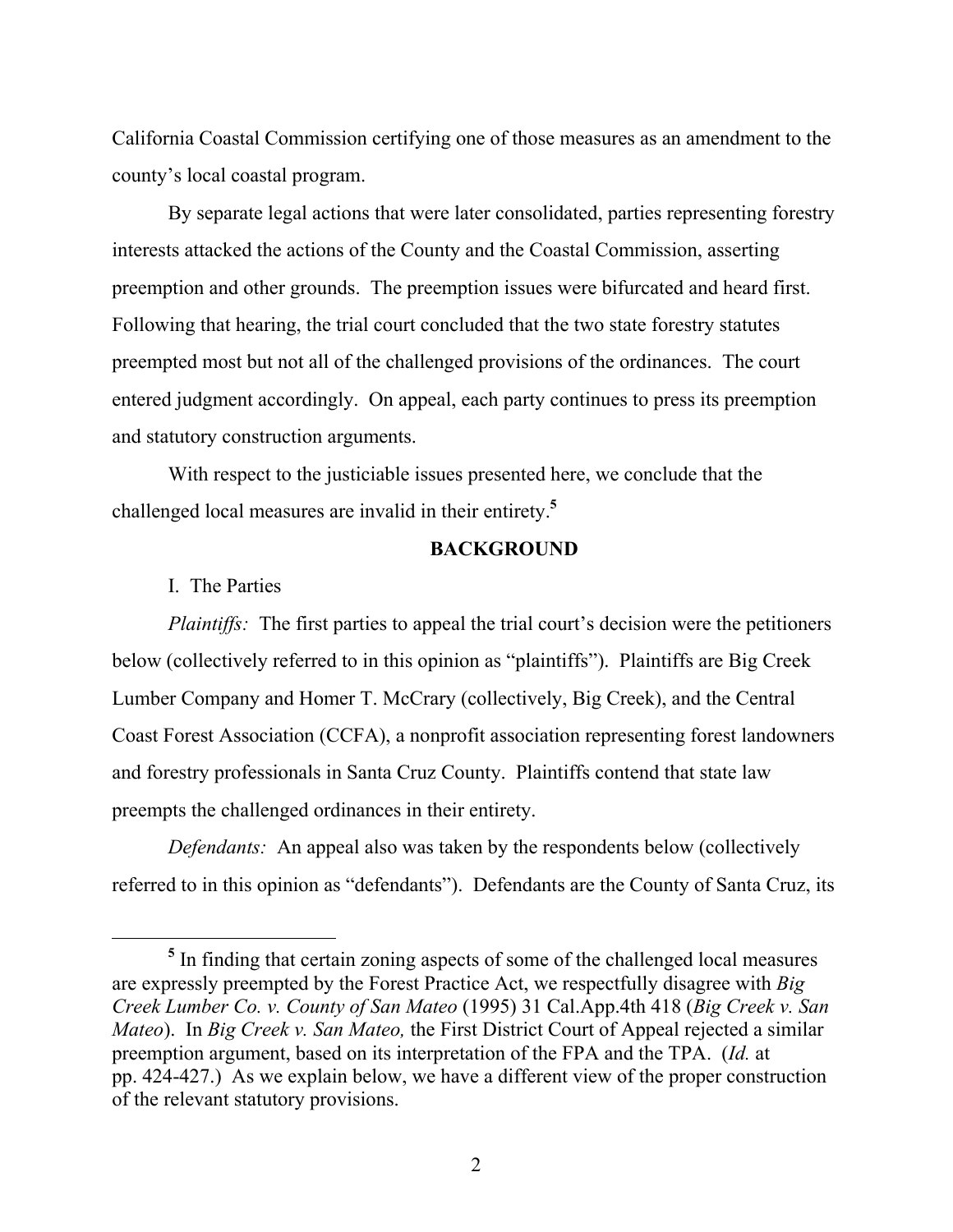Board of Supervisors, and its Planning Department (collectively, the County), and the California Coastal Commission (the Commission or Coastal Commission). Both in response to plaintiffs' appeal and in their own appeal, defendants argue that state law does not preempt any of the ordinances in whole or in part. Defendant Coastal Commission also asserts the validity of its certification action.

*Amici Curiae*: Appearing as *amici curiae* are the Forest Landowners of California, the California Forestry Association, the California Farm Bureau Federation, and the California Cattlemen's Association. *Amici* support plaintiffs' view that the Forest Practice Act preempts the challenged local ordinances.

II. Actions by the County and the Coastal Commission

In February 1998, the County's Timber Technical Advisory Committee recommended that the County consider additional timber regulations. The Committee suggested two available avenues: (1) the advisory route—submitting proposed forest practice rules to the State Board of Forestry and Fire Protection (State Forestry Board); (2) the direct route—amending the County's zoning ordinance and General Plan/Local Coastal Program (LCP). The County explored both avenues.

First, the County proposed forest practice rules to the State Forestry Board, as permitted by Forest Practice Act.<sup>6</sup> In early November 1998, the State Forestry Board accepted some but not all of the County's proposed rules. Among the rejected proposals were a riparian "no-cut" corridor and limits on helicopter logging operations.

In late November 1998, the County proceeded by the direct route, approving "in concept" certain General Plan/LCP amendments. Among other things, the conceptually approved amendments addressed riparian buffers and helicopter operations. At the same time, the County also adopted an interim ordinance, Ordinance 4529, which banned timber harvesting within designated riparian corridors.

**<sup>6</sup>**  $<sup>6</sup>$  See Public Resources Code section 4516.5, subdivision (a).</sup>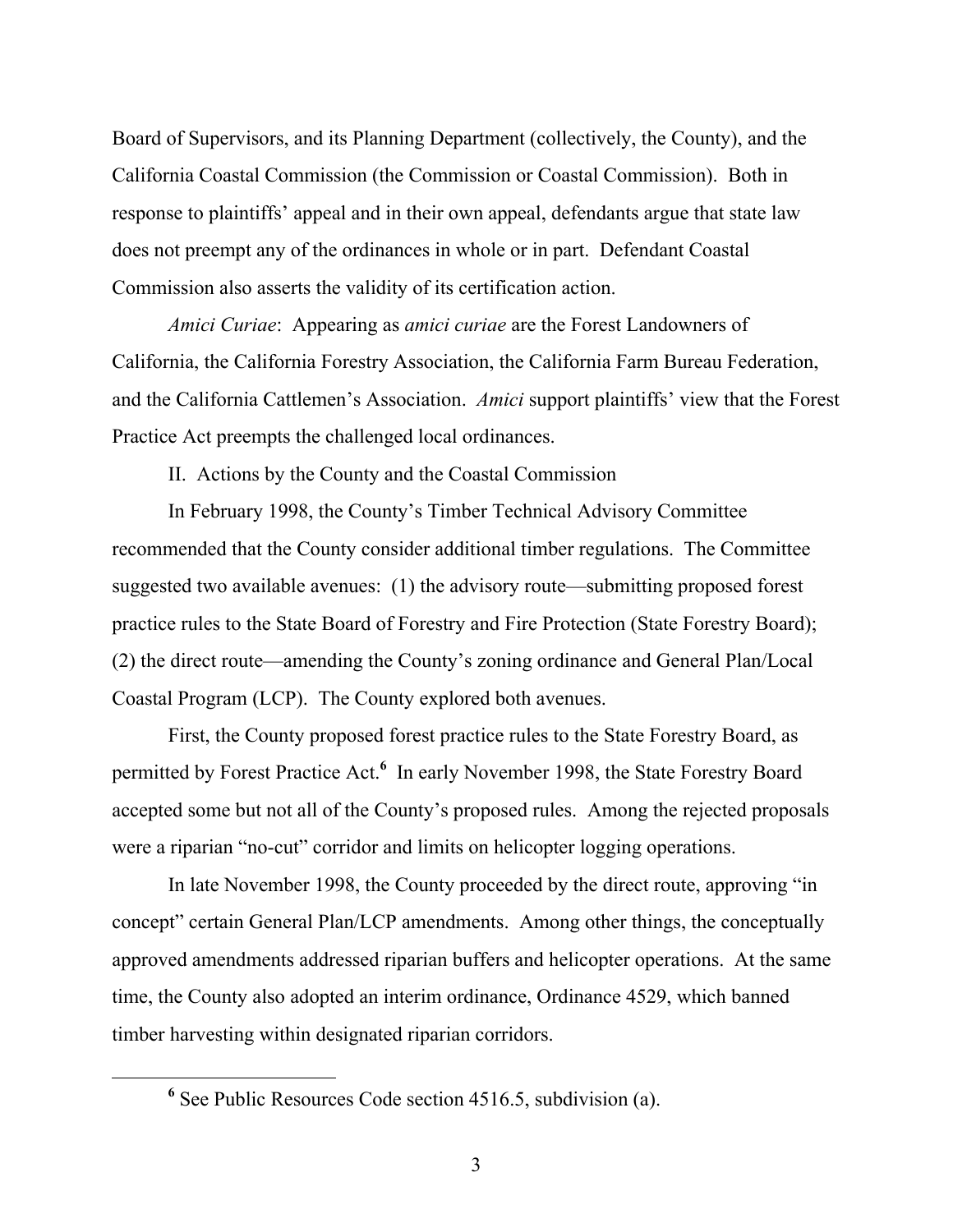Thereafter, the County revisited the advisory route. It made minor modifications to its previously rejected proposals and resubmitted them to the State Forestry Board in 1999, in the hope that the political winds had changed. That attempt was unavailing. In September 1999, the State Forestry Board denied the County's 1999 proposed rule package in its entirety.

Two months later, in November 1999, the County adopted two ordinances affecting timber harvesting. The first, Ordinance 4571, prohibits timber harvesting within specified riparian corridors. (It replaced Ordinance 4529, the interim riparian corridor ordinance enacted the previous year, which was due to expire at the end of 1999.) Ordinance 4571 requires a 50-foot buffer from a perennial stream and a 30-foot buffer from an intermittent stream. The second measure, Ordinance 4572, limits the areas where helicopter operations may occur. That ordinance restricts helicopter "staging and loading activities" and "service areas" to (1) the parcel from which timber is being harvested or a contiguous parcel; (2) parcels whose zoning permits timber harvesting; and (3) property within the boundaries of an approved timber harvest plan (THP). Neither the riparian nor the helicopter ordinance applies inside the coastal zone.**<sup>7</sup>**

In December 1999, the County adopted two additional sets of measures affecting timber harvesting.**<sup>8</sup>** One set included Resolution 493-99 and Ordinance 4577, which

**<sup>7</sup>** <sup>7</sup> The coastal zone is statutorily defined as that area of land and water "extending" seaward to the state's outer limit of jurisdiction, including all offshore islands, and extending inland generally 1,000 yards from the mean high tide line of the sea." (Pub. Resources Code, § 30103, subd. (a).) In some areas, the inland boundary of the coastal zone may vary from the 1,000-yard standard. (*Id.,* subd. (b).)

**<sup>8</sup>** The County's measures included both resolutions and ordinances.

<sup>&</sup>quot;Strictly speaking, there is a difference between the two." (45 Cal.Jur.3d (Rev.) (2000) Part 2, Municipalities, § 309, p. 11, fn. omitted.) "An ordinance is the equivalent of a municipal statute . . . ." (*Ibid.*) " 'Resolution' denotes something less formal." (*Id.*) at p. 12.)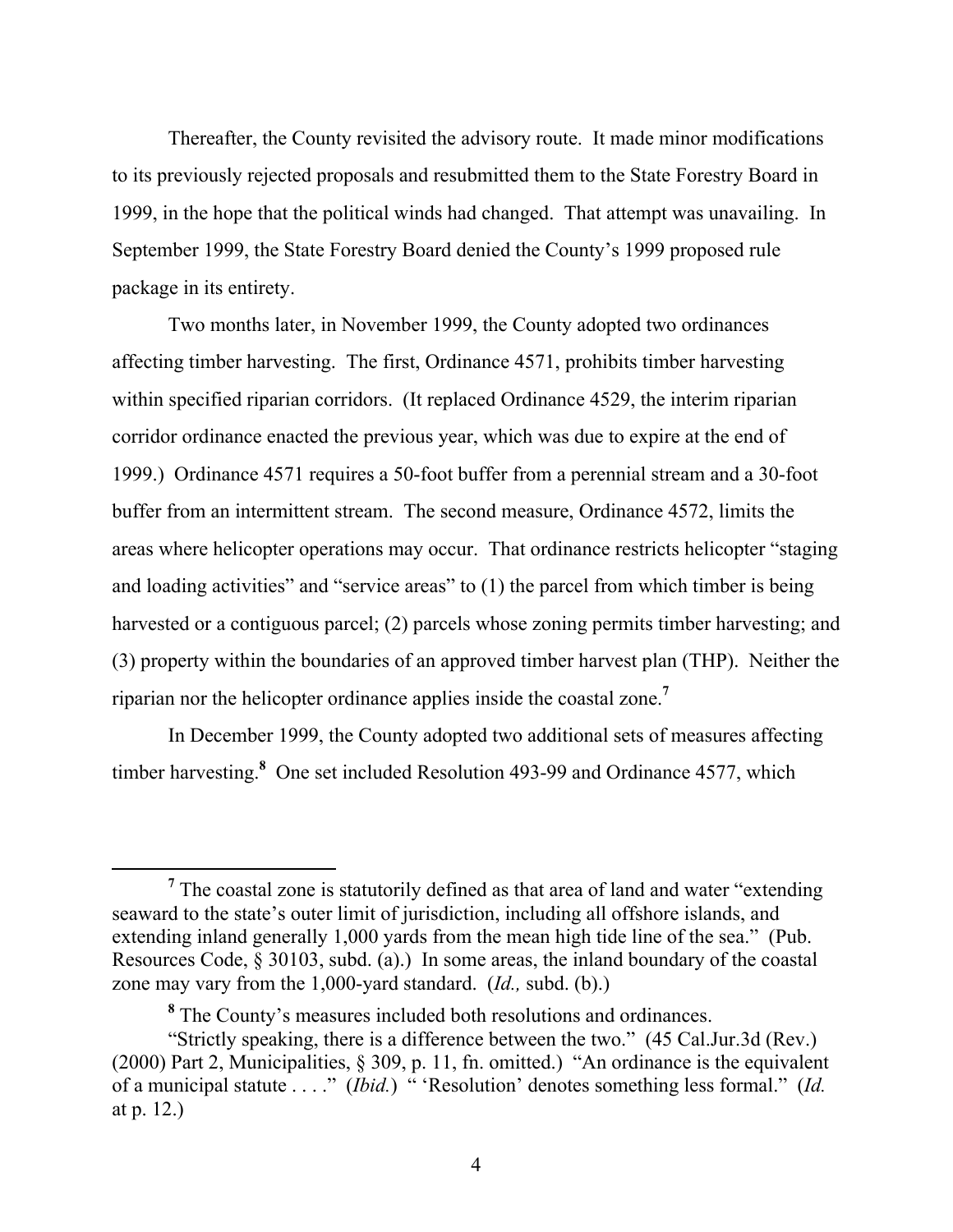amend the County's General Plan/LCP and its zoning code. The effect of those measures is to limit timber harvesting to properties, whether inside or outside the coastal zone, that are zoned either Timber Production (TP) or Mineral Extraction Industrial (M-3), and to properties outside the coastal zone that are zoned Parks, Recreation and Open Space (PR). The other set of measures comprised Resolution 494-99 and Ordinance 4578. If effective, those measures would have added the Commercial Agricultural (CA) zone as a fourth zone where timber harvesting is a permitted use. In addition, the ordinance would have extended the helicopter and riparian restrictions to the coastal zone. The ordinance also would have imposed new design standards for private roads. According to the County, however, Resolution 494-99 and Ordinance 4578 were subsequently withdrawn because the Coastal Commission did not take final action on them, and they are not effective.

The County forwarded Resolution 493-99 and Ordinance 4577 to the Coastal Commission. Those measures had evolved from the earlier General Plan/LCP amendments conceptually approved in November 1998. In 1999, the Coastal Commission had rejected the conceptually approved amendments, returning them to the County with proposed modifications. As relevant here, the proposed modifications affected timber production zoning within the coastal zone. The first suggested modification imposed certain limitations on applications for timber production zoning within the coastal zone. The second proposed modification mandated that applications for rezoning to TP within the coastal zone be processed as LCP amendments. The County incorporated those modifications into Resolution 493-99 and Ordinance 4577.

 $\overline{a}$ 

By both statute and regulation, local governments must submit proposed local coastal plans to the Coastal Commission by resolution. (Pub. Resources Code, § 30510, subd. (a); Cal. Code Regs., tit. 14, § 13518, subd. (a).)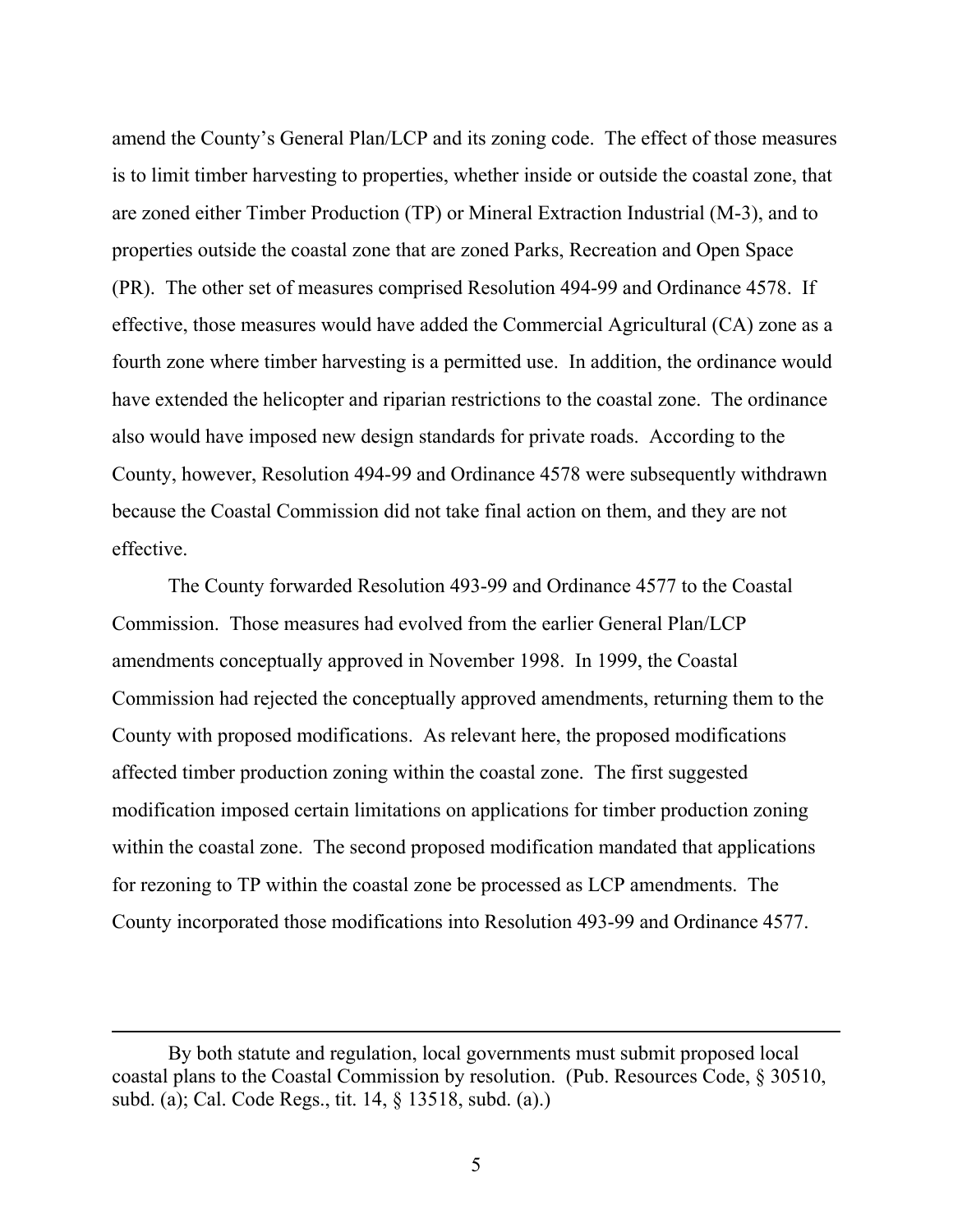In February 2000, the Coastal Commission certified Resolution 493-99 and Ordinance 4577 as part of Major Amendment 3-98 to the County's General Plan/LCP.

III. Proceedings in the Trial Court

In December 1998, Big Creek filed a petition for a writ of mandate and for declaratory and other relief against the County. Big Creek's action challenged Ordinance 4529, the interim riparian corridor ordinance, as well as the General Plan/LCP amendments that were conceptually approved in November 1998. Big Creek asserted causes of action based on the California Environmental Quality Act (CEQA) and on the doctrine of preemption.

In March 2000, CCFA petitioned for a writ of mandate against the County and the Coastal Commission, seeking to set aside Ordinances 4571, 4572, 4577, and 4578, as well as the Commission's certification. CCFA asserted CEQA and preemption grounds for its petition. At the same time, Big Creek amended its petition, naming the Coastal Commission and adding allegations related to actions taken since 1998 both by that body and by the County.

Based on the parties' stipulations, the court consolidated the plaintiffs' actions. Later, again by stipulation, the court bifurcated the preemption claims and ordered them to be tried first.

In December 2000, the court conducted a hearing on the preemption issues. Prior to the hearing, the parties submitted substantial briefing. At the hearing, Big Creek offered in evidence three administrative records—two from proceedings before the County and one from proceedings before the Coastal Commission. The court then entertained extensive oral argument from all parties.

Big Creek and CCFA argued that the County's riparian and helicopter regulations violate the TPA. They further argued that the County's zone district regulations violate the FPA. As to that point, Big Creek and CCFA contended that the County was attempting to regulate the conduct of timber operations—a field preempted by state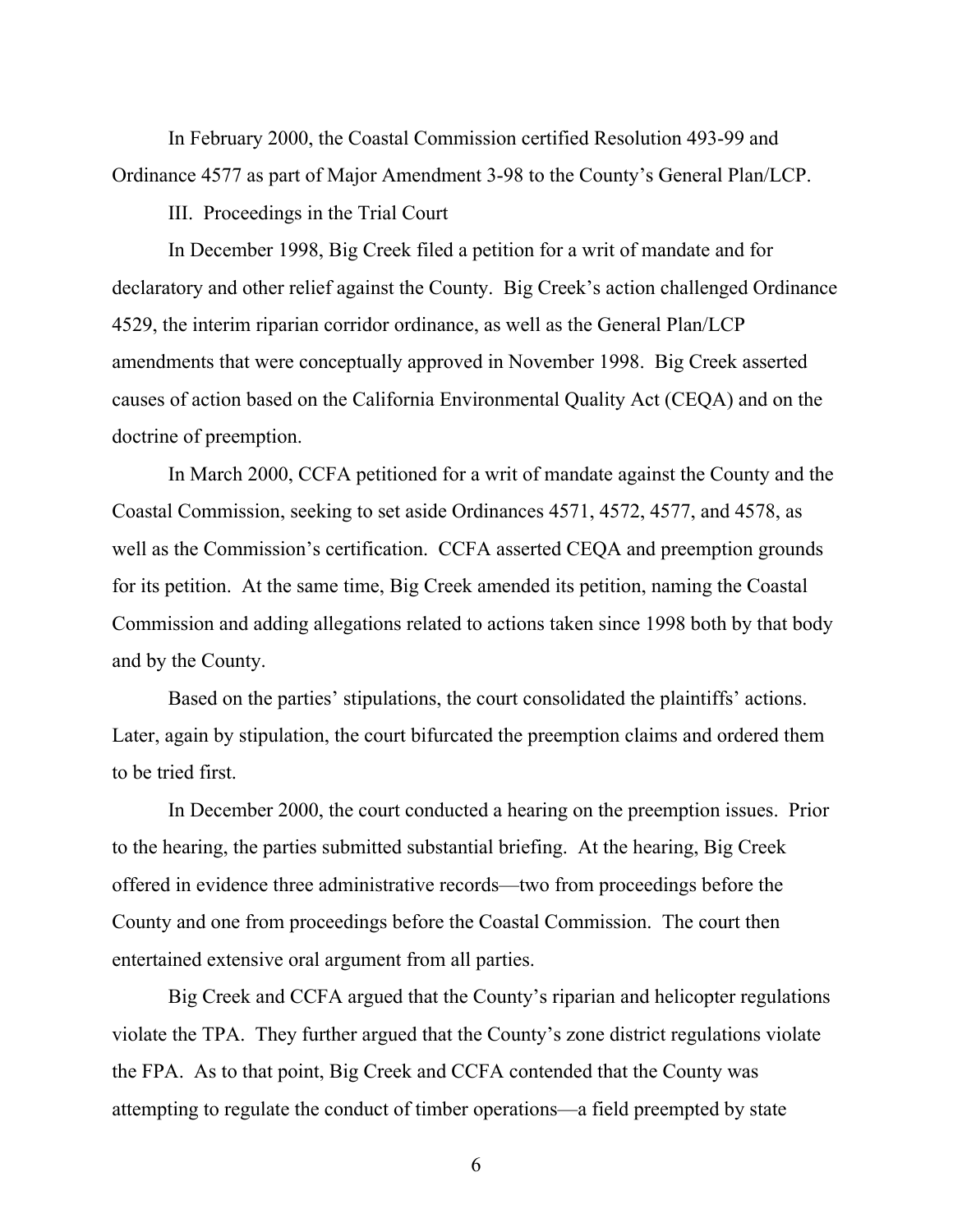law—under the guise of "locational" zoning ordinances. Big Creek and CCFA further urged that the Coastal Commission's certification of the County's LCP amendment illegally imposed additional zoning criteria for TPZ lands, in violation of the TPA.

For its part, the County asserted that local government retains its traditional zoning power notwithstanding the existence of a comprehensive state regulatory scheme governing the conduct of timber operations. In support of that argument, the County cited *Big Creek v. San Mateo*. In that case, the First District Court of Appeal held that the FPA preempts local ordinances only to the extent that they attempt to regulate *how* not *where—*timber operations may be conducted. (*Big Creek v. San Mateo, supra,* 31 Cal.App.4th at pp. 421-422.) The County characterized its helicopter ordinances as valid location regulations. The County also argued that its riparian corridor ordinances were proper zoning regulations, even inside timber production zones, since watershed protection qualifies as a compatible use under the TPA.

The Coastal Commission concurred in the County's arguments and further asserted the validity of its certification action. According to the Commission, its actions were proper and necessary as part of its duty to carry out the policies of the Coastal Act. The Commission also urged that the Coastal Act must take precedence within the coastal zone to the extent that it conflicts with the state forestry statutes.

After entertaining oral argument from all parties, the court took the matter under submission. Shortly thereafter, the trial court issued its decision, in the form of a formal order that partially granted plaintiffs' writ petitions. In essence, the court found in favor of plaintiffs on all of their preemption claims except those relating to the zone district regulations, which limit timber operations to the enumerated zones.

In its order, the court separately addressed each of the challenged local measures, as follows:

Ordinance 4571 (Riparian Corridor Regulations) Citing *Big Creek v. San Mateo*, the court concluded that the riparian corridor ordinance regulates the "location" rather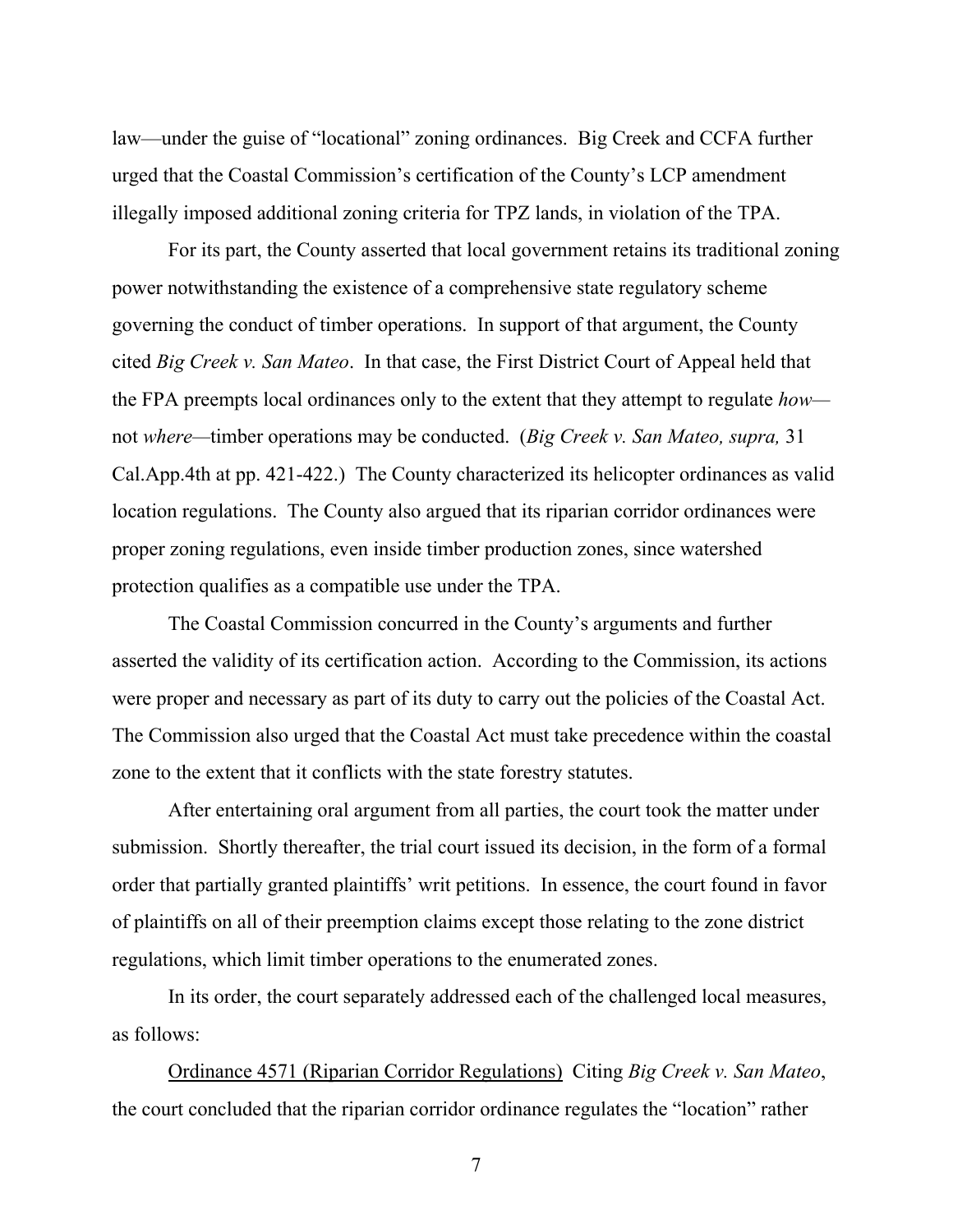than the "conduct" of timber operations and therefore "is not expressly preempted by state law." Nevertheless, the court found, "it is impliedly preempted to the extent that it applies to land within Timber Production Zones (TPZs)." Because the valid and invalid portions of the ordinance are not severable, the court concluded, the local legislation "is preempted in its entirety."

Ordinance 4572 (Helicopter Regulations) The court determined that the helicopter ordinance constitutes "a regulation of the manner in which timber is removed," which is expressly preempted by the Forest Practice Act. (Pub. Resources Code, § 4516.5, subd. (d).)

Resolution 493-99 (General Plan/LCP Amendment: Zone District Regulations and TP Zoning) The court observed that this resolution amends the General Plan/LCP in two ways. First, it restricts logging to three specified zones: Timber Production (TP), Mineral Extraction Industrial (M-3), and Parks, Recreation and Open Space (PR). Second, it limits the rezoning of land to TPZ. The court upheld Resolution 493-99 to the extent that it restricts timber operations to the three specified zones. But the court invalidated the resolution to the extent that it restricts TPZ rezoning, on the ground of express preemption by the Timberland Productivity Act. (Gov. Code, § 51113.)

Ordinance 4577 (Zone District Regulations and TP Zoning) As with its accompanying resolution, the trial court upheld Ordinance 4577 to the extent that it prohibits commercial timber harvesting except in the TP, M-3, and PR zones, but invalidated the ordinance on preemption grounds to the extent that it imposed additional restrictions on TPZ rezoning. The court also observed that the ordinance changes existing local legislation by providing that rezoning to TPZ or M-3 constitutes an amendment to the LCP, which requires Coastal Commission approval. The court concluded that this aspect of the ordinance is expressly preempted because it "imposes an additional requirement for the zoning change" beyond those enumerated in the governing Timberland Productivity Act provision. (Gov. Code, § 51113.)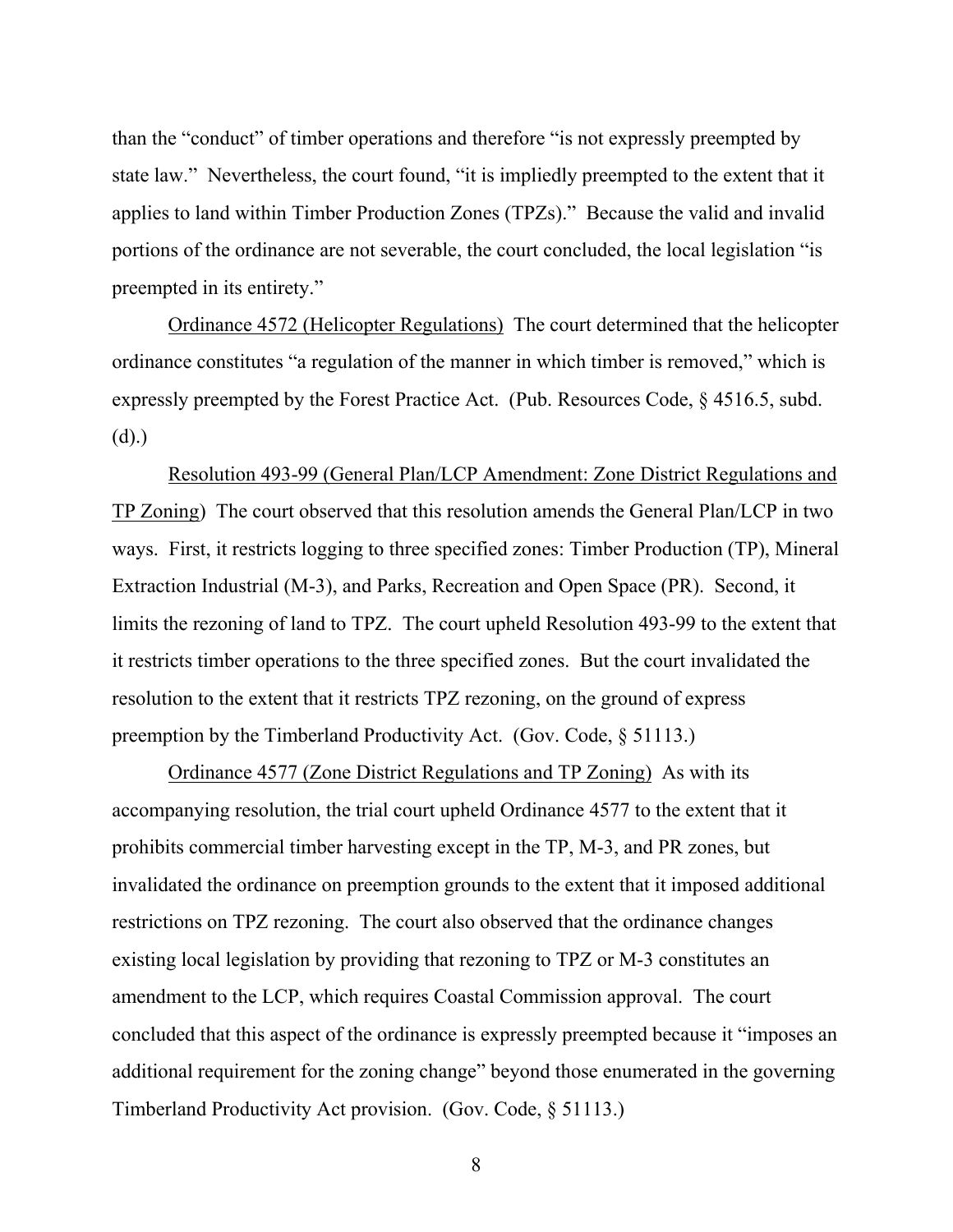Resolution 494-99 (General Plan/LCP Amendment: Zone District Addition) As the trial court observed: "This resolution adds the Commercial Agricultural Zone . . . as an additional zone in which timber harvesting is permitted." The court concluded that state law does not preempt the resolution.

Ordinance 4578 (Zone District, Helicopter, Riparian Corridor, and Road Design Regulations) Mirroring its decision on the accompanying resolution, the trial court upheld the section of Ordinance 4578 that added the Commercial Agricultural (CA) zone to the three zones previously specified for timber operations. Consistent with its rulings on the other local measures, the court invalidated those sections of Ordinance 4578 that extended both the helicopter restrictions and the riparian buffer to the coastal zone, finding them preempted by state law. Finally, the court upheld the ordinance's design standards for private roads.

Following entry of the court's order, CCFA stipulated to dismissal of all of its remaining claims. Big Creek likewise stipulated to dismissal of all of its remaining claims, except its constitutional claims, which the trial court previously had stricken from the petition.

In September 2001, the trial court entered judgment in accordance with its earlier order. As directed by the judgment, a peremptory writ of mandate issued, which commanded the County and the Coastal Commission to take action consistent with the judgment.

### IV. The Appeals

Plaintiffs (Big Creek and CCFA) appeal the single aspect of the judgment that the trial court decided adversely to them. They assert that state law preempts the ordinances and resolutions in their entirety, particularly including the ban on commercial timber harvesting except in the specified zones (the zone district regulations).

Defendants (the County and the Coastal Commission) appeal the remainder of the judgment, which the trial court decided adversely to them. They argue that state law does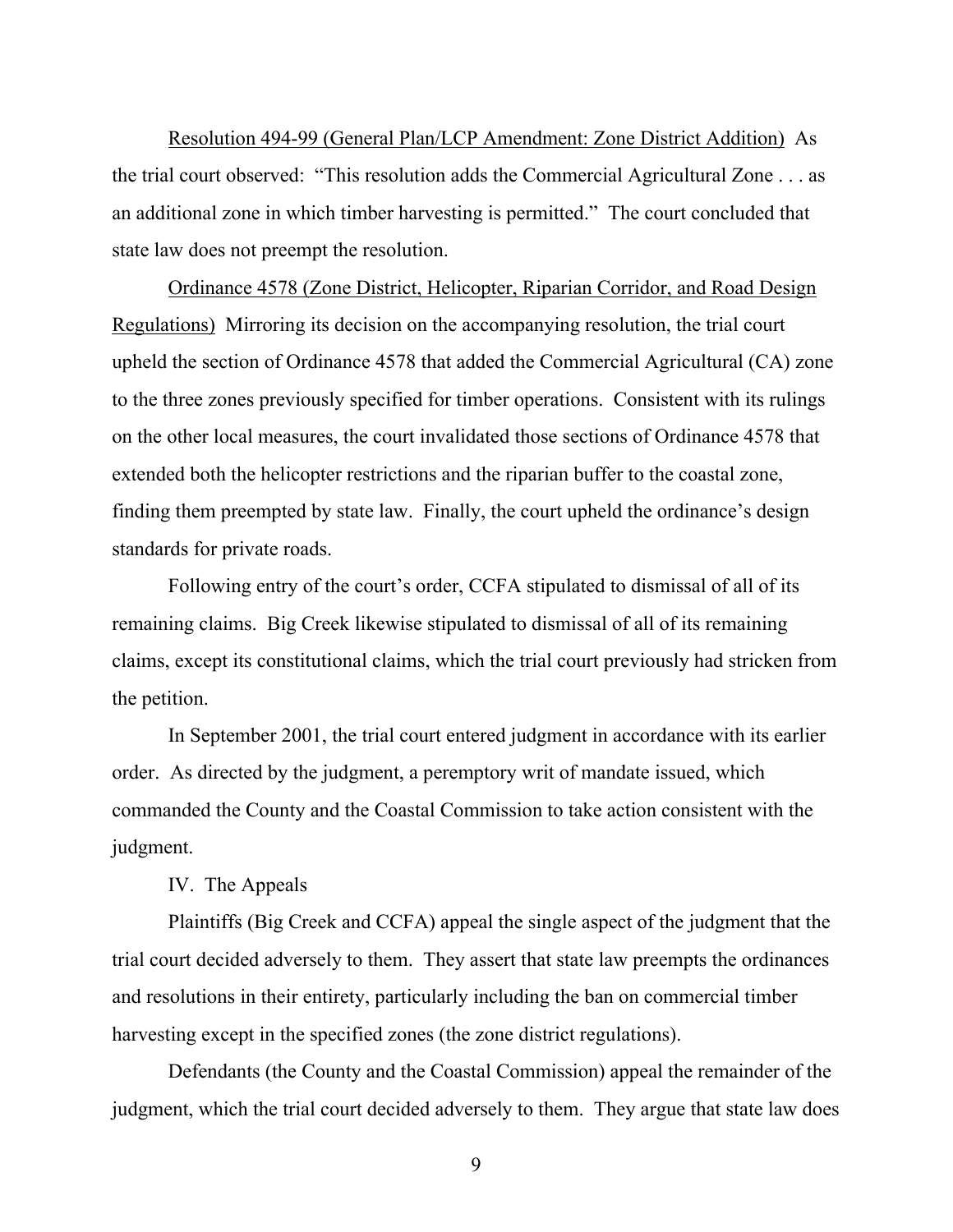not preempt any of the ordinances or resolutions, particularly including the riparian corridor regulations and the helicopter regulations. In addition, the Commission argues the validity of its certification action under the Coastal Act.

# **ISSUES**

At the outset, for the sake of clarity, we identify certain questions arising from this case that we will not address, with an explanation of why they are not before us. We then summarily describe the issues that are properly presented for our consideration and resolution here.

I. Questions Not Presented

We first observe that Ordinance 4578 and Resolution 494-99 are not at issue in this appeal. The County represents that those measures did not take effect and thus have no legal force; Big Creek accedes in that representation. Because they never became effective, a challenge to those measures would lack justiciability. (See generally, 3 Witkin, Cal. Procedure (4th ed. 1996) Actions, § 73, p. 132.) For that reason, we need not and do not reach any issue specifically related to Ordinance 4578 or to Resolution 494-99.

Second, we shall not consider the constitutional issue raised solely by *amici curiae*. As a general rule, appellate courts decline to address contentions not raised by the litigants. (*Lance Camper Manufacturing Corp. v. Republic Indemnity Co.* (2001) 90 Cal.App.4th 1151, 1161, fn. 6.) We see no reason to depart from that rule in this case.

II. Questions Presented

The appeals by both sides present the question of whether state law preempts various aspects of the challenged ordinances.

The appeal by defendant Coastal Commission's raises the additional issue of the relationship between the Coastal Act and other state statutory law.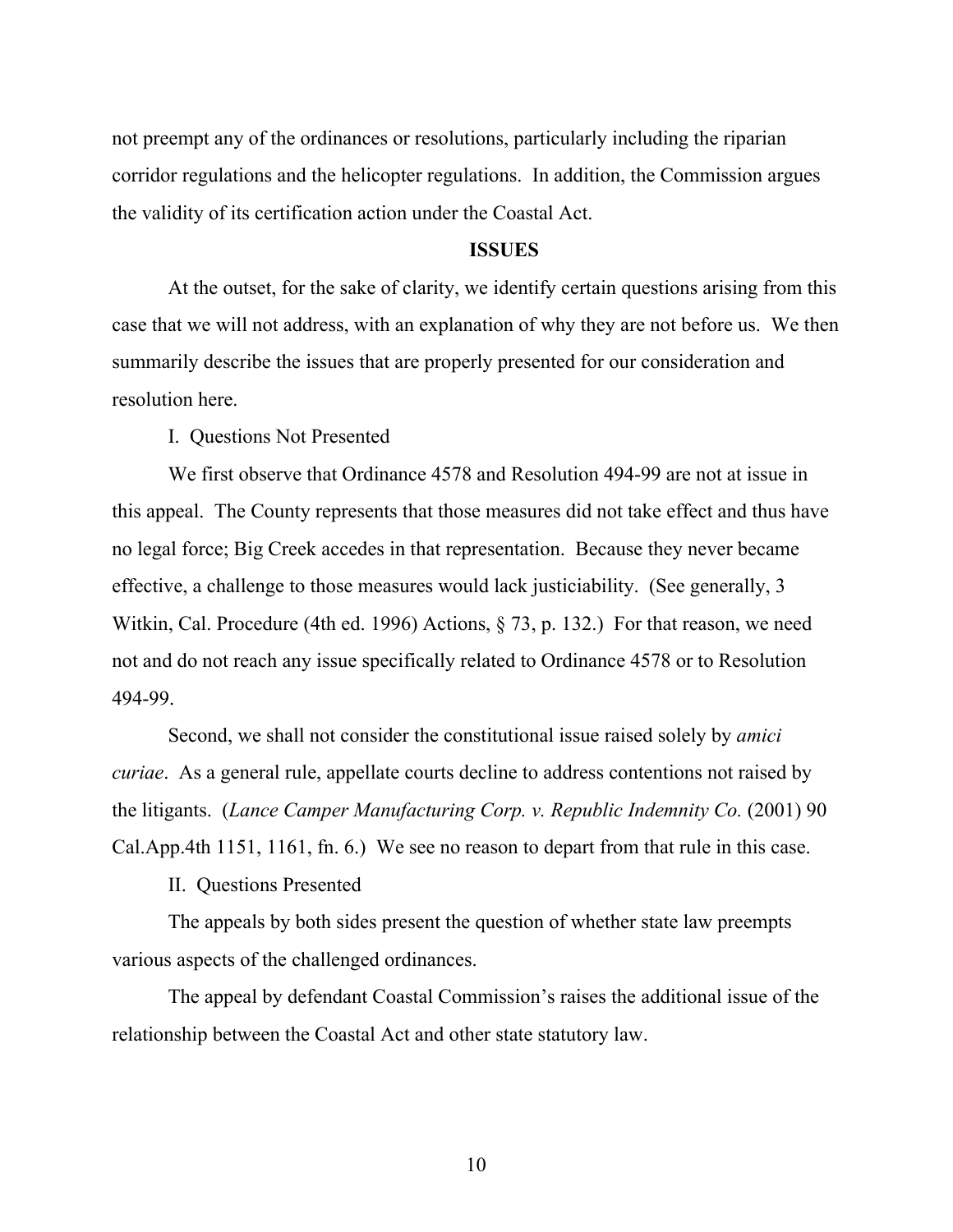#### **STANDARD OF REVIEW**

The interpretation of statutes and ordinances presents a question of law for our independent review. (*Hewlett v. Squaw Valley Ski Corp.* (1997) 54 Cal.App.4th 499, 523 [statutes]; *County of Madera v. Superior Court* (1974) 39 Cal.App.3d 665, 668 [ordinances].) Preemption likewise presents a question of law, which we review *de novo*. (*Roble Vista Associates v. Bacon* (2002) 97 Cal.App.4th 335, 339.)

### **DISCUSSION**

We begin by setting forth the principles of statutory construction that guide our analysis. Next, we examine each of the four statutory schemes that relate to these proceedings. Then, employing the principles of statutory interpretation, we discuss the interplay among the statutes. Finally, we turn to the question of preemption.

I. Statutory Construction

At the threshold, we "note that the rules applying to the construction of statutes apply equally to ordinances. [Citation.]" (*County of Madera v. Superior Court, supra,* 39 Cal.App.3d at p. 668.)

A. Primary Rules

"The rules governing statutory construction are well established. Our objective is to ascertain and effectuate legislative intent. [Citations.]" (*City of Huntington Beach v. Board of Administration* (1992) 4 Cal.4th 462, 468.)

In determining legislative intent, we first look to the statutory language itself. (*Dyna-Med, Inc. v. Fair Employment & Housing Com.* (1987) 43 Cal.3d 1379, 1386.) "The words of the statute must be construed in context, keeping in mind the statutory purpose, and statutes or statutory sections relating to the same subject must be harmonized, both internally and with each other, to the extent possible. [Citations.]" (*Id.* at p. 1387.) Thus, "every statute should be construed with reference to the whole system of law of which it is a part, so that all may be harmonized and have effect." (*Moore v. Panish* (1982) 32 Cal.3d 535, 541. See also, *City of Huntington Beach v. Board of*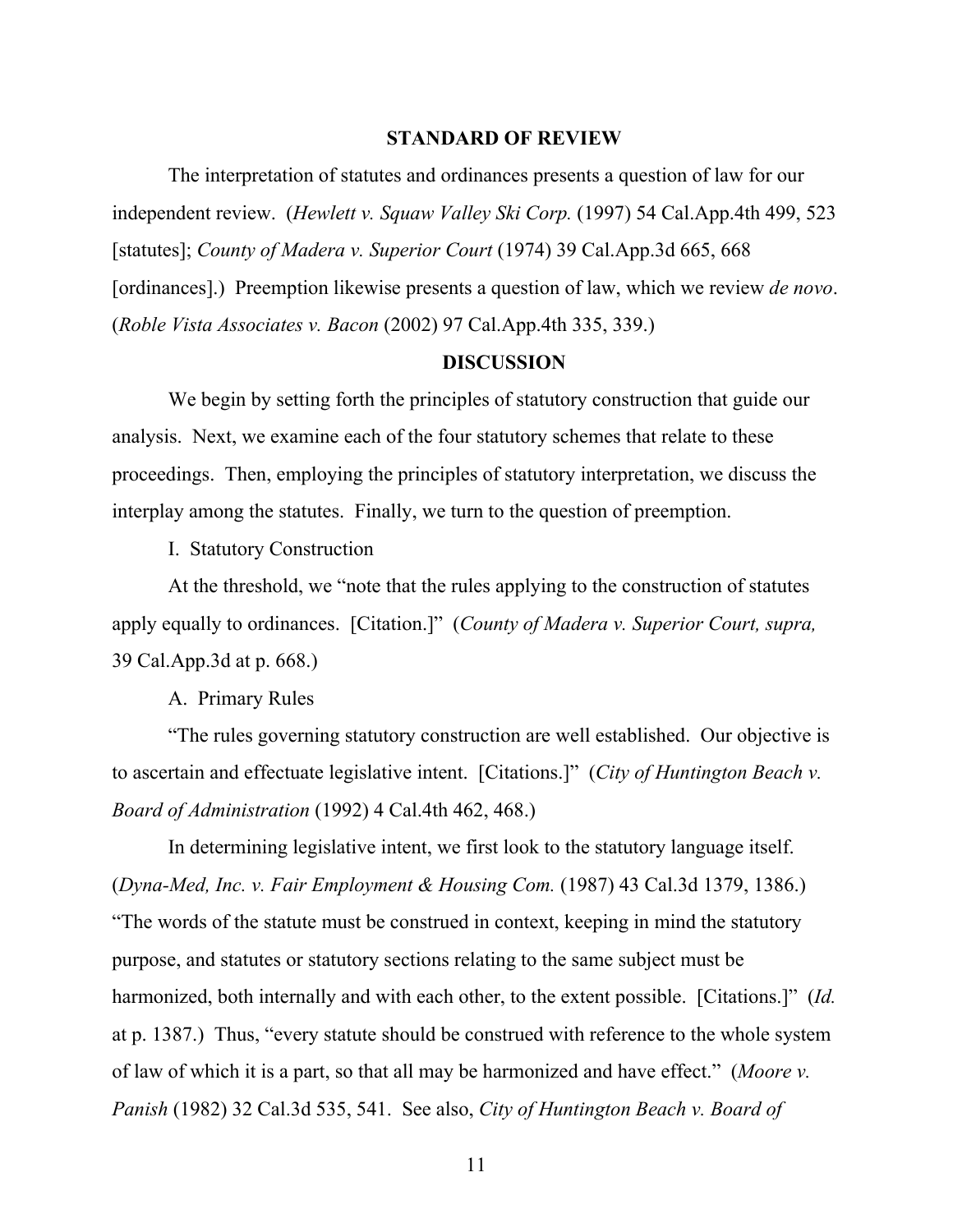*Administration, supra,* 4 Cal.4th at p. 468.) "In construing a statute, all acts relating to the same subject matter should be read together as if one law and harmonized if possible, even though they may have been passed at different times, and regardless of the fact that one of them may deal specifically and in greater detail with a particular subject while the other may not. [Citations.]" (*In re Marriage of Williams* (1989) 213 Cal.App.3d 1239, 1245.)

Where, as here, several codes are to be construed, "they 'must be regarded as blending into each other and forming a single statute.' [Citation.] Accordingly, they 'must be read together and so construed as to give effect, when possible, to all the provisions thereof.' [Citation.]" (*Tripp v. Swoap* (1976) 17 Cal.3d 671, 679 overruled on another point in *Frink v. Prod* (1982) 31 Cal.3d 166, 180. See also, *Mejia v. Reed* (2003) 31 Cal.4th 657, 663; *DeVita v. County of Napa* (1995) 9 Cal.4th 763, 778-779.)

B. Secondary Rules

Where the primary principles of statutory construction fail to resolve an ambiguity, courts turn to secondary rules of interpretation, with resort to extrinsic aids such as legislative history and to intrinsic aids such as maxims where appropriate. (See, *Mejia v. Reed, supra,* 31Cal.4th at p. 663. See generally, 2A Singer, Sutherland Statutes and Statutory Construction (6th ed. 2000) Criteria of Interpretation, § 45:14, pp. 109- 110.)

When the language of an enactment is ambiguous, its legislative history is a proper extrinsic aid to its interpretation. (See, e.g., *Mejia v. Reed, supra,* 31 Cal.4th at p. 663; *Halbert's Lumber, Inc. v. Lucky Stores, Inc.* (1992) 6 Cal.App.4th 1233, 1239. See generally, 2A Singer, Sutherland Statutes and Statutory Construction, *supra*, Extrinsic Aids—Legislative History, ch. 48, pp. 407-489.) "Both the legislative history of the statute and the wider historical circumstances of its enactment may be considered in ascertaining the legislative intent. [Citations.]" (*Dyna-Med, Inc. v. Fair Employment & Housing Com., supra,* 43 Cal.3d at p. 1387.)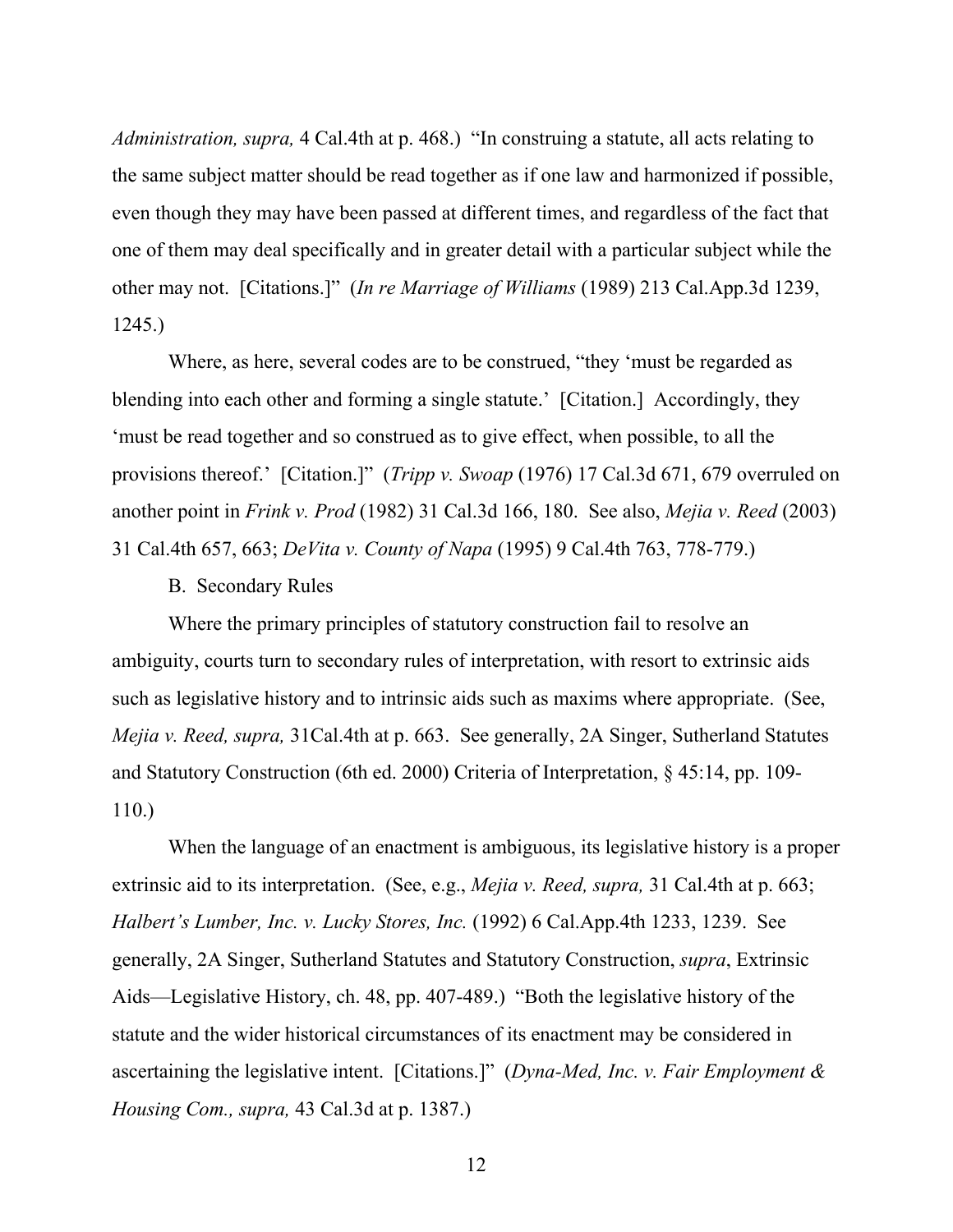Maxims also may serve as legitimate intrinsic aids to statutory interpretation in a proper case. (See, e.g., *Mejia v. Reed, supra,* 31 Cal.4th at p. 663. See generally, 2A Singer, Sutherland Statutes and Statutory Construction, *supra*, Intrinsic Aids, ch. 47, pp. 207-405.) One such maxim is *expressio unis est exclusio alterius*: "The expression of some things in a statute necessarily means the exclusion of other things not expressed." (*Gikas v. Zolin* (1993) 6 Cal.4th 841, 852, citing *Dyna-Med, Inc. v. Fair Employment & Housing Com., supra,* 43 Cal.3d at p. 1391, fn. 13. See generally, *In re Christopher T.* (1998) 60 Cal.App.4th 1282, 1290; 2A Singer, Sutherland Statutes and Statutory Construction, *supra*, Intrinsic Aids, §§ 47:23 - 47:25, pp. 304-333.)

With the foregoing principles of statutory interpretation in mind, we turn to the enactments at issue here.

II. The Relevant Statutes

A. The Timberland Productivity Act

The Timberland Productivity Act "is intended to protect properly conducted timber operations from being prohibited or restricted due to conflict or apparent conflict with surrounding land uses." (*Big Creek v. San Mateo, supra,* 31 Cal.App.4th at p. 422, citing Gov. Code, §§ 51101, subd. (b); 51102, subd. (b), fn. omitted.)

In enacting the TPA, the Legislature found: "(a) The forest resources and timberlands of this state, together with the forest products industry, contribute substantially to the health and stability of the state's economy and environment by providing high quality timber, employment opportunities, regional economic vitality, resource protection, and aesthetic enjoyment. [¶] (b) The state's increasing population threatens to erode the timberland base and diminish forest resource productivity through pressures to divert timberland to urban and other uses and through pressures to restrict or prohibit timber operations when viewed as being in conflict with nontimberland uses. [¶] (c) A continued and predictable commitment of timberland, and of investment capital, for the growing and harvesting of timber are necessary to ensure the long-term productivity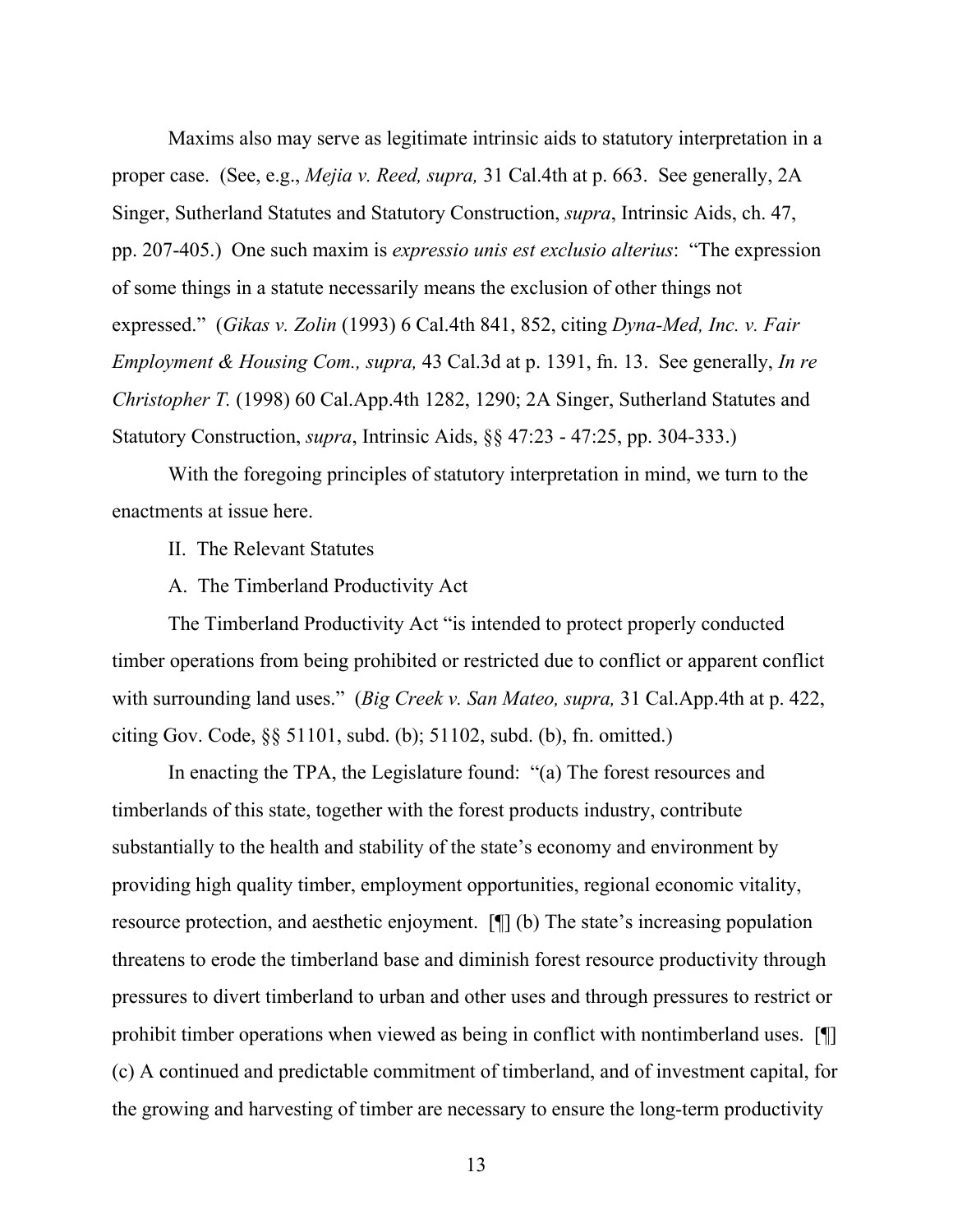of the forest resource, the long-term economic viability of the forest products industry, and long-term stability of local resource-based economies." (Gov. Code, § 51101.) The Legislature declared "that it is the policy of this state that timber operations conducted in a manner consistent with forest practice rules adopted by the State Board of Forestry and Fire Protection shall not be or become restricted or prohibited due to any land use in or around the locality of those operations." (*Id.,* § 51102, subd. (b).) The Legislature further declared its intent to implement the TPA's policies "by including all qualifying timberland in timberland production zones." (*Id.,* § 51103.) " 'Timberland' means privately owned land, or land acquired for state forest purposes, which is devoted to and used for growing and harvesting timber, or for growing and harvesting timber and compatible uses, and which is capable of growing an average annual volume of wood fiber of at least 15 cubic feet per acre." (*Id.,* § 51104, subd. (f).)

The Timberland Productivity Act relies on tax incentives coupled with zoning mandates to accomplish its purposes. Prior to enactment of the TPA's predecessor statute,<sup>9</sup> "timber and timberlands were taxed under the property tax system. This system was 'criticized by timber owners because the tax fell due annually even though the owner realized no income from the standing trees, by environmentalists because timber owners were encouraged to cut excessively to avoid the tax, and by local government officials who feared a long-term reduction in tax dollars due to the widening effect of the property tax exemption for immature timber.' " (*Clinton v. County of Santa Cruz, supra,* 119

**<sup>9</sup>** The TPA's predecessor statute was titled the Z'berg-Warren-Keene-Collier Forest Taxation Reform Act (FTRA). (Stats. 1977, ch. 853, § 31, p. 2580.) It was enacted after California voters approved a constitutional amendment in 1974 that exempted forest trees and timber from property taxation. (Cal. Const., art. XIII, § 3, subd. (j). See generally, *Clinton v. County of Santa Cruz* (1981) 119 Cal.App.3d 927, 931-932; *State of California v. County of Santa Clara* (1983) 142 Cal.App.3d 608, 611- 612.) The FTRA became effective in September 1977. (Stats. 1977, ch. 853, § 34, p. 2580.)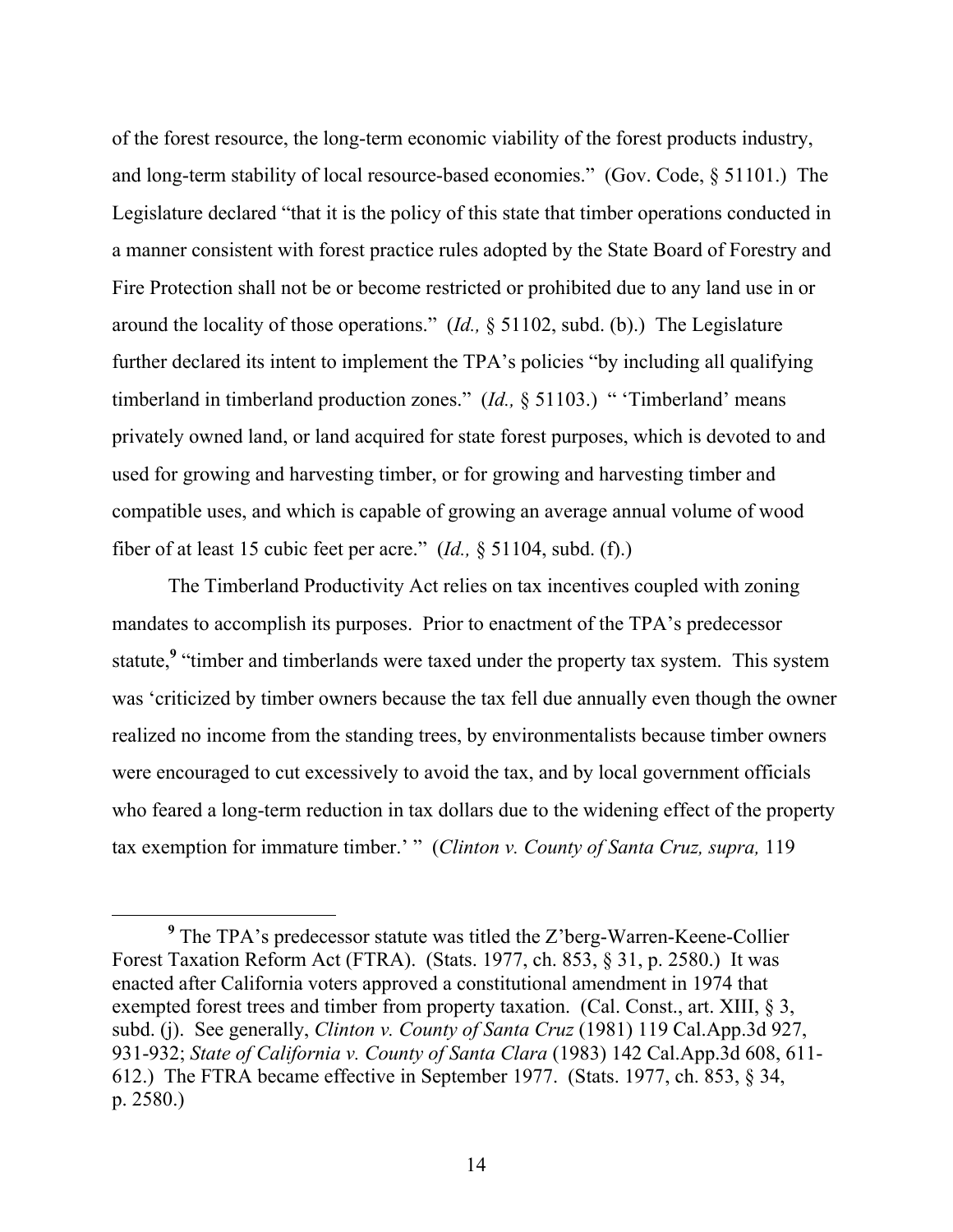Cal.App.3d at p. 931, fn. omitted.) The predecessor statute substituted a yield tax on harvested timber for the former *ad valorum* tax on growing timber. (Stats. 1976, ch. 176, § 2, subd. (c), p. 294. See Rev. & Tax. Code, § 38101 et seq. See generally, 9 Witkin, Summary of Cal. Law (9th ed. 1989) Taxation, § 334, pp. 393-394; *id.* (2003 supp.) p. 197.) The TPA restricts land in a timberland production zone (TPZ) to the growing and harvesting of timber and compatible uses. (Gov. Code, §§ 51115; 51118.) In exchange, the owner of TPZ land benefits by a lower property tax valuation that reflects the enforceable statutory restrictions. (See Cal. Const., art. XIII, § 8. See, *State of California v. County of Santa Clara, supra,* 142 Cal.App.3d at p. 611 [FTRA].)

As noted above, the Timberland Productivity Act also utilizes zoning mandates to achieve its purposes. When initially enacted, the TPA dictated TP zoning for "List A" parcels that were assessed for growing and harvesting timber as the highest and best use. (Gov. Code, § 51112, subds. (a), (b).) Exceptions to the mandatory TP zoning of List A properties were permitted where the property in fact was not used for growing and harvesting, or where the owner contested the TP zoning and local officials found exclusion to be in the public interest. (*Ibid.*) The TPA also dictated TP zoning for other timberlands, called "List B" parcels, that were not then assessed for growing and harvesting timber as the highest and best use. (*Id.,* subd. (c).) Exceptions to the mandatory TP zoning of List B properties were permitted only where local officials found exclusion to be in the public interest. (*Ibid.*) These initial determinations were to have been completed by 1978. (*Id.*, subds. (a), (b), (c).) Since then, TP zoning has been initiated by petition of the property owner. (*Id.,* § 51113.) Upon petition, the county "shall zone as timberland production all parcels" that meet the statutory criteria. (*Id.,* subd.  $(a)(1)$ .)

The TPA further provides: "Parcels zoned as timberland production shall be zoned so as to restrict their use to growing and harvesting timber and to compatible uses." (Gov. Code, § 51115.) As pertinent here, the statute defines a compatible use as "any use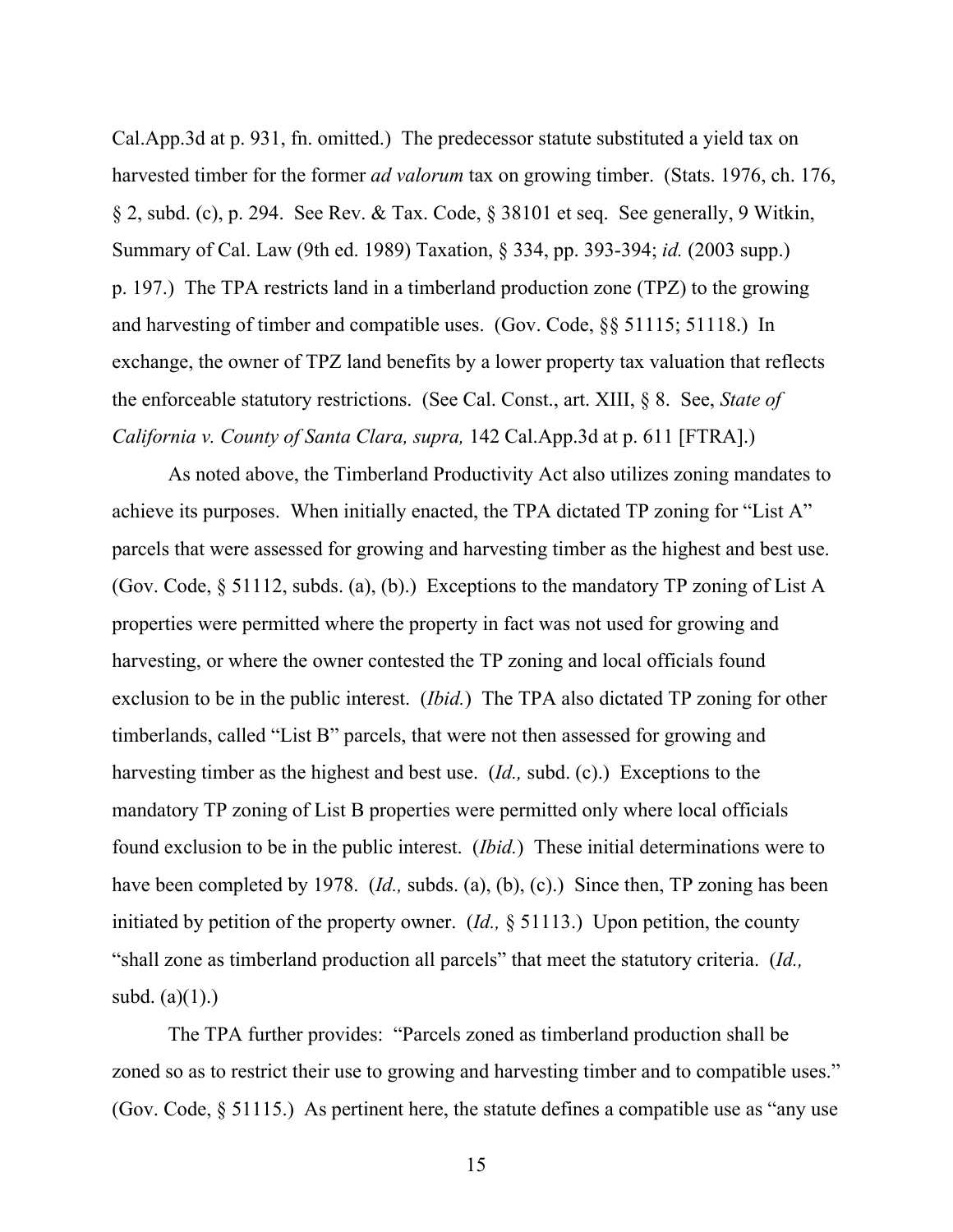which does not significantly detract from the use of the property for, or inhibit, growing and harvesting timber and shall include, but not be limited to, any of the following, unless in a specific instance such a use would be contrary to the preceding definition of compatible use: [¶] (1) Management for watershed. [¶] (2) Management for fish and wildlife habitat or hunting and fishing." (Gov. Code, § 51104, subd. (h). See *Clinton v. County of Santa Cruz, supra,* 119 Cal.App.3d at p. 932, fn. 5.)

The TPA contains provisions for rezoning and for removal from TP zoning. (Gov. Code, §§ 51120-51146.) In some cases, rezoning requires the approval of the State Forestry Board. (*Id.,* § 51133, subd. (b); Pub. Resources Code, § 4621.2.)

B. The Forest Practice Act

"Timber harvesting operations in this state must be conducted in accordance with the provisions of the Forest Practice Act. The Act was intended to create and maintain a comprehensive system for regulating timber harvesting in order to achieve two goals . . . ." (*Sierra Club v. State Bd. of Forestry* (1994) 7 Cal.4th 1215, 1226.) Those goals are (1) to restore, enhance, and maintain the productivity of timberlands where feasible, and (2) to achieve the "maximum sustained production of high-quality timber products . . . while giving consideration to values relating to recreation, watershed, wildlife, range and forage, fisheries, regional economic vitality, employment, and aesthetic enjoyment." (Pub. Resources Code, § 4513; *Sierra Club v. State Bd. of Forestry, supra,* 7 Cal.4th at p. 1226.) In enacting the FPA, the Legislature explicitly found "that the forest resources and timberlands of the state are among the most valuable of the natural resources of the state and that there is great concern throughout the state relating to their utilization, restoration, and protection." (Pub. Resources Code, § 4512, subd.  $(a)$ .)

As originally enacted in 1973, the FPA permitted individual counties, "within the reasonable exercise of their police power, to adopt rules and regulations by ordinance or resolution which are stricter than those provided under this chapter and its regulations."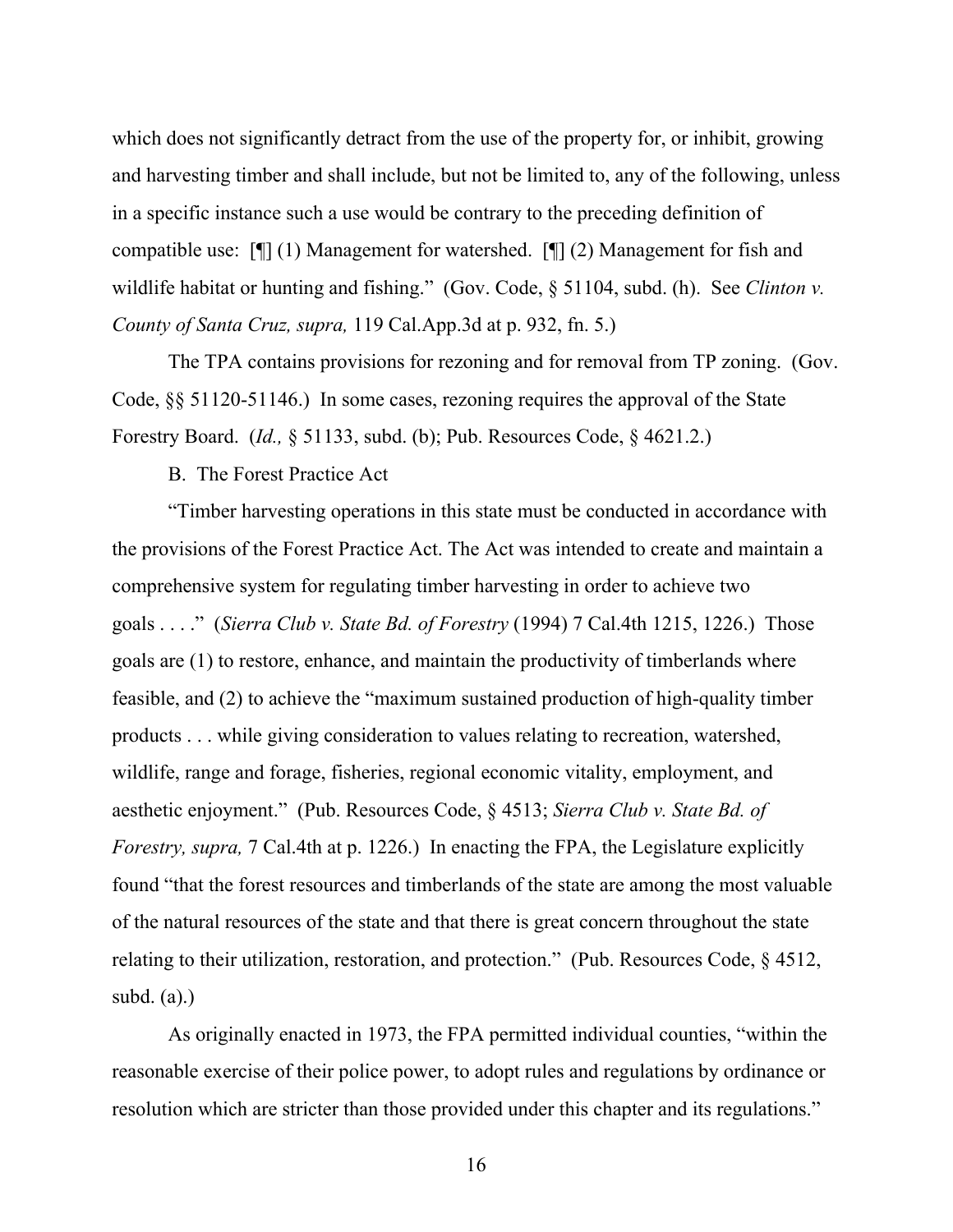(Stats 1973, ch. 880, § 4, p.1615, adding Pub. Resources Code, § 4516.) But when the FPA was amended in 1982, the Legislature eliminated this local authority. (Stats. 1982, ch. 1561, § 3, p. 6164, adding Pub. Resources Code, §  $4516.5$ .)<sup>10</sup> Counties now may

"(b) The board shall, in conformance with Chapter 3.5 (commencing with Section 11340) of Part 1 of Division 3 of Title 2 of the Government Code and within 180 days after receiving recommended rules and regulations from a county, adopt rules and regulations for the content of timber harvesting plans and the conduct of timber operations consistent with the recommended rules and regulations, subject to Section 4551.5, if the board finds the recommended rules and regulations are both of the following:

"(1) Consistent with the intent and purposes of this chapter.

"(2) Necessary to protect needs and conditions of the county recommending them.

"(c) The rules and regulations, if adopted by the board, shall apply only to the conduct of timber operations within the recommending county and shall be enforced and implemented by the department in the same manner as other rules and regulations adopted by the board.

"(d) Except as provided in subdivision (e), individual counties shall not otherwise regulate the conduct of timber operations, as defined by this chapter, or require the issuance of any permit or license for those operations.

"(e) The board may delegate to individual counties its authority to require performance bonds or other surety for the protection of roads, in which case, the procedures and forms shall be the same as those used in similar circumstances in the county. The board may establish reasonable limits on the amount of performance bonds or other surety which may be required for any timber operation and criteria for the requirement, payment, and release of those bonds or other surety. If the county fails to

**<sup>10</sup>** That section reads in full as follows:

<sup>&</sup>quot;(a) Individual counties may recommend that the board adopt additional rules and regulations for the content of timber harvesting plans and the conduct of timber operations to take account of local needs. For purposes of this section, "timber operations" includes, but is not limited to, soil erosion control, protection of stream character and water quality, water distribution systems, flood control, stand density control, reforestation methods, mass soil movements, location and grade of roads and skid trails, excavation and fill requirements, slash and debris disposal, haul routes and schedules, hours and dates of logging, and performance bond or other reasonable surety requirements for onsite timber operations and for protection of publicly and privately owned roads that are part of the haul route. Where a bond or other surety has been required, the director shall not issue a work completion report without first ascertaining whether the county in which the timber operations were conducted has knowledge of any claims intended to be made on the bond or surety.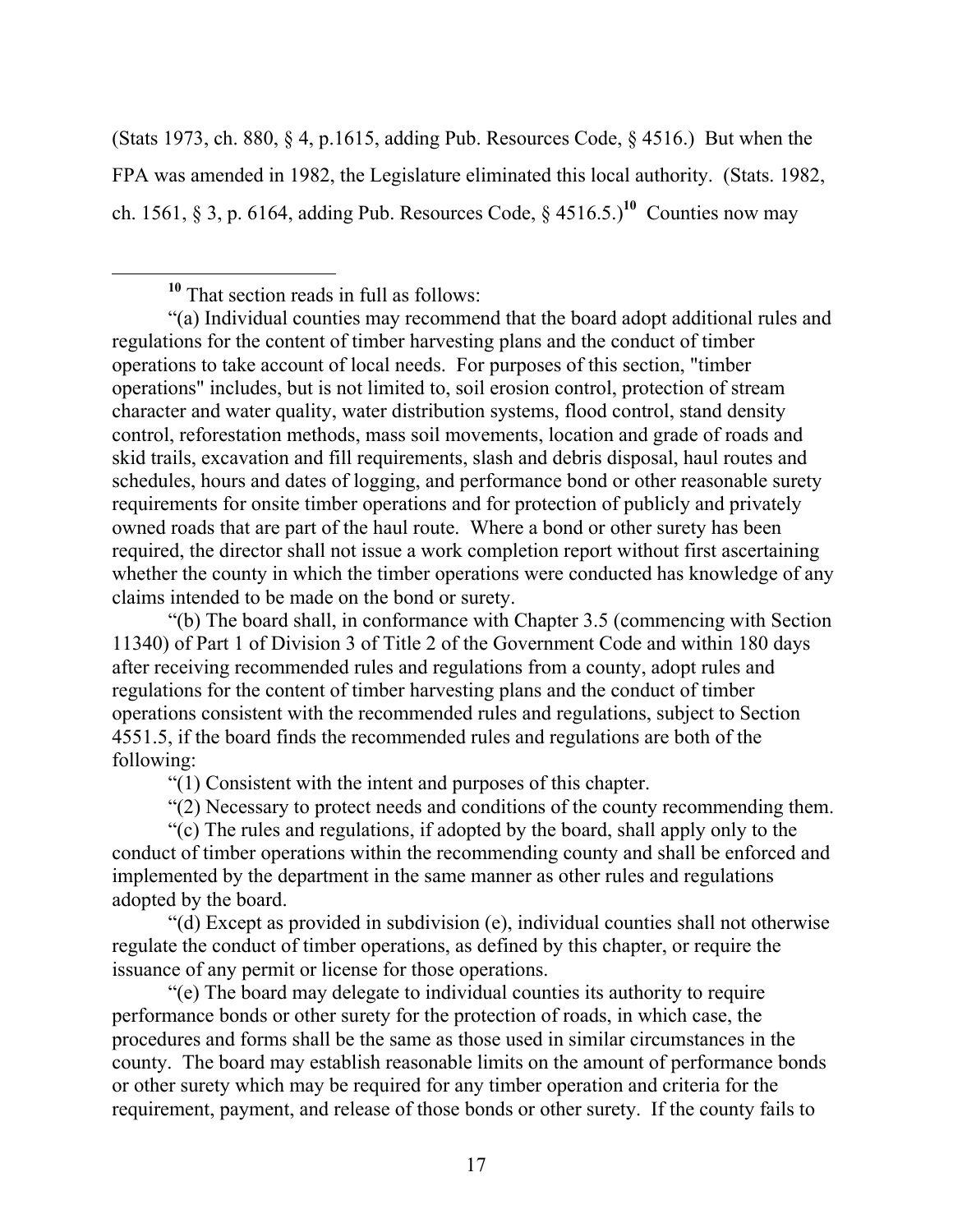recommend forest practice rules and regulations to the State Forestry Board "to take account of local needs." (Pub. Resources Code, § 4516.5, subd. (a).) The State Forestry Board "shall" adopt the recommendations if it finds that they are both consistent with the statute's purposes and necessary to protect local needs and conditions. (*Id.,* subd. (b).) But "individual counties shall not otherwise regulate the conduct of timber operations, as defined by this chapter, or require the issuance of any permit or license for those operations." (*Id.,* subd. (d). See *Big Creek v. San Mateo, supra,* 31 Cal.App.4th at p. 424.) That limitation does not apply to non-TPZ land less than three acres in size. (Pub. Resources Code, § 4516.5, subd. (c).)

The FPA defines both timberland and timber operations. " 'Timberland' means land . . . available for, and capable of, growing a crop of trees of any commercial species used to produce lumber and other forest products . . . ." (Pub. Resources Code, § 4526.) "'Timber operations' means the cutting or removal or both of timber . . . from timberlands for commercial purposes, together with all the work incidental thereto, . . . but excluding preparatory work such as treemarking, surveying, or roadflagging." (*Id.*, § 4527. See *Westhaven Community Development Council v. County of Humboldt* (1998) 61 Cal.App.4th 365, 368, fn. 4.)

"Actual timber operations are controlled by means of a site-specific timber harvesting plan [THP] that must be submitted to the [state forestry] department before timber operations may commence. ([Pub. Resources Code,] §§ 4581 and 4582.5.) The Legislature has specified that the plan include the name and address of the timber owner and the timber operator, a description of the land upon which the work is proposed to be

 $\overline{a}$ 

inform the director of the claims within 30 days after the completion report has been filed, the bond or surety shall be released.

<sup>&</sup>quot;(f) This section does not apply to timber operations on any land area of less than three acres and which is not zoned timberland production." (Pub. Resources Code,  $§$  4516.5.)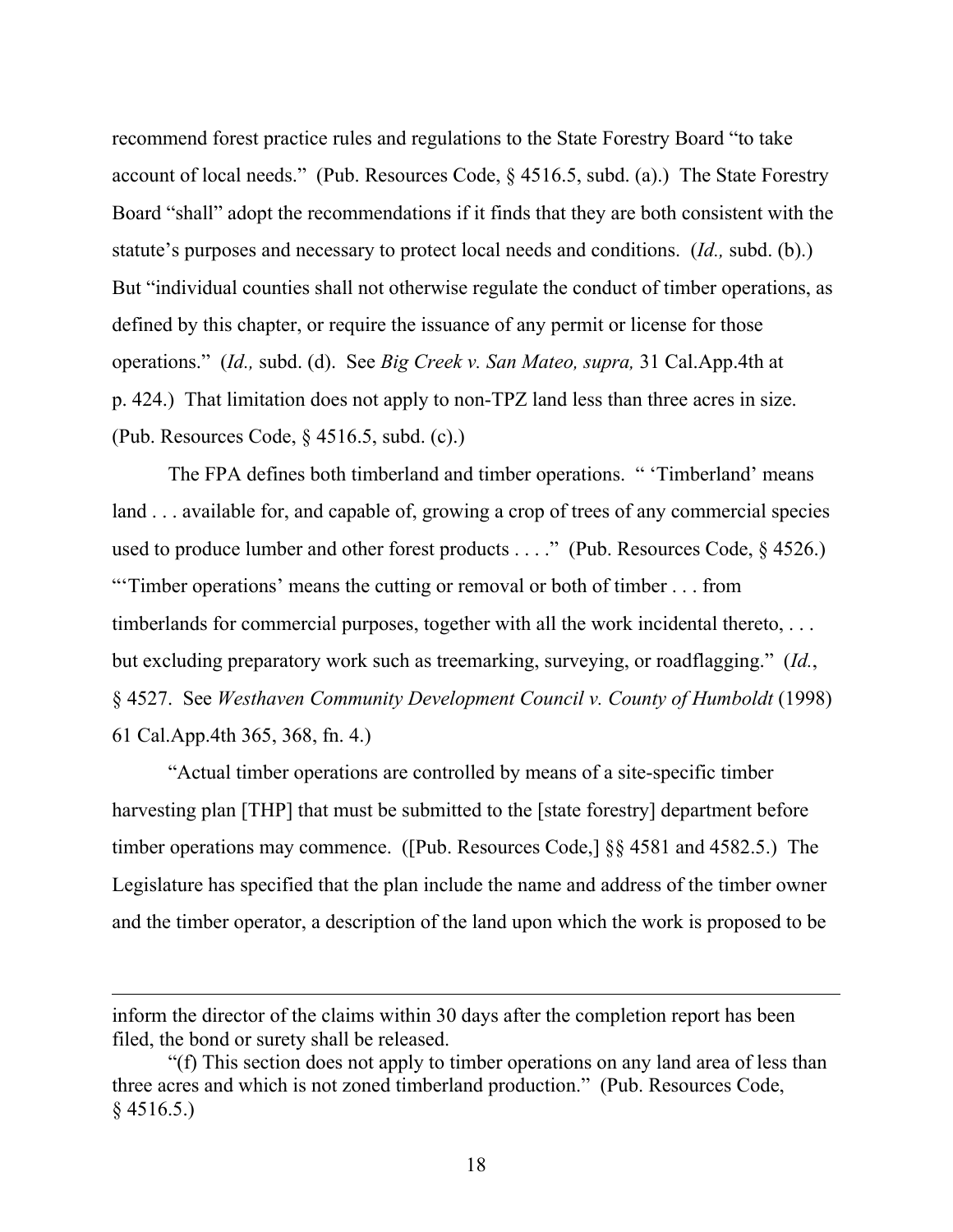done, a description of the silviculture methods to be applied, an outline of the methods to mitigate erosion caused by operations performed in the vicinity of a stream, the provisions, if any, to protect any 'unique area' within the area of operations, and the anticipated dates for commencement and completion of operations. ([*Id.,*] § 4582, subds. (a)-(g).)" (*Sierra Club v. State Bd. of Forestry, supra,* 7 Cal.4th at p. 1226.) The THP is reviewed for compliance with the statute and applicable rules and regulations. (*Ibid.,*  citing Pub. Resources Code, § 4582.7.)

The Forest Practice Act expressly provides for exemptions from its operation for certain activities. (Pub. Resources Code, § 4584.) One such activity is the "cutting or removal of trees . . . for the purpose of reducing flammable materials and maintaining a fuelbreak . . . ." *(Id., subd. (j)(1).)* Timber operations conducted pursuant to that exemption are required to "conform to applicable city or county general plans, city or county implementing ordinances, and city or county zoning ordinances." (*Id.,* subd.  $(i)(4)$ .)

#### C. The Coastal Act

The California Coastal Act of 1976 replaced the California Coastal Zone Conservation Act, which had been enacted by initiative measure in 1972. (See Pub. Resources Code, § 30000, Historical and Statutory Notes, p. 131.) The Coastal Act "was enacted by the Legislature as a comprehensive scheme to govern land use planning for the entire coastal zone of California." (*Yost v. Thomas* (1984) 36 Cal.3d 561, 565. See generally, 4 Witkin, Summary of Cal. Law (9th ed. 1987) Real Property, § 90, pp. 312- 314; *id.* (2003 supp.) pp. 234-235; Robie et al., California Civil Practice – Environmental Litigation (2002) § 8:62, pp. 92-93. See also, e.g., McDonald, *Land Use Planning in the Coastal Zone: Protecting A Sensitive Ecosystem with Transferrable Development Credits*, 21 Santa Clara L.Rev. 439, 444-447.)

In enacting the Coastal Act, the Legislature declared that "the basic goals of the state for the coastal zone are to: [¶] (a) Protect, maintain, and, where feasible, enhance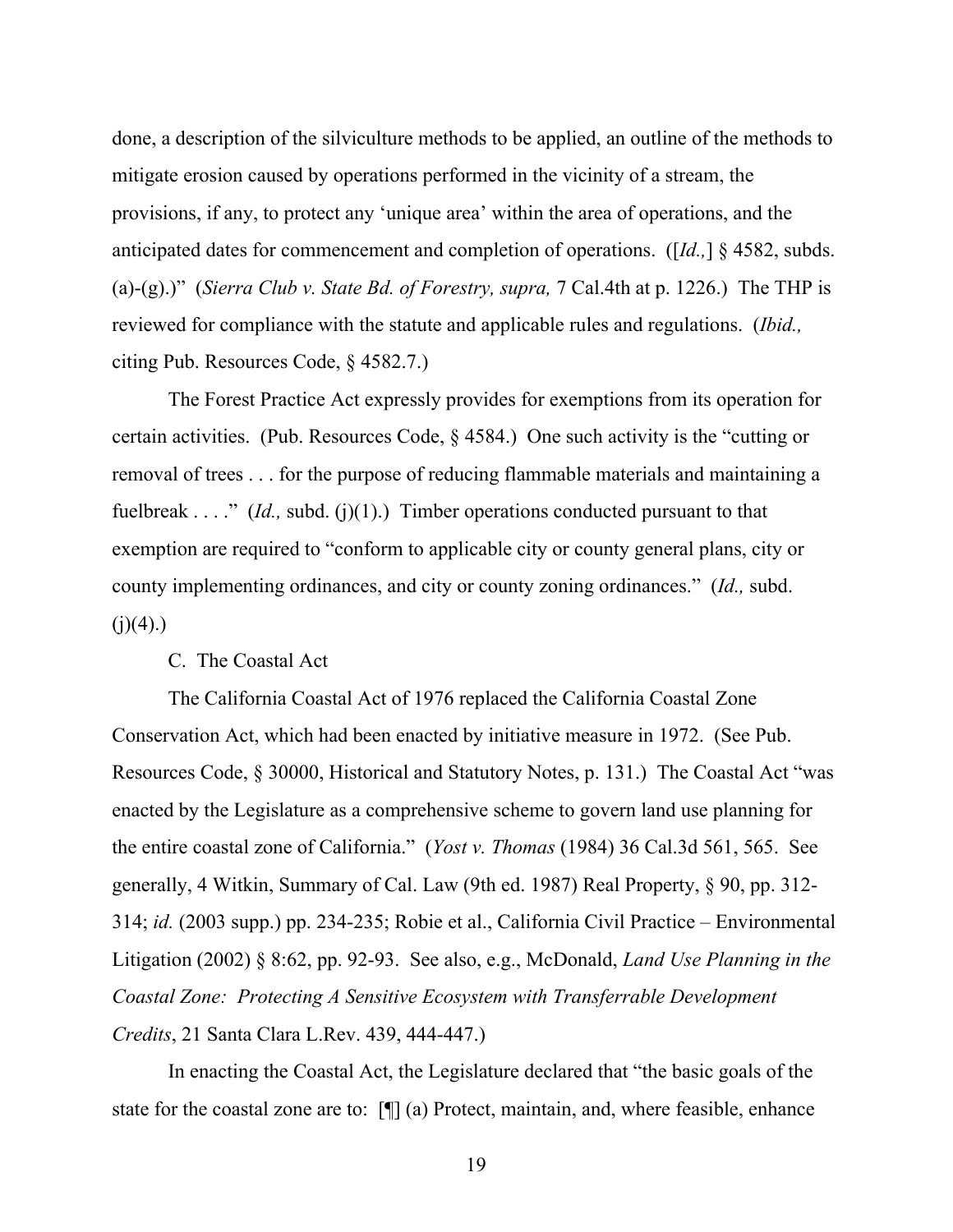and restore the overall quality of the coastal zone environment and its natural and artificial resources. [¶] (b) Assure orderly, balanced utilization and conservation of coastal zone resources taking into account the social and economic needs of the people of the state. [¶] (c) Maximize public access to and along the coast and maximize public recreational opportunities in the coastal zone consistent with sound resources conservation principles and constitutionally protected rights of private property owners. [¶] (d) Assure priority for coastal-dependent and coastal-related development over other development on the coast. [¶] (e) Encourage state and local initiatives and cooperation in preparing procedures to implement coordinated planning and development for mutually beneficial uses, including educational uses, in the coastal zone." (Pub. Resources Code, § 30001.5.)

The Coastal Act "assigns chief responsibility for regulating the use and development of the 'coastal zone' [citation] to [the] California Coastal Commission." (4 Witkin, Summary of Cal. Law, *supra,* Real Property, § 90, p. 313.) The Commission's "regulatory functions are coordinated with those of other state agencies having overlapping responsibilities." (*Ibid.*) But the Act "does not increase, decrease, duplicate or supersede the authority of any existing state agency." (Pub. Resources Code, § 30401.) "Local governments are extensively involved in the formulation and implementation of local coastal plans." (4 Witkin, Summary of Cal. Law, *supra,* Real Property, § 90, p. 313.) The Coastal Act sets " 'minimum standards and policies' for localities to follow in developing land use plans" but leaves " 'wide discretion to . . . local government . . . to determine the contents' of such plans . . . ." (*DeVita v. County of Napa, supra,* 9 Cal.4th at p. 775, quoting *Yost v. Thomas, supra,* 36 Cal.3d at pp. 572- 573. See also Pub. Resources Code, §§ 30004, subd. (a); 30005, subds. (a), (b).) The Act thus contemplates "local discretion and autonomy in planning subject to review for conformity to statewide standards." (*Yost v. Thomas, supra,* 36 Cal.3d at p. 572.)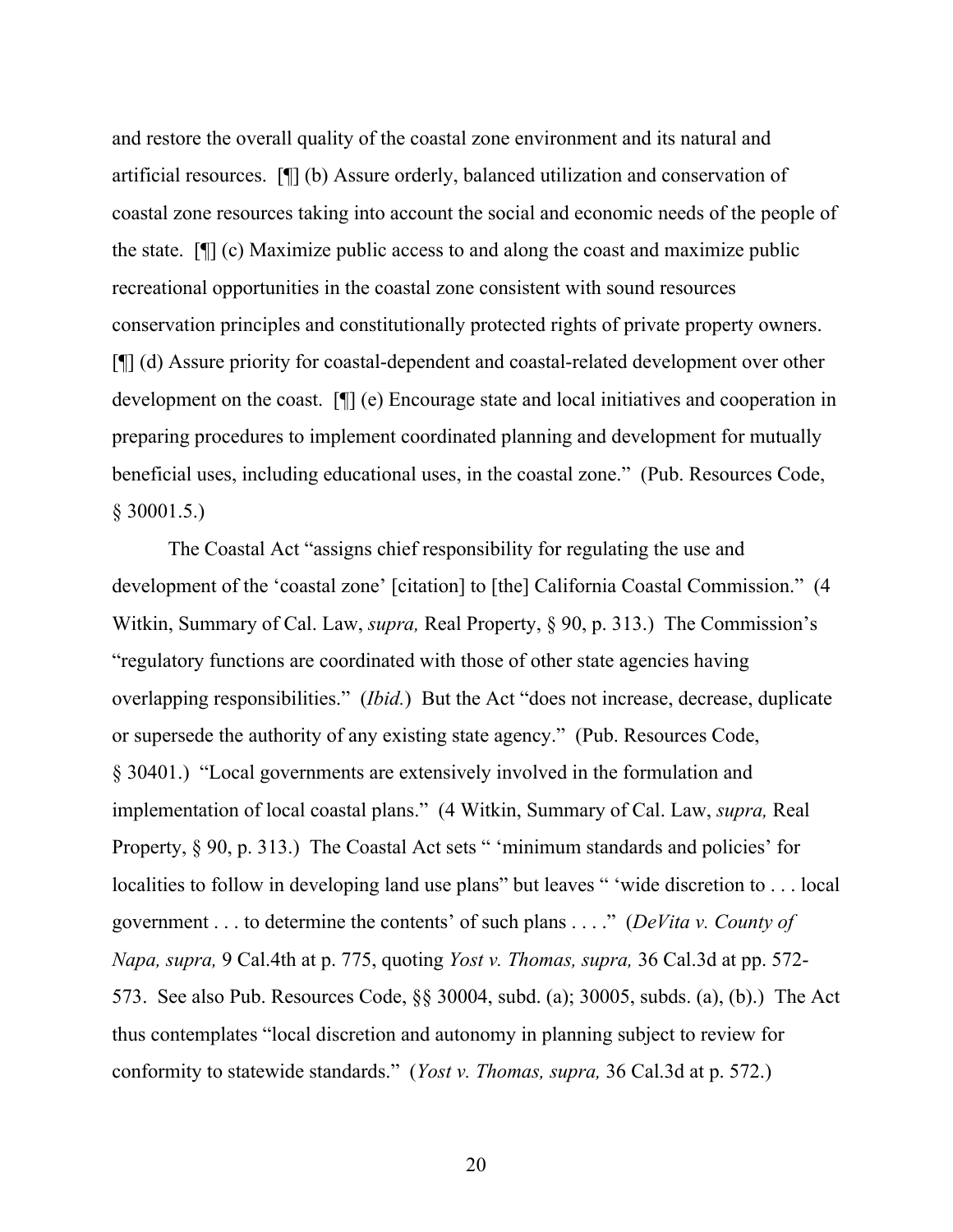A local coastal plan (LCP) consists of a local government's land use plans, zoning ordinances, zoning district maps, and other implementing actions that satisfy the Coastal Act. (Pub. Resources Code, § 30108.6.) The LCP is submitted to the Coastal Commission. (*Id.,* § 30510, subd. (a). See generally, Robie et al., California Civil Practice - Environmental Litigation, *supra,* §§ 8:67-8:68, pp. 102-104.) In order to certify the LCP, the Commission must find that it satisfies the requirements and policies set forth in Chapter 3 of the Coastal Act. (Pub. Resources Code, §§ 30200, subd. (a); 30512, subd. (c); 30513. See Robie et al., California Civil Practice – Environmental Litigation, *supra,* §§ 8:69-8:70, pp. 104-105.) After certification, the local government may amend its LCP, but the amendment is ineffective until the Commission certifies its consistency with the Coastal Act's policies. (Pub. Resources Code, § 30514, subd. (a); *Conway v. City of Imperial Beach* (1997) 52 Cal.App.4th 78, 86; Robie et al., California Civil Practice – Environmental Litigation, *supra,* § 8:71, pp. 105-106.) Even so, only those amendments that authorize "a use other than that designated in the LCP as a permitted use ... require certification by the Commission . . . ." (*Yost v. Thomas, supra,* 36 Cal.3d at p. 573, fn. 9. See Pub. Resources Code, § 30514, subd. (e); *Conway v. City of Imperial Beach, supra,* 52 Cal.App.4th at p. 90.)

The statutory policies set forth in Chapter 3 of the Coastal Act constitute the standards for judging the adequacy of an LCP. (Pub. Resources Code, § 30200, subd. (a). See *Yost v. Thomas, supra,* 36 Cal.3d at p. 566, citing Chapter 3 of the Coastal Act, Pub. Resources Code, § 30200 et seq. See Robie et al., California Civil Practice – Environmental Litigation, *supra,* § 8:71, pp. 105-106.) Those "Chapter 3 policies" are designed to protect certain identified resources, including recreation, sensitive habitat, and scenic resources. (See Pub. Resources Code, §§ 30223 [upland recreation], 30240 [environmentally sensitive habitat area ("ESHA")], 30251 [visual and scenic resources].) Significantly, timberlands are among the resources expressly protected by the policies. (*Id.*, § 30243.)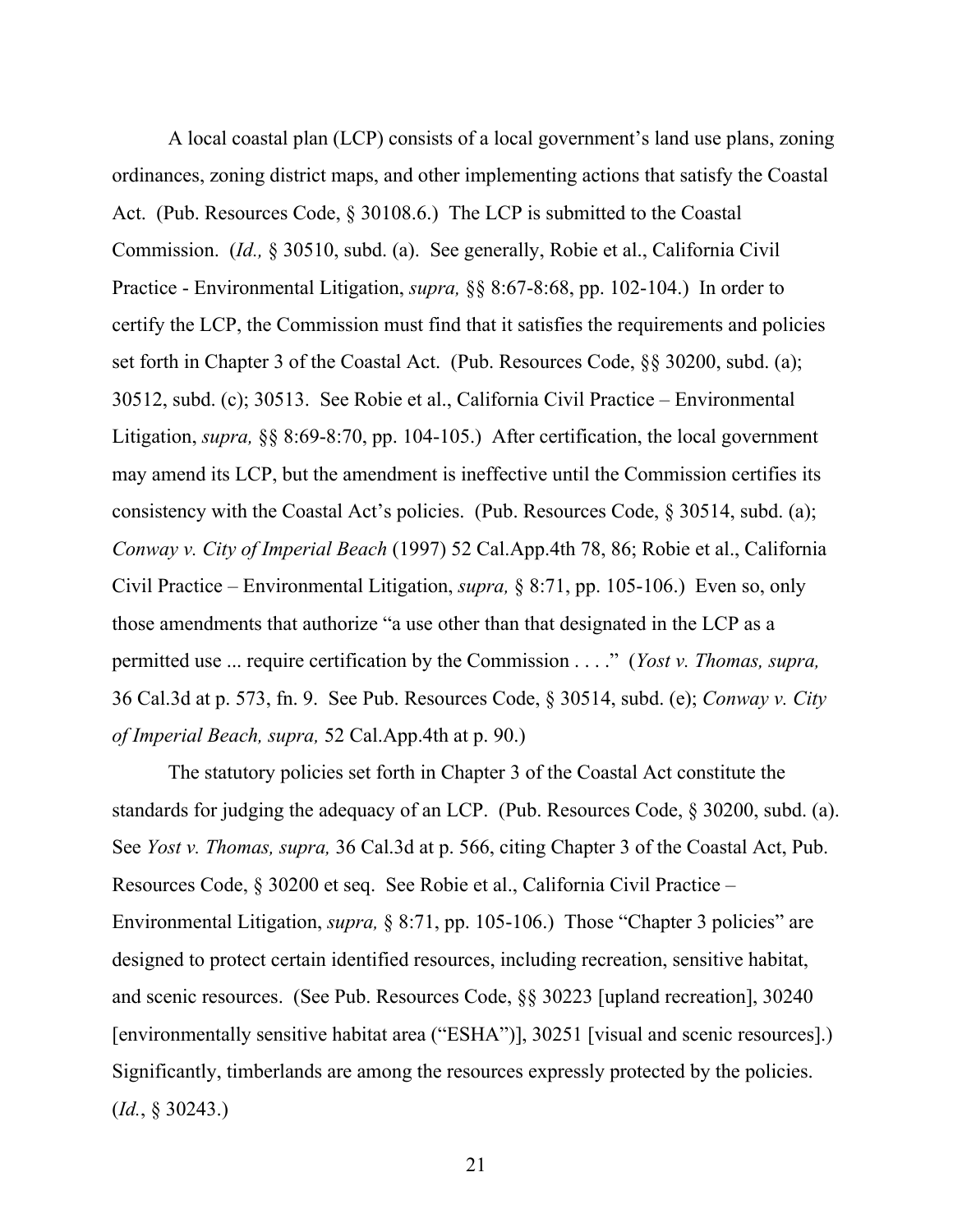The Coastal Act's Chapter 3 policies also constitute the standards for judging the permissibility of developments within the coastal zone. (Pub. Resources Code, § 30200, subd. (a).) Certain policies apply to specific types of developments. (See Robie et al., California Civil Practice – Environmental Litigation, *supra,* § 8:65, pp. 100-102.) Thus, for example, new development must minimize risks from geologic and other natural hazards. (Pub. Resources Code, § 30253, subd. (*1*).) Notably, however, the Coastal Act's definition of "development" specifically excludes timber operations conducted pursuant to an FPA timber harvesting plan. (*Id.,* § 30106.)

### D. State Zoning Law

"State land use planning laws grant legislative power to [localities] to enact a general plan and zoning ordinances. (Gov. Code, §§ 65100-65910.)" (*L.I.F.E. Committee v. City of Lodi* (1989) 213 Cal.App.3d 1139, 1148.) With respect to zoning regulations, the purpose of the State Zoning Law is "to provide for the adoption and administration of zoning laws, ordinances, rules and regulations by counties and cities . . . ." (Gov. Code, § 65800.) The Legislature declared "its intention to provide only a minimum of limitation in order that counties and cities may exercise the maximum degree of control over local zoning matters." (*Ibid.* See, *Morehart v. County of Santa Barbara* (1994) 7 Cal.4th 725, 747.)

The statute thus recognizes significant local discretion in zoning matters. (Gov. Code, § 65800.) "The power of cities and counties to zone land use in accordance with local conditions is well entrenched. [Citations.]" (*IT Corp. v. Solano County Bd. of Supervisors* (1991) 1 Cal.4th 81, 89.) "Comprehensive zoning has long been established as being a legitimate exercise of the police power. [Citations.]" (*Beverly Oil Co. v. City of Los Angeles* (1953) 40 Cal.2d 552, 557.) That recognition comports with the constitutional source and stature of local zoning power. (Cal. Const., art. XI, § 7. See generally, Hagman et al., Cal. Zoning Practice (Cont.Ed.Bar 1969) §§ 4.14, 4.16, pp. 112, 113.)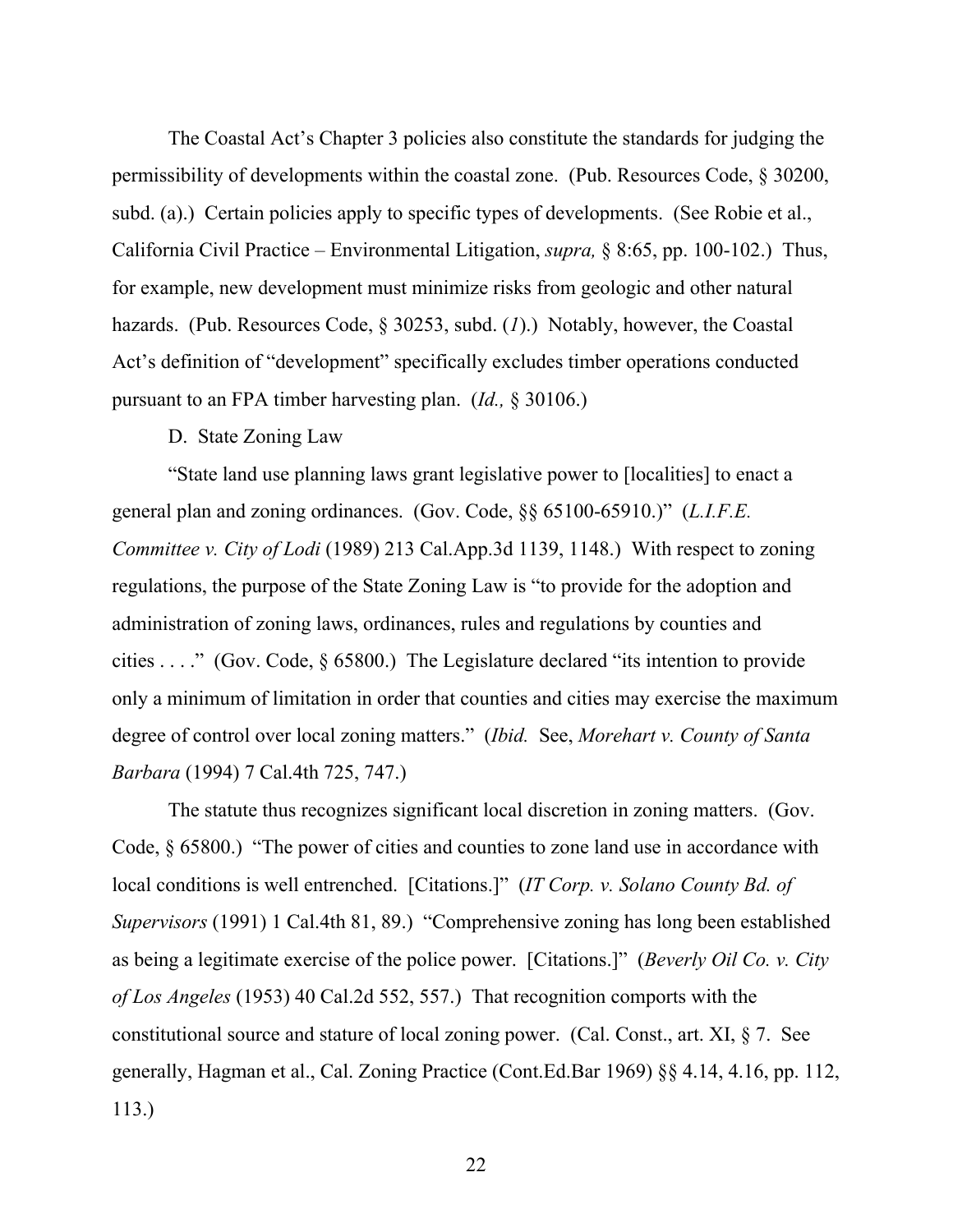Among other things, the State Zoning Law expressly recognizes the authority of local legislative bodies to "[r]egulate the use of . . . land as between industry, business, residences, open space, including agriculture, recreation, enjoyment of scenic beauty, use of natural resources, and other purposes." (Gov. Code, § 65850, subd. (a).)

III. Interplay Among the Statutes

In order to determine the statutes' proper relationship to each other, we apply the rules of statutory interpretation set forth above. We begin by examining the language of the statutes within the context of the whole system of law of which each is a part, harmonizing the statutes where possible. If necessary, we resort to the acts' legislative history and to maxims as appropriate.

A. The Forestry Statutes

Before considering the impact of the Timberland Productivity Act and the Forest Practice Act on other legislation, it is important to understand how the two forestry statutes relate to each other.

1. Purposes

The stated purposes of the TPA and the FPA are not identical, but they are similar. Both statutes are designed to protect timberland and timber production. The TPA declares the state's policy to maintain "the optimum amount of the limited supply of timberland to ensure its current and continued availability for the growing and harvesting of timber and compatible uses." (Gov. Code, § 51102, subd. (a)(2).) The FPA seeks to achieve the "maximum sustained production of high-quality timber products . . . while giving consideration to values relating to recreation, watershed, wildlife, range and forage, fisheries, regional economic vitality, employment, and aesthetic enjoyment." (Pub. Resources Code, § 4513, subd. (b).)

#### 2. Operation

Comparing the two forestry statutes, Big Creek correctly observes that the TPA is not a regulatory statute: "It does not provide for any forest practice rules, or THP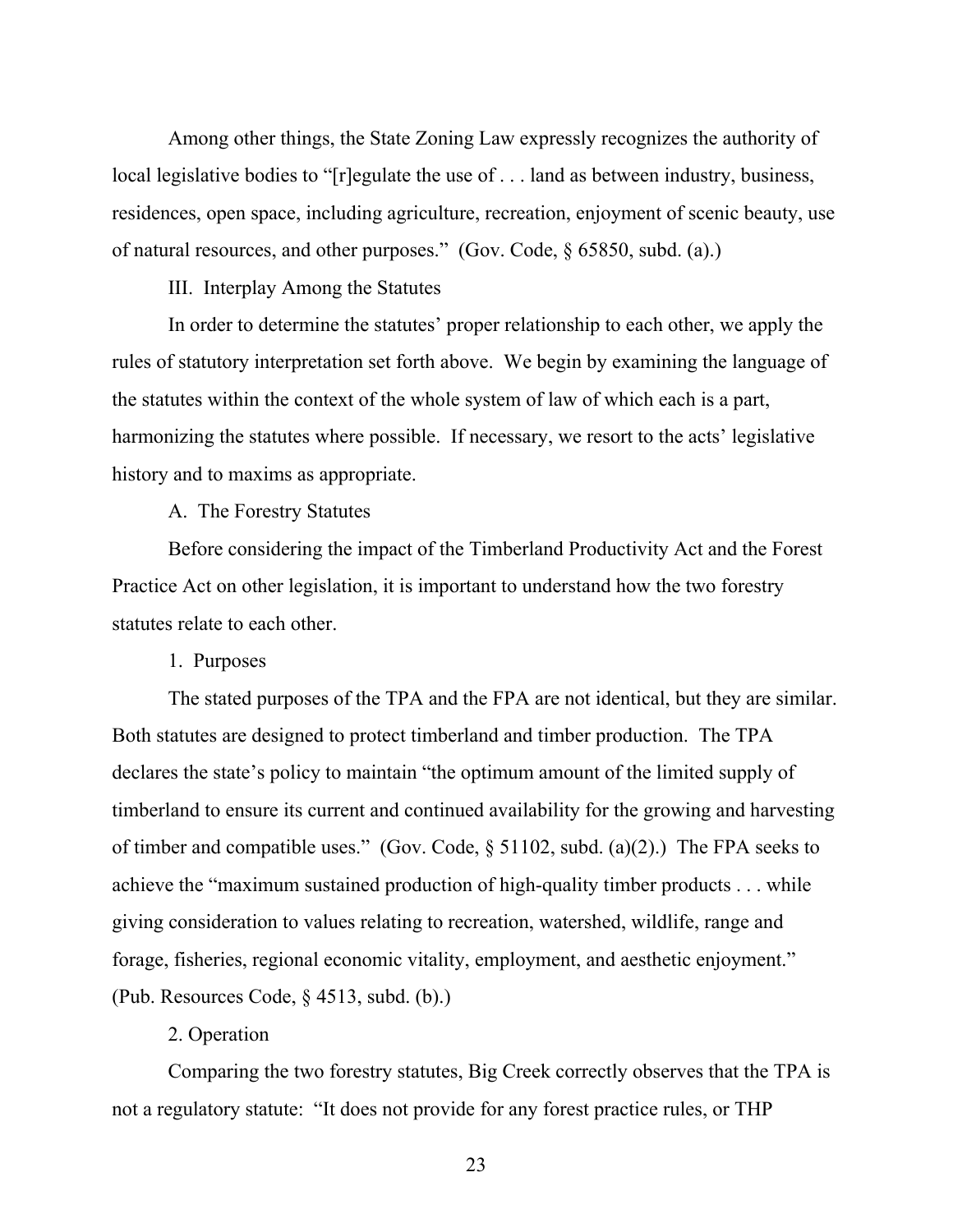requirements or licensing requirements or any other similar regulation of timber harvesting. The TPA simply creates a mechanism for restricting property to timber uses so as to comply with the constitutional mandate and qualify the property for alternative tax treatment. The regulatory statute for all timberland is the FPA...."

Despite their differences in focus, the two forestry statutes operate in harmony. For one thing, they express a common expectation that timber operations will occur on timberlands. By explicit statutory provision, the zoning of a parcel pursuant to the TPA raises a presumption that the parcel will be used for timber operations, as defined in the FPA. (Gov. Code, § 51115.1, subd. (a).) By the same token, however, that provision explicitly does not alter "any substantive or procedural requirement of [the FPA] or of any rule or regulation adopted pursuant thereto." (*Id.,* subd. (b).) For another thing, both statutes consistently address those situations where timberland rezoning requires the approval of the State Forestry Board. (Pub. Resources Code, § 4621; Gov. Code, §§ 51133, 51134.)

B. The Coastal Act and the Forestry Statutes

1. Purposes

Among other things, the Coastal Act seeks to "[p]rotect, maintain, and, where feasible, enhance and restore the overall quality of the coastal zone environment and its natural and artificial resources." (Pub. Resources Code, § 30001.5, subd. (a).) As the Legislature declared, "it is necessary to protect the ecological balance of the coastal zone and prevent its deterioration and destruction." (*Id.,* § 30001, subd. (c).) For that reason, environmental concerns are given high priority in interpreting the Coastal Act. (*Bolsa Chica Land Trust v. Superior Court* (1999) 71 Cal.App.4th 493, 506.) But the Coastal Act also takes "into account the social and economic needs of the people of the state." (Pub. Resources Code, § 30001.5, subd. (b).) Thus, for example, as the Legislature recognized, it may be necessary to locate developments with "significant adverse effects on coastal resources . . . in the coastal zone in order to ensure that inland as well as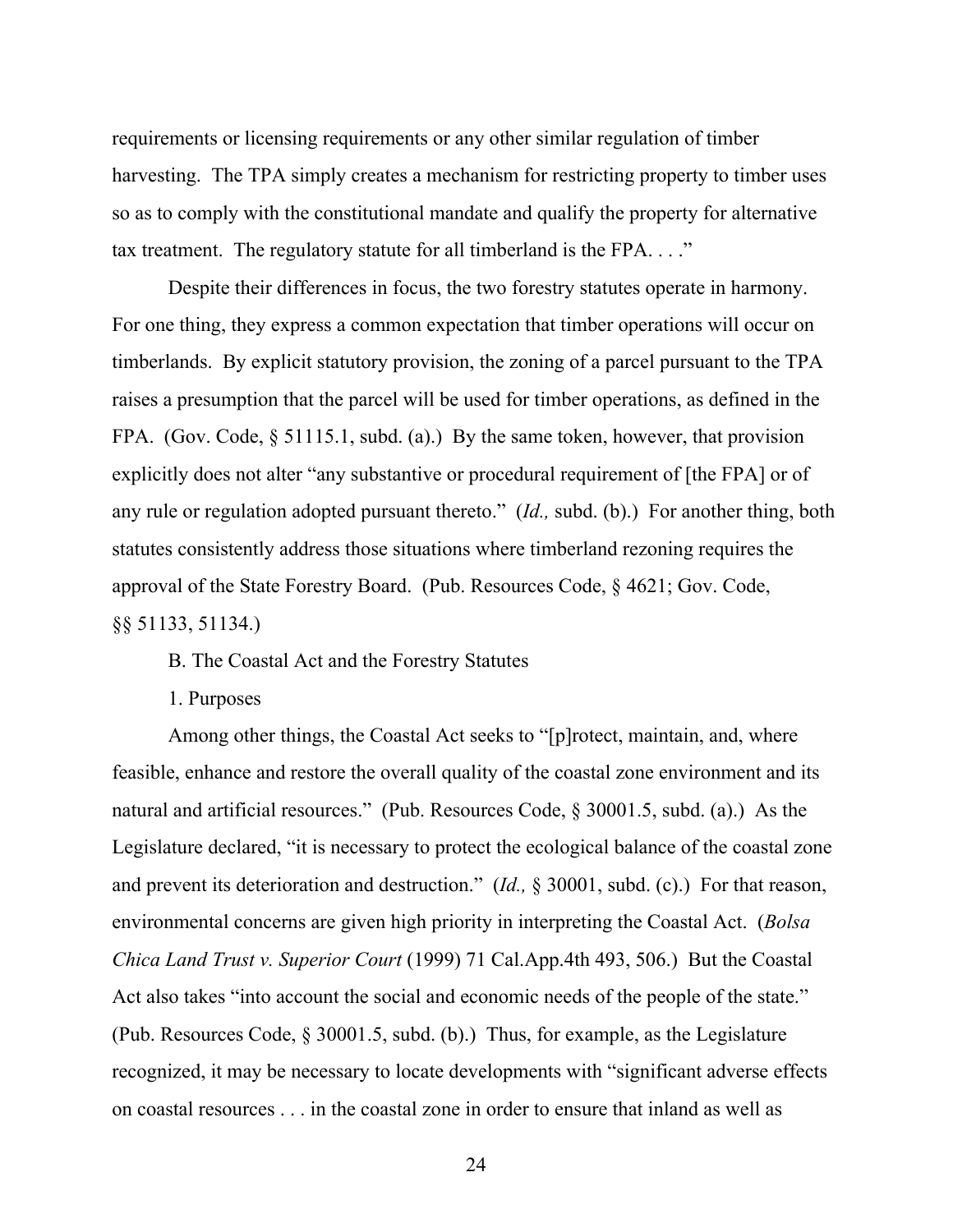coastal resources are preserved and that orderly economic development proceeds within the state." (*Id.,* § 30001.2, subd. (a).)

The purposes of the Coastal Act may be harmonized with those of the TPA and the FPA. All three statutes seek to protect California's valuable natural resources including timberlands—while balancing the state's economic needs. The Coastal Act aims to protect the "overall quality of the coastal zone environment" while "taking into account … economic needs." (Pub. Resources Code, § 30001.5, subds. (a), (b).) It specifically protects the "long-term productivity of . . . timberlands." (*Id.,* § 30243.) The TPA declares that timberlands "contribute substantially to . . . the state's economy *and* environment." (Gov. Code, § 51101, subd. (a); italics added.) The FPA's goal is to achieve "maximum sustained production of high-quality timber products" while considering "regional economic vitality, employment, and aesthetic enjoyment." (Pub. Resources Code, § 4513, subd. (b).) With respect to their overall purposes, then, the three statutes are not in conflict.

#### 2. Operation

We next consider whether the relevant operative provisions of the statutes may be harmonized. The Coastal Commission complains that the trial court's ruling "gives the TPA unjustified superiority over the Coastal Act." To assess that contention, we first revisit the Commission's actions and the trial court's ruling concerning them. We then examine that ruling in the context of the governing statutory provisions.

At issue below were two requirements imposed by the Commission as a condition of certifying the County's LCP. First, the Commission required the County to impose certain limitations on applications for timber production zoning within the coastal zone. Second, the Commission mandated that applications for rezoning to TP within the coastal zone be processed as LCP amendments. The trial court invalidated both mandates as preempted, concluding that they constituted additional criteria for TP zoning beyond those allowed under the TPA. The Coastal Commission assigns both of those rulings as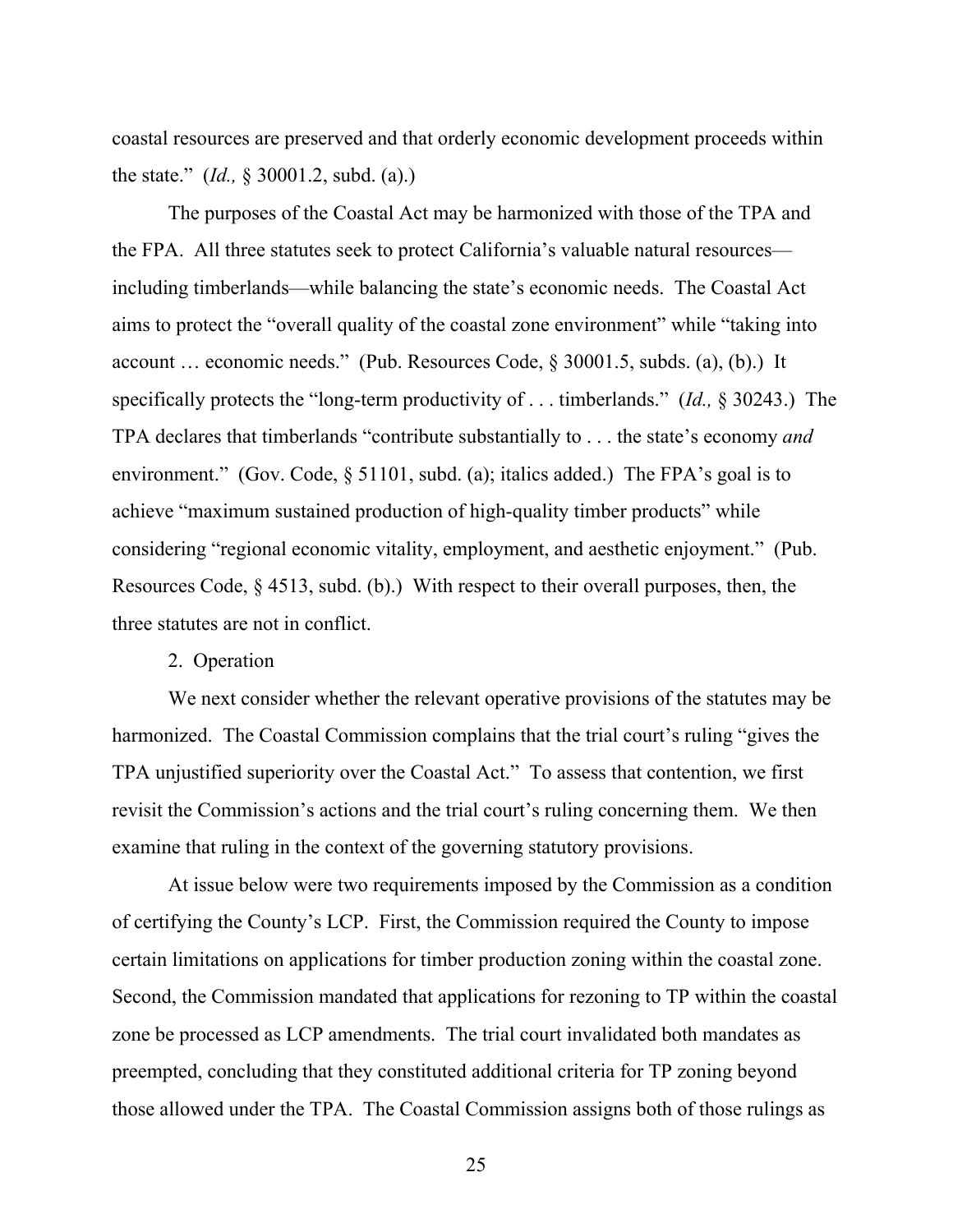error, asserting two grounds for reversal as to each. As we explain, we reject all of the Commission's contentions.

#### a. Additional Criteria

With respect to the addition of TP zoning requirements, "state law forbids imposing criteria not on the statutory list . . . ." (*State of California v. County of Santa Clara, supra,* 142 Cal.App.3d at p. 614, citing Gov. Code, former § 51113 [FRTA]. See now, Gov. Code, § 51113, subd. (c).) The relevant provision of the TPA mandates that "the [county] board [of supervisors] or [city] council by ordinance shall adopt a list of criteria required to be met by parcels being considered for zoning as timberland production under this section. The criteria *shall not* impose any requirements in addition to those listed in this subdivision and in subdivision (d)." (Gov. Code, § 51113, subd. (c), italics added.)

The Coastal Commission first argues that the statutory prohibition on imposing additional criteria does not apply to it. The Commission urges that the straightforward language of the relevant provision demonstrates that it applies only to local governments.

We agree that the provision, by its plain terms, is directed only to local governments. (See, e.g., 1A Singer, Sutherland Statutes and Statutory Construction (6th ed. 2002) Legislative Composition, § 21:7, pp. 172-173, discussing the "legal subject" of legislation.) But that conclusion does not aid the Commission. In this case, the trial court did not rule that the *Commission* violated the statute. Rather, it invalidated the *County's* decision to adopt the additional zoning criteria demanded by the Commission. Since the County's addition of those criteria was impermissible under the TPA, the trial court's ruling on that point was proper. (Gov. Code, § 51113, subd. (c); *State of California v. County of Santa Clara, supra,* 142 Cal.App.3d at p. 614.) Furthermore, as a general proposition, we observe that the Coastal Act does not "authorize the commission to require any local government . . . to exercise any power it does not already have . . . ." (Pub. Resources Code, § 30005.5.) Since the County has no power to impose additional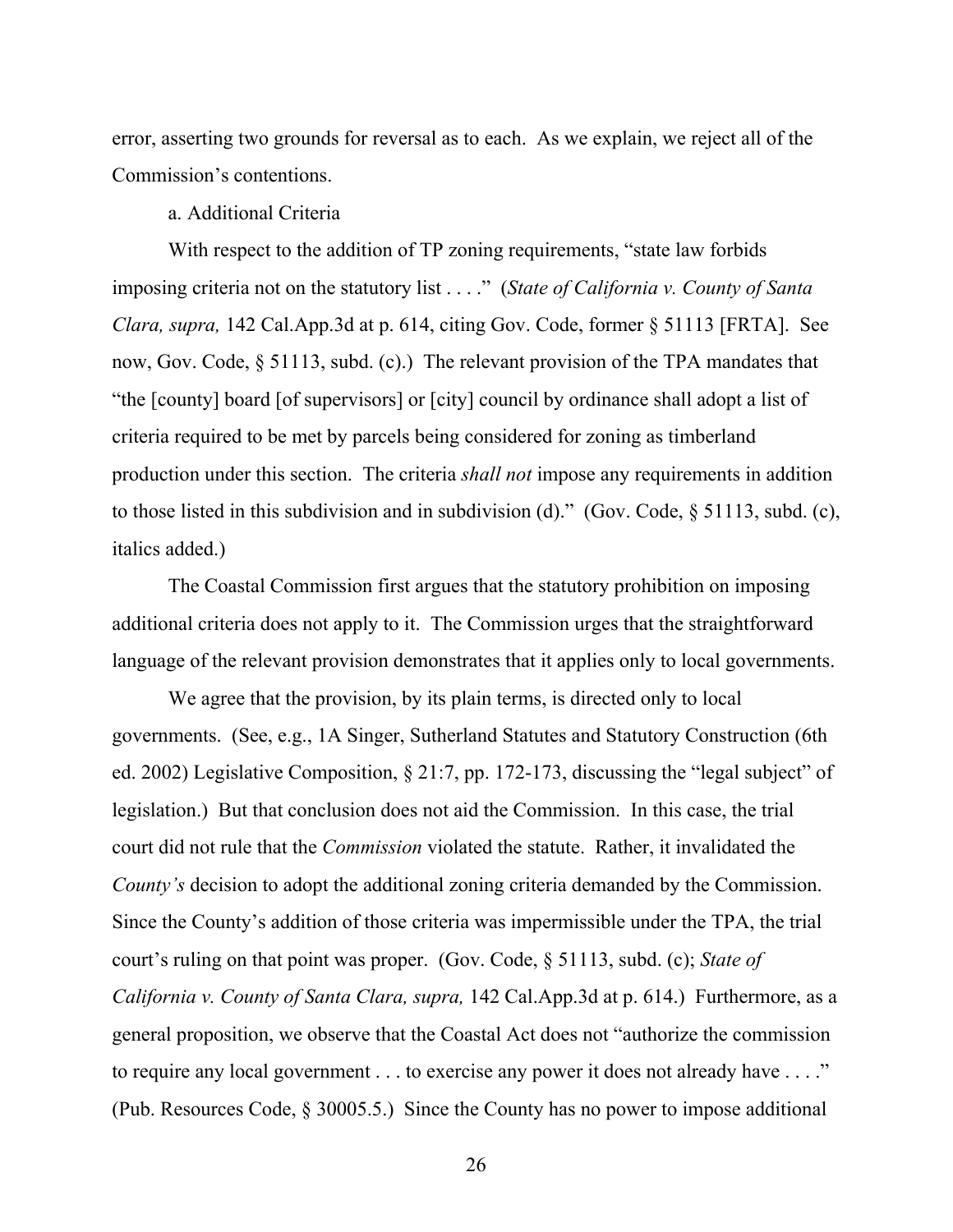criteria on TP zoning, the Commission has no authority to require the imposition of such criteria.

The Commission further argues that the additional criteria it imposed are necessary to ensure that LCP amendments comply with the Coastal Act's requirements. The Commission asserts that the trial court's ruling "gives no effect to the Coastal Act, and effectively precludes the Commission from meeting its duty to ensure that an LCP amendment addressing the location of timber harvesting in the coastal zone is consistent with the Chapter 3 policies of the Coastal Act."

We disagree. In our view, adherence to the TPA's exclusive criteria for timberland production zoning does not prevent the Commission from carrying out its legislative mandate. We offer two reasons for that conclusion.

First, there are important differences between the Coastal Act and the TPA in their treatment of timberlands within the coastal zone. Significantly, the TPA contains no exception from its provisions for lands within the coastal zone. The Coastal Act, on the other hand, expressly addresses timberlands in several provisions. For one thing, it specifically includes the protection of timberlands as one of its Chapter 3 policies. (Pub. Resources Code, § 30243.) For another thing, the Act's definition of development excludes timber operations conducted under a State Forestry Board timber harvest plan. (*Id.*, § 30106.) In yet another provision, the Coastal Act requires the Commission to "identify special treatment areas within the coastal zone" and to forward information about those areas to the State Forestry Board to assist that body "in adopting rules and regulations that adequately protect the natural and scenic qualities of the special treatment areas." (*Id.,* § 30417, subd. (b).) Taken together, these provisions indicate legislative recognition that the forestry statutes and the State Forestry Board's rules and regulations apply even within the coastal zone, thereby necessarily leaving the Commission with a more circumscribed oversight role with respect to timberlands.

<u>27</u>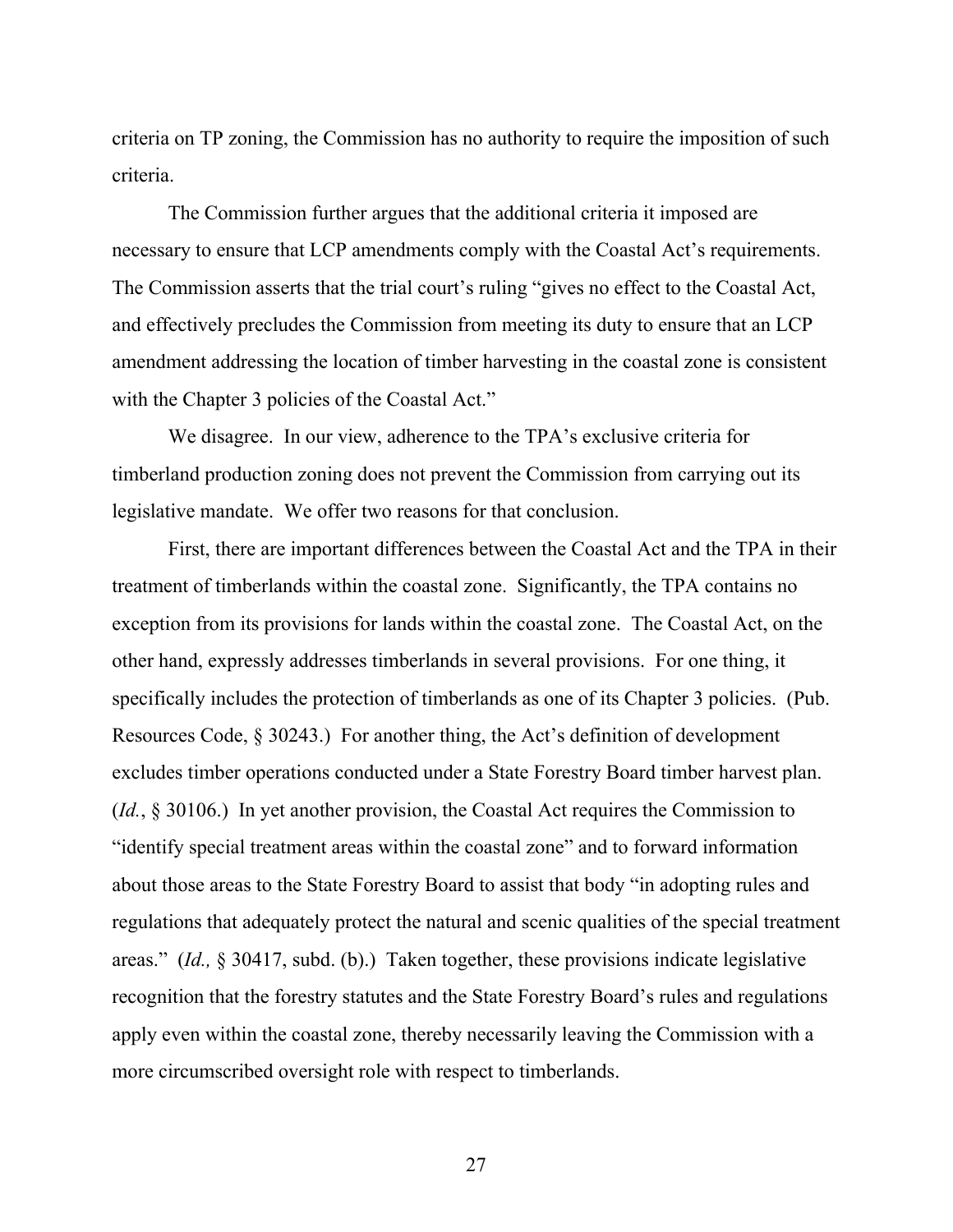Second, nothing in the appellate record or in the governing law suggests that zoning pursuant to the TPA will frustrate the Coastal Act's Chapter 3 policies. To the contrary, the Timber Productivity Act incorporates similar policies by reference. The TPA specifically refers to the FPA and to rules and regulations promulgated under that statute. (Gov. Code, § 51115.1, subd. (b).) FPA regulations that apply within coastal special treatment areas address some of the same concerns identified in the Coastal Act's Chapter 3 policies. (Cal. Code Regs., tit.  $14$ ,  $\S$  921-921.9.)<sup>11</sup> Thus, for example, both the regulations and the Coastal Act seek to protect scenic views. (See Cal. Code Regs., tit. 14, § 921.8; Pub. Resources Code, § 30251.) In short, there is no basis for concluding that the TPA's zoning criteria thwart the Coastal Act's policies.

b. LCP Amendments

The Coastal Commission advances two contentions in defense of its requirement that TP rezoning applications be processed as LCP amendments.

First, the Commission recasts its prior argument that such a mandate is necessary to satisfy its duty of ensuring local compliance with the Coastal Act's policies.

Again, however, we are not persuaded that the Commission must process TP rezoning applications as LCP amendments in order to carry out its legislative duty. In the first place, that legislative duty is statutorily circumscribed: "The commission shall require conformance with the policies and requirements of Chapter 3 . . . *only to the extent necessary to achieve the basic state goals* specified in Section 30001.5." (Pub. Resources Code, § 30512.2, subd. (b), italics added.) Those basic goals include

**<sup>11</sup>** The express purpose of those regulations is "to protect the natural and scenic qualities as reflected in the criteria and objectives for each of the Coastal Commission Special Treatment Areas designated and adopted by the California Coastal Commission on July 5, 1977, while at the same time allowing management and orderly harvesting of timber resources within these areas." (Cal. Code Regs., tit. 14, § 921.) The regulations, which apply in designated special treatment areas, are in addition to the statutes and other regulations governing timber operation. (*Ibid.*)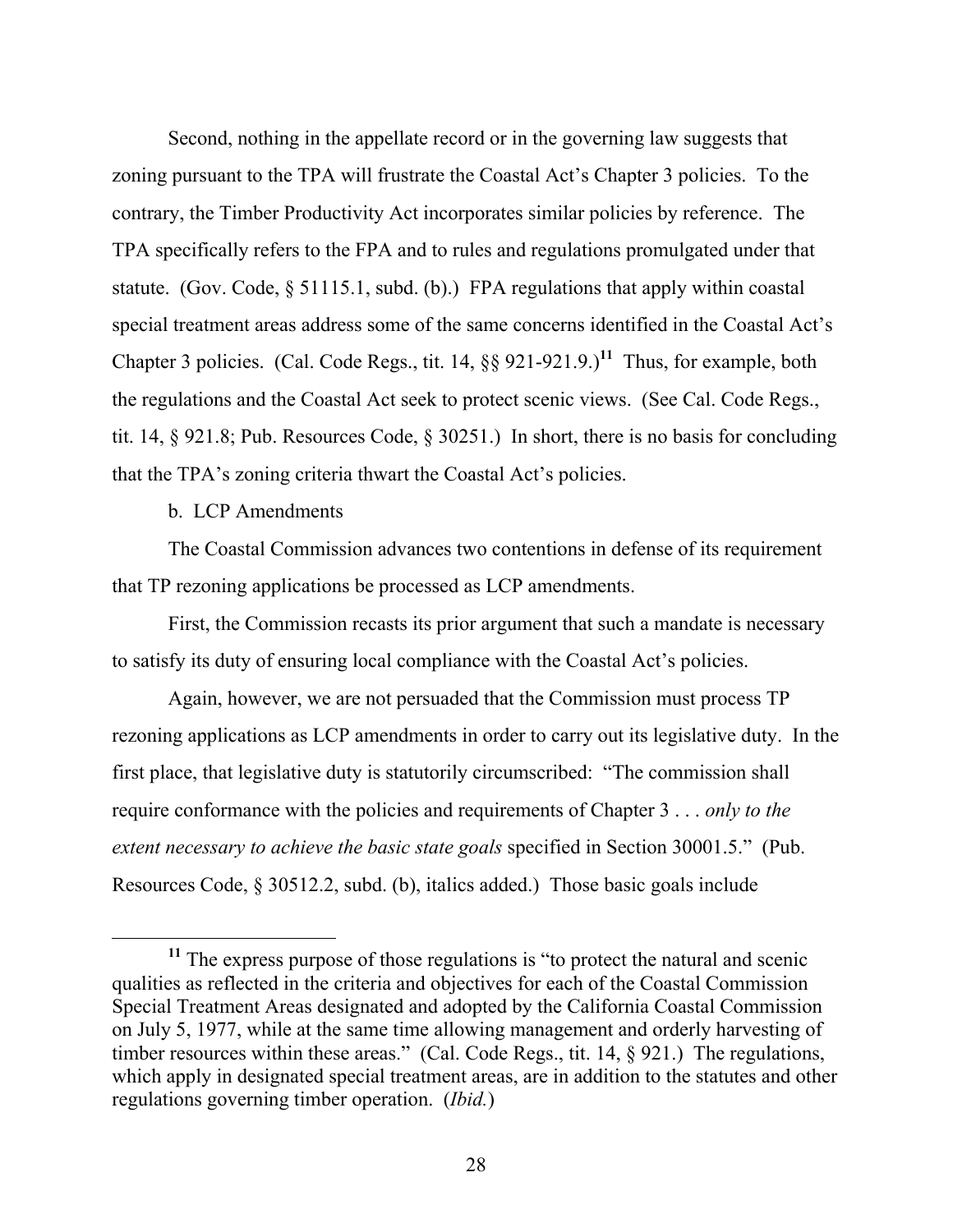protecting "the overall quality of the coastal zone environment and its natural and artificial resources" and assuring "orderly, balanced utilization and conservation of coastal zone resources taking into account the social and economic needs of the people of the state." (*Id.*, § 30001.5, subds. (a), (b).) As noted above, the productivity of timberlands is among coastal zone resources subject to the Act's protection. (*Id.*, § 30243.) Furthermore, we reiterate, TP zoning does not operate to thwart the Coastal Act's policies.

The Commission's second contention is that the Coastal Act specifically mandates the processing of rezoning applications as LCP amendments. (See Pub. Resources Code, § 30514, subd. (e).) Under the Act, LCP amendments require commission certification if they authorize a use that differs from permitted uses already designated in the LCP. (*Ibid.*; *Yost v. Thomas, supra,* 36 Cal.3d at p. 573, fn. 9; *Conway v. City of Imperial Beach, supra,* 52 Cal.App.4th at p. 90.) According to the Commission: "By proposing a different zoning designation, an application to rezone a parcel to TP in the coastal zone proposes to authorize uses of a parcel other than those which are designated in the certified LCP as permitted uses."

We disagree. We find no statutory imperative for treating TP rezoning applications as LCP amendments. As the Commission recognizes, the Coastal Act provision on which it relies applies only to the extent that local government actions change the use of a given parcel. (See Pub. Resources Code, § 30514.) The act of zoning timberland for timberland production does not change its use. Regardless of its zoning designation, land of a specified productive capability that is "devoted to and used for growing and harvesting timber . . . and compatible uses" constitutes timberland under the TPA's statutory definition. (See Gov. Code, § 51104, subd. (f).) By definition, the use of timberland is for timber growing and harvesting. (*Ibid*.) That is so, even if the timberland in question is not restrictively zoned exclusively for timber production. Given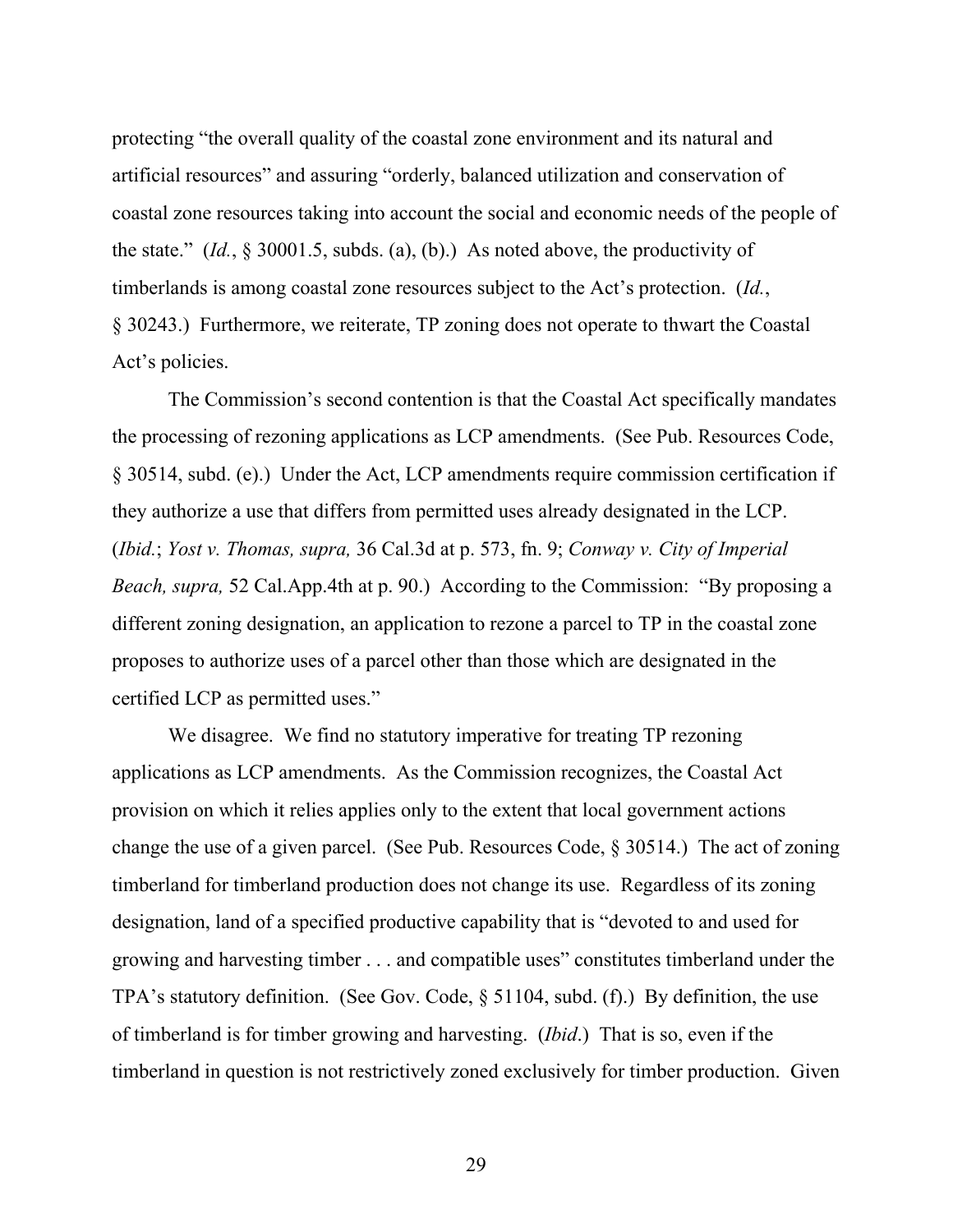that TP zoning does not constitute a change in the use of timberland, there is no statutory requirement of Coastal Commission certification.

We therefore conclude that the Coastal Act does not require that timber production rezoning applications be processed as LCP amendments. Furthermore, we agree with the trial court that treating such applications as LCP amendments constitutes the imposition of additional criteria for timber production zoning, which violates the Timber Productivity Act.

#### 3. Conclusion

In undertaking the task of statutory interpretation, a "principle of paramount importance is that of harmonious construction, by which we must attempt to give effect to both statutes if possible . . . ." (*Conway v. City of Imperial Beach, supra,* 52 Cal.App.4th at p. 84.) We conclude that it is possible to harmonize the Coastal Act with the forestry statutes. In our view, neither the legislative purposes nor the operative provisions of those statutes are in conflict with each other. We therefore reject the Commission's assertion that the trial court erroneously gave the Timberland Productivity Act primacy over the Coastal Act. To the contrary, the result reached by the trial court correctly reflects that the Coastal Act and the forestry statutes operate in harmony, each within its legislatively designated sphere. We therefore affirm that result.

C. The Zoning Law and the Forestry Statutes

1. Purposes

The State Zoning Law is designed to permit local governments "the maximum degree of control over local zoning matters." (Gov. Code, § 65800. See, *Morehart v. County of Santa Barbara, supra,* 7 Cal.4th at p. 747.)

Both the TPA and the FPA are designed to protect statewide timberland and timber production. (Gov. Code, § 51102, subd. (a)(2) [TPA]; Pub. Resources Code,  $§ 4513$  [FPA].).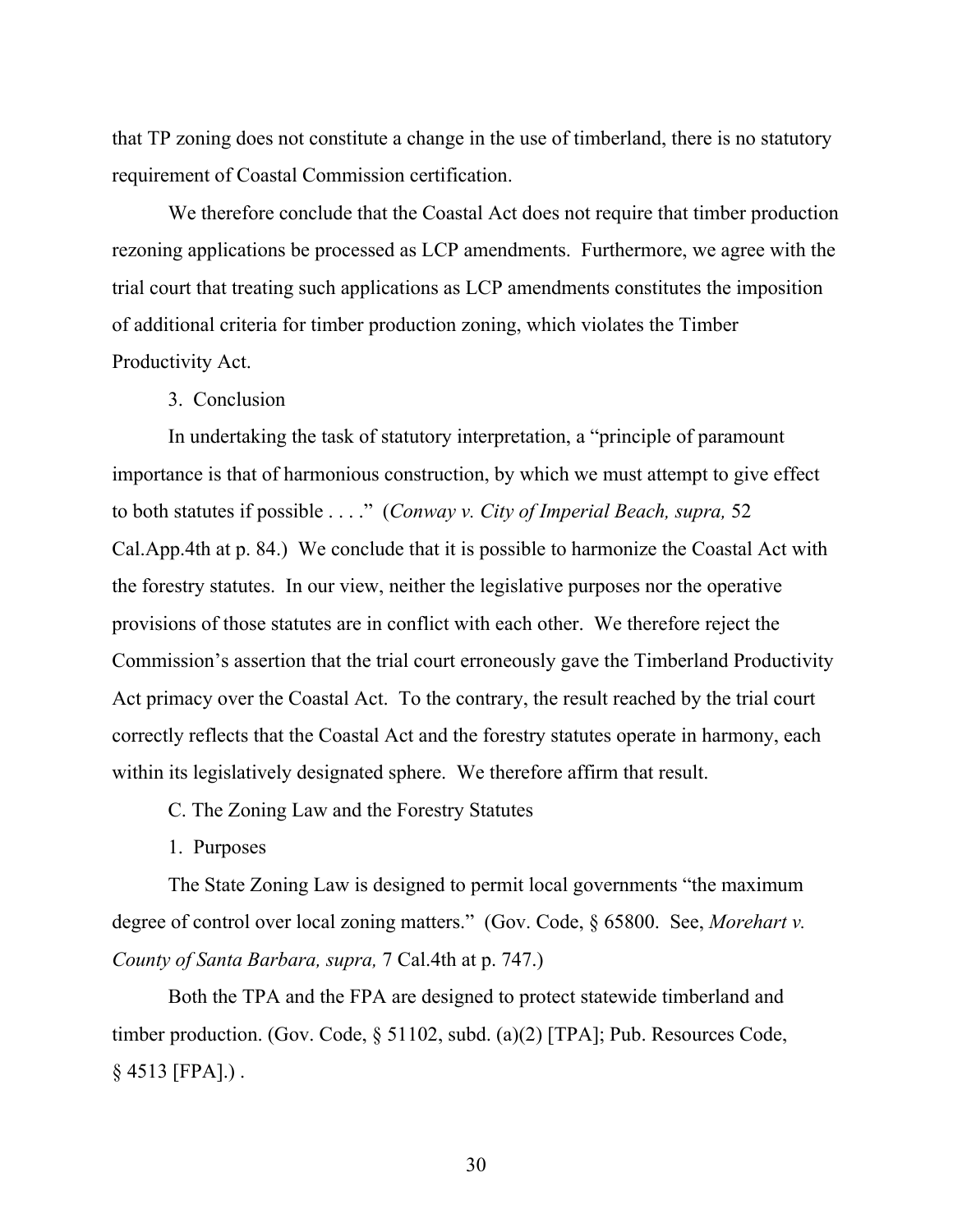# 2. Operation

The State Zoning Law does not contain detailed operative provisions. "Substantively, it provides no more than a guide, thus allowing great flexibility in application to the particular needs of a locality." (Hagman et al., Cal. Zoning Practice, *supra,* § 4.14, p. 112.) Thus "the front line role in land use planning and zoning is in the hands of the local government." (*Building Industry Assn. v. Superior Court* (1989) 211 Cal.App.3d 277, 291 disapproved on another point in *Lesher Communications, Inc. v. City of Walnut Creek* (1990) 52 Cal.3d 531, 547.) As relevant here, the State Zoning Law expressly recognizes the authority of local legislative bodies to "[r]egulate the use of . . . land as between industry, business, residences, open space, including agriculture, recreation, enjoyment of scenic beauty, use of natural resources, and other purposes." (Gov. Code, § 65850, subd. (a).)

In contrast to the strong local role embodied in the State Zoning Law, the state forestry laws restrict local discretion in decisions affecting timberlands. Under the FPA, individual counties are limited to recommending forest practice rules and regulations to the State Forestry Board "to take account of local needs." (Pub. Resources Code, § 4516.5, subd. (a).) They are not permitted to "otherwise regulate the conduct of timber operations" except on non-TPZ land less than three acres in size. (*Id.,* subds. (d), (c).) The TPA meanwhile expressly circumscribes local zoning decisions affecting timberland in several ways. For one thing, the TPA requires local governments to zone qualifying land for timber production upon the landowner's petition. (Gov. Code, § 51113*,* subd. (a)(1).) The TPA further restricts local authority by providing: "Parcels zoned as timberland production *shall be zoned* so as to restrict their use to growing and harvesting timber and to compatible uses." (*Id.,* § 51115, italics added.) As noted above, the TPA contains provisions for rezoning and for removal from TP zoning. (*Id.*, §§ 51120-51146.) But conversion from timber production requires the approval of the State Forestry Board in some instances. (*Id.*, § 51133, subd. (b); Pub. Resources Code, § 4621.2.)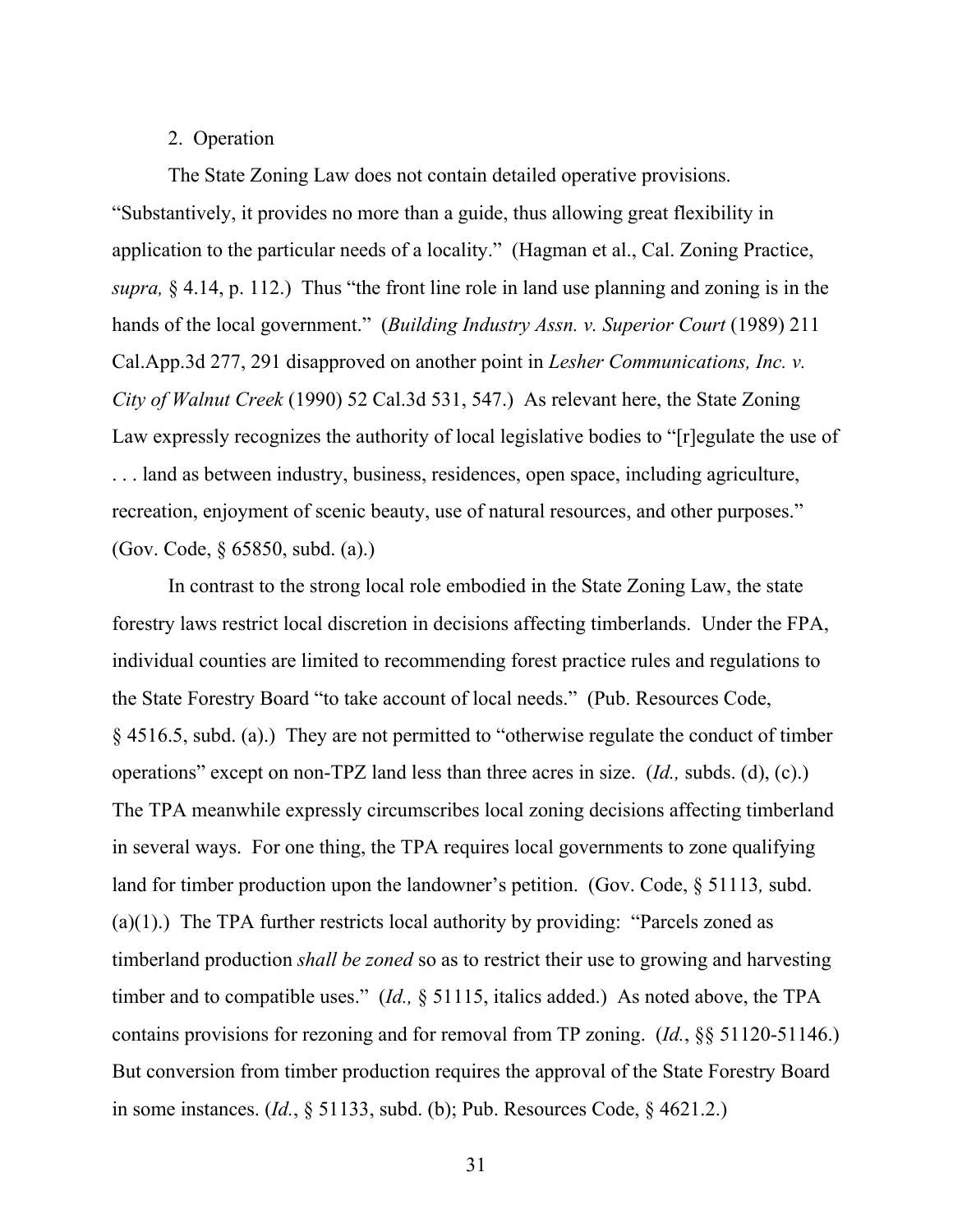# 3. Construction

Because the State Zoning Law recognizes and authorizes local control of zoning decisions, its provisions do not conflict directly with either the TPA or the FPA. Rather, the conflict is between the operation of the state forestry statutes and the exercise of local zoning authority. Put another way, the question is one of preemption.

# IV. Preemption

# A. General Principles

Where a conflict exists between state and local law on a matter of statewide concern, the local law is void and cannot be enforced. (*Sherwin-Williams Co. v. City of Los Angeles* (1993) 4 Cal.4th 893, 894.) A conflict exists where local law duplicates or contradicts state law. Local law duplicates state law when it is coextensive with it. (*Id*. at pp. 897-898.) Local law contradicts state law when it is inimical to it. (*Id.* at p. 898.) A conflict also exists when local law invades an area that the state has fully occupied, either expressly or implicitly. (*Id*. at p. 897.) "If the subject matter or field of the legislation has been fully occupied by the state, there is no room for supplementary or complementary local legislation, even if the subject were otherwise one properly characterized as a 'municipal affair.' [Citations.]" (*Lancaster v. Municipal Court* (1972) 6 Cal.3d 805, 808.)

Under the principles of express preemption, local legislation is invalid if it "enters an area that is 'fully occupied' by general law when the Legislature has expressly manifested its intent to 'fully occupy' the area . . . ." (*Sherwin-Williams Co. v. City of Los Angeles, supra,* 4 Cal.4th at p. 898.) In such cases, the question of express preemption turns on whether the state-occupied field encompasses the ordinances. (*Morehart v. County of Santa Barbara, supra,* 7 Cal.4th at p. 748.)

Implied preemption occurs when the Legislature has implicitly demonstrated its intent to fully occupy an area of law. "In determining whether the Legislature has preempted by implication to the exclusion of local regulation we must look to the whole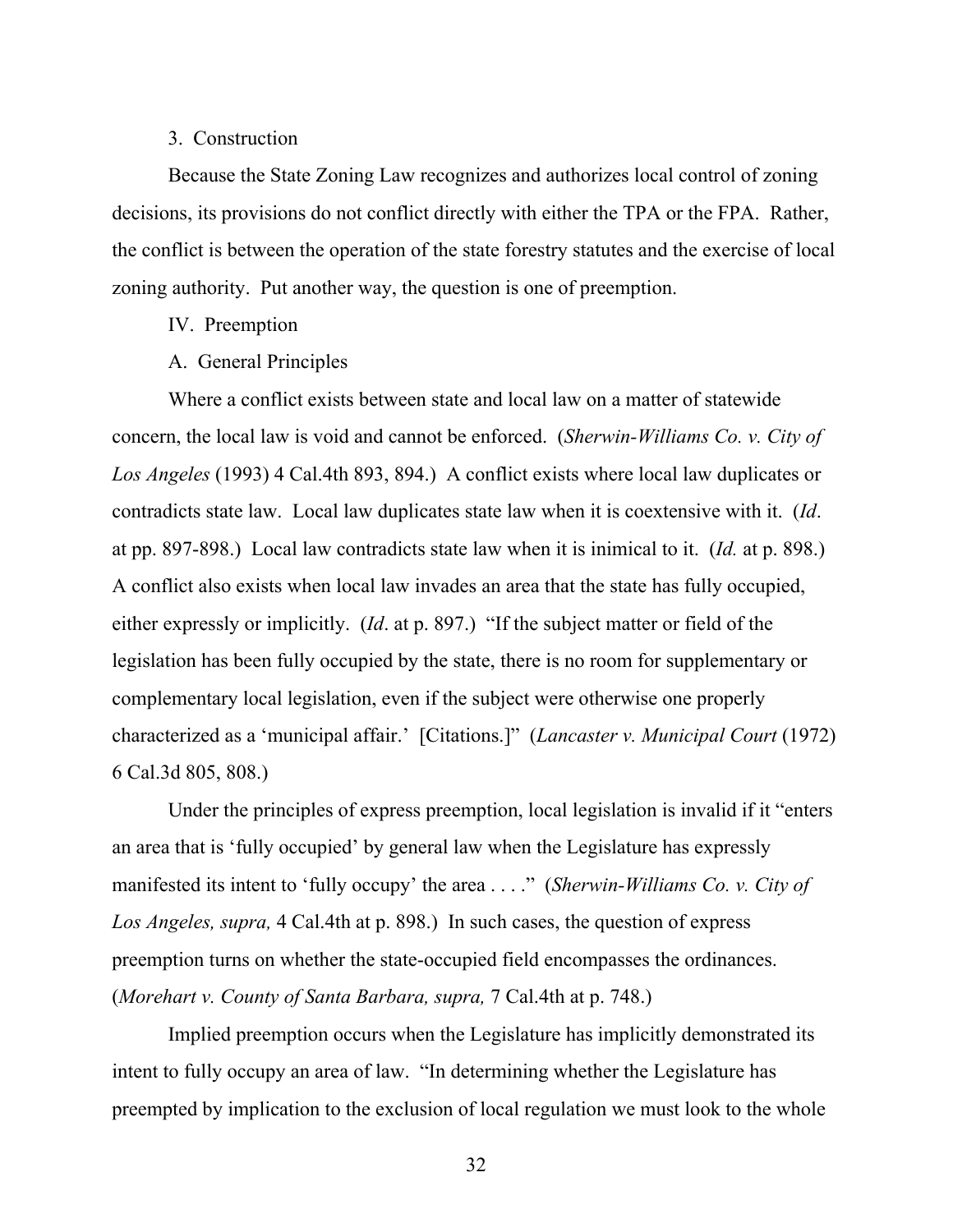purpose and scope of the legislative scheme. There are three tests: '(1) the subject matter has been so fully and completely covered by general law as to clearly indicate that it has become exclusively a matter of state concern; (2) the subject matter has been partially covered by general law couched in such terms as to indicate clearly that a paramount state concern will not tolerate further or additional local action; or (3) the subject matter has been partially covered by general law, and the subject is of such a nature that the adverse effect of a local ordinance on the transient citizens of the state outweighs the possible benefit to the municipality.' [Citations.]" (*People ex rel. Deukmejian v. County of Mendocino* (1984) 36 Cal.3d 476, 485. Accord, *IT Corp. v. Solano County Bd. of Supervisors, supra,* 1 Cal.4th at pp. 90-91; *Morehart v. County of Santa Barbara, supra,* 7 Cal.4th at p. 751.)

In order to assess whether local legislation has entered an area fully occupied by state law, either expressly or by implication, courts first must define the relevant field of law being regulated. (*In re Hubbard* (1964) 62 Cal.2d 119, 125 overruled in part on another point in *Bishop v. City of San Jose* (1969) 1 Cal.3d 56, 63, fn. 6; *San Diego Gas & Electric Co. v. City of Carlsbad* (1998) 64 Cal.App.4th 785, 793-794; 45 Cal.Jur.3d (Rev) (2000) Part 1,  $\S$  247, p. 391.) "If the definition is narrow, preemption is circumscribed; if it is broad, the sweep of preemption is expanded." (*California Water & Telephone Co. v. County of Los Angeles* (1967) 253 Cal.App.2d 16, 27-28.) "Where local legislation clearly serves local purposes, and state legislation that appears to be in conflict actually serves different, statewide purposes, preemption will not be found. [Citation.]" (*San Diego Gas & Electric Co. v. City of Carlsbad*, *supra,* 64 Cal.App.4th at p. 793.)

The preemption doctrine is constitutionally based. It derives from article XI, section 7 of the California Constitution, which provides: "A county or city may make and enforce within its limits all local, police, sanitary, and other ordinances and regulations not in conflict with general laws." This constitutional provision "is not only a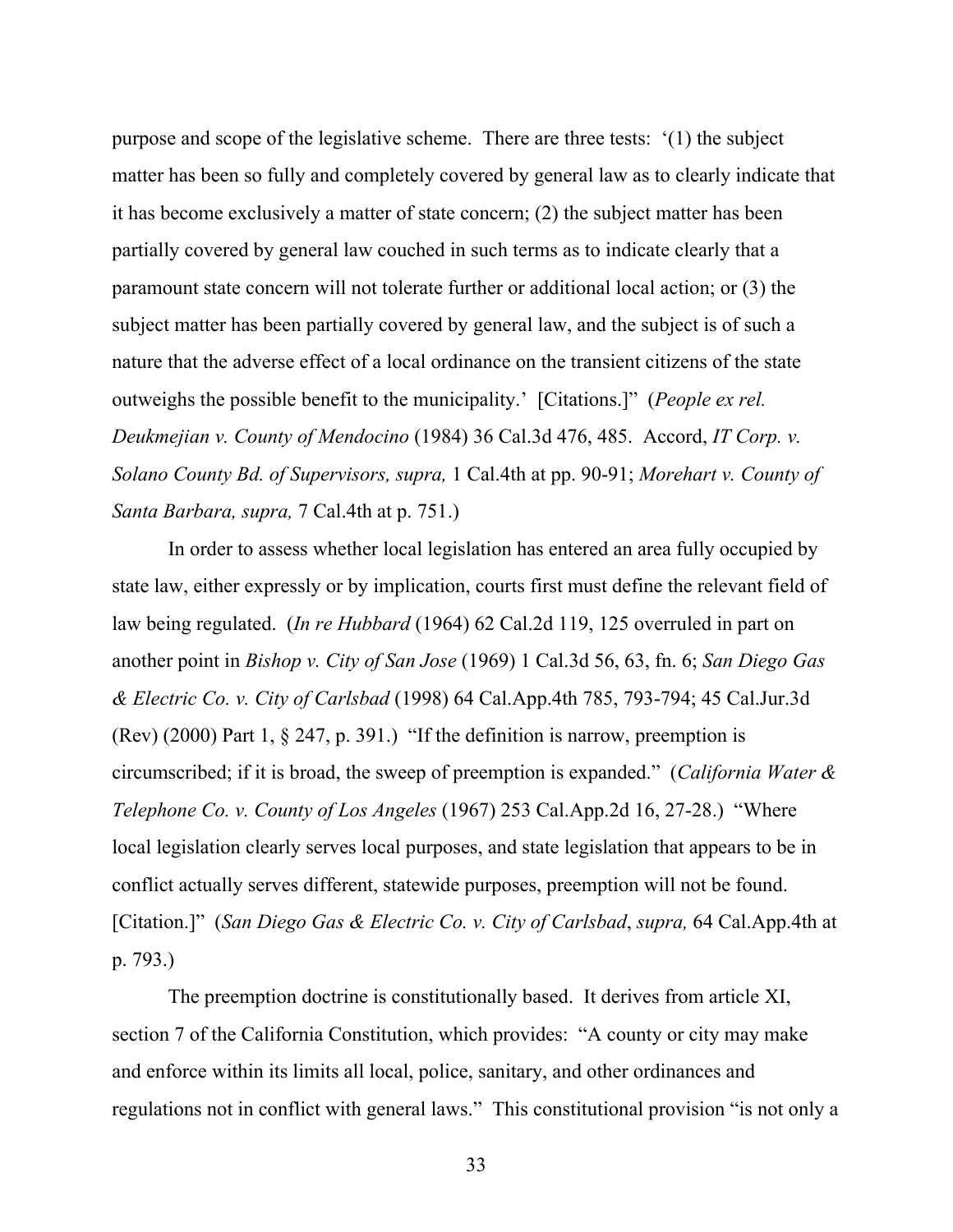delegation of power by the people to the local body, but it is also a limitation upon the local body [citations] . . . ." (*Abbott v. City of Los Angeles* (1960) 53 Cal.2d 674, 681 criticized on another point in *Bishop v. City of San Jose, supra,* 1 Cal.3d at p. 63, fn. 6.)

The preemption doctrine serves to ensure uniformity of law. "The denial of power to a local body when the state has preempted the field is not based solely upon the superior authority of the state. It is a rule of necessity, based upon the need to prevent dual regulations which could result in uncertainty and confusion." (*Abbott v. City of Los Angeles, supra,* 53 Cal.2d at p. 682.) The preemption doctrine thus is critical to the orderly administration of justice on matters of statewide concern.

Determining whether a matter is of local or statewide concern may defy easy resolution. (See, *California Fed. Savings & Loan Assn. v. City of Los Angeles* (1991) 54 Cal.3d 1, 16 ["determining whether a given activity is a 'municipal affair' or one of statewide concern is an ad hoc inquiry"]; Hagman et al., Cal. Zoning Practice, *supra,* § 4.6, p. 108, [the cases determining the question "are not easy to rationalize"].) "Zoning is usually held to be a municipal affair, but it may not be." (Hagman et al., Cal. Zoning Practice, *supra,* § 4.5, p. 108.) "To the extent difficult choices between competing claims of municipal and state governments can be forestalled in this sensitive area of constitutional law, they ought to be; courts can avoid making such unnecessary choices by carefully insuring that the purported conflict is in fact a genuine one, unresolvable short of choosing between one enactment and the other." (*California Fed. Savings & Loan Assn. v. City of Los Angeles, supra,* 54 Cal.3d at pp. 16-17. See also, e.g., *Conway v. City of Imperial Beach, supra,* 52 Cal.App.4th at pp. 84-85.) Nevertheless, courts may be called upon to "allocate political supremacy" between state and local governments. (*California Fed. Savings & Loan Assn. v. City of Los Angeles, supra,* 54 Cal.3d at p. 25. See also, e.g., *San Diego Gas & Electric Co. v. City of Carlsbad, supra,* 64 Cal.App.4th at p. 802.) And if "there is a doubt as to whether an attempted regulation relates to a municipal or to a state matter, or if it be the mixed concern of both, the doubt must be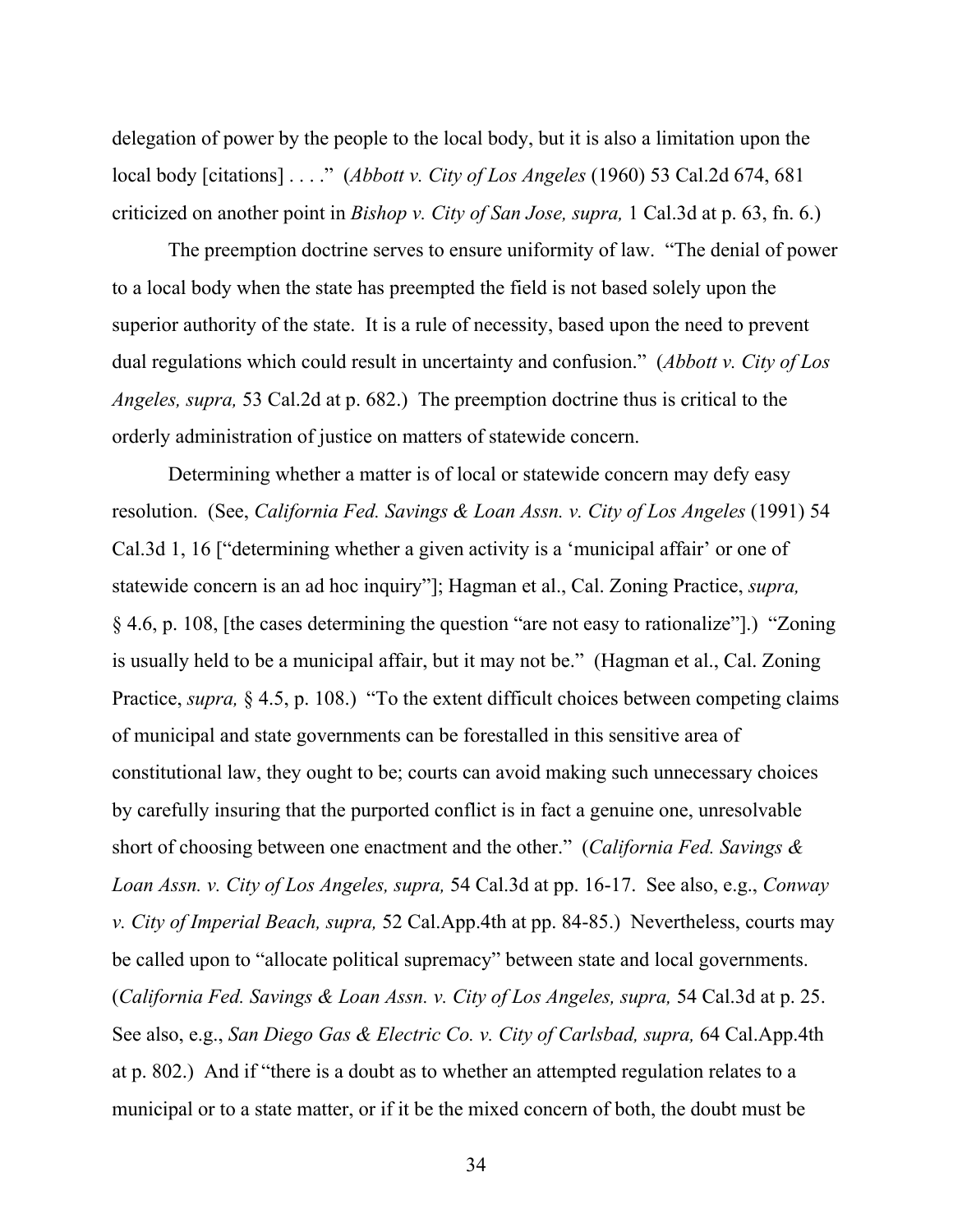resolved in favor of the legislative authority of the state [citations]." (*Abbott v. City of Los Angeles, supra,* 53 Cal.2d at p. 681.)

But the mere "fact that a matter is of statewide concern does not oust municipal governments of police power. 'Even in matters of state-wide concern . . . , the city or county has police power equal to that of the state so long as the local regulations do not conflict with general laws.' (*Chavez v. Sargent* (1959) 52 Cal.2d 162, 176, citations omitted.)" (*Baldwin v. County of Tehama* (1994) 31 Cal.App.4th 166, 175, fn. omitted.)

# B. Application

To determine whether the challenged local measures conflict with state law in this case, we apply well-established principles of preemption analysis. We thus consider whether the subject local measures duplicate or contradict state law, or whether they invade a field that the state has fully occupied, either expressly or implicitly. (*Sherwin-Williams Co. v. City of Los Angeles, supra,* 4 Cal.4th at p. 897.)

In undertaking that analysis here, we examine the County's measures—category by category—to determine whether state law expressly or impliedly preempts any of the local measures. Categorized by subject matter, the local legislation regulates zone districts, riparian corridors, and helicopter operations.**<sup>12</sup>**

1. Zone District Regulations

Among other things, Resolution 493-99 and Ordinance 4577 affect where timber harvesting may occur within the County. For simplicity's sake, we refer to those aspects of the two measures as zone district regulations. The effect of the zone district regulations is to limit commercial timber harvesting to property located in Timber

**<sup>12</sup>** The local legislation also addresses at least two other subjects that were litigated below, timber production zoning and road design.

We have already discussed TP zoning in connection with our analysis of the interplay between the Coastal Act and the forestry statutes.

The road design regulations were part of Resolution 494-99 and Ordinance 4578, which never became effective and thus are not at issue here.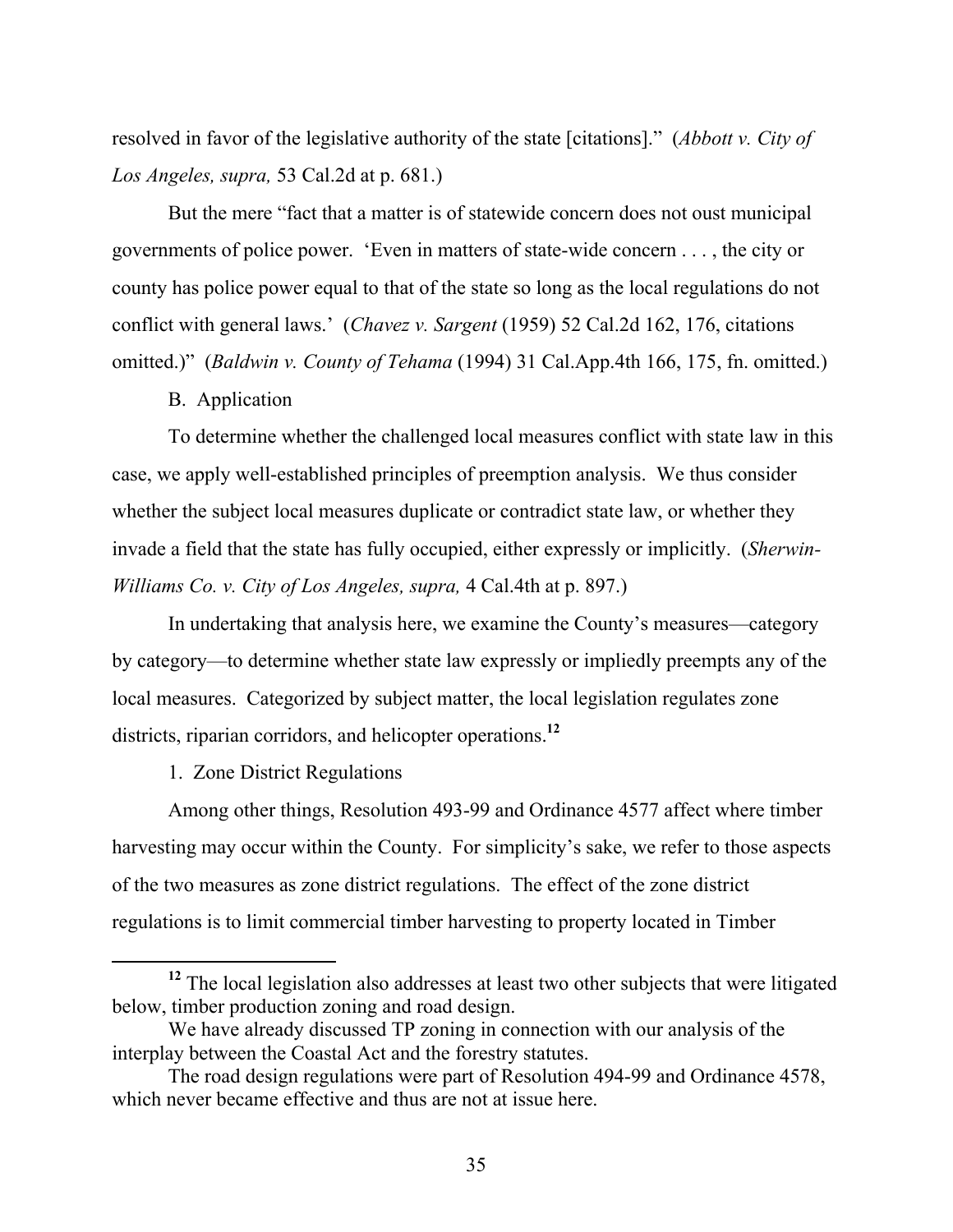Production (TP) or Mineral Extraction Industrial (M-3) zones, and to property outside the coastal zone located in Parks, Recreation and Open Space (PR) zones.

The trial court upheld the zone district regulations, concluding that state law does not preempt them.

Plaintiffs and *amici* challenge that ruling. They assert that the zone district regulations are both expressly and impliedly preempted by the Forest Practice Act. As we explain below, we agree with their assertion of express preemption.

a. Preemption under the Forest Practice Act

Applying the first test for express preemption, we consider whether the local legislation duplicates state law. We find no duplication here. The zone district regulations are not coextensive with the Forest Practice Act. (See, *Sherwin-Williams Co. v. City of Los Angeles, supra,* 4 Cal.4th at pp. 897-898, 902.) The state and local laws are "different in scope and substance." (*Id.* at p. 902.) Thus, the local measures do not duplicate the general law.

Turning to the second test for express preemption, we assess whether the local legislation contradicts the FPA. Local laws contradict state law if they "prohibit what the statute commands or command what it prohibits." (*Sherwin-Williams Co. v. City of Los Angeles, supra,* 4 Cal.4th at p. 902.) As discussed above, the Forest Practice Act prohibits individual counties from regulating "the conduct of timber operations." (Pub. Resources Code, § 4516.5, subd. (d).) In our view, the County's zone district regulations run afoul of that prohibition because they allow what the FPA forbids—local regulation of the conduct of timber operations.

The issue turns on what it means to "conduct" timber operations. As to this point, we respectfully disagree with the analysis in *Big Creek v. San Mateo*, which reasoned: " 'Conduct' is not given a specialized definition in the FPA. Its ordinary meaning is 'the act, manner, or process of carrying out (as a task) or carrying forward (as a business, government, or war).' (Webster's Third New Internat. Dict. (1970) p. 473.) That the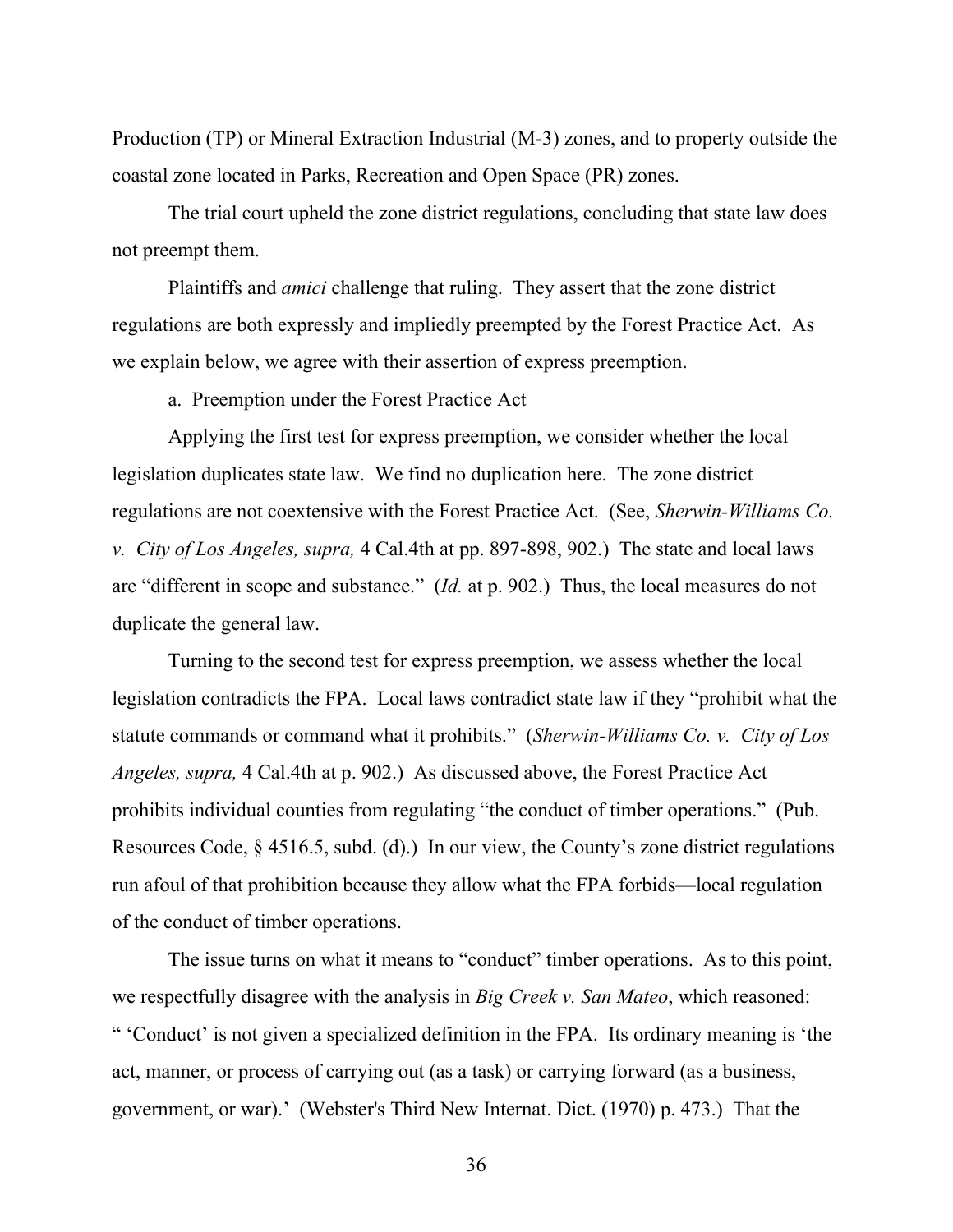Legislature intended to use the term 'conduct' in such a way is born out by the specific kinds of issues the State Board's rules and regulations are to address. Flood control, stand density, reforestation methods, soil movement, debris disposal and the like [citation] are clearly matters relating to the process of carrying out timber operations." (*Big Creek v. San Mateo, supra,* 31 Cal.App.4th at p. 426, citing Pub. Resources Code, § 4516.5, subd. (a).) The court thus drew a distinction between *how* timber operations will occur, which unquestionably is the province of the FPA, and *where* they will occur, which the court saw as the province of local zoning authority. (*Id.* at pp. 424-425, 427.) In support of that view, the First District mainly relied on the Timberland Productivity Act but also mentioned other unspecified legislation, saying: "The TPA clearly contemplates local zoning authority be exercised on these issues. Other pertinent legislation demonstrates the Legislature's intent to preserve local zoning authority over the lands at issue here." (*Id.* at p. 425.) The court concluded: "Reading the TPA and the FPA together, we are persuaded the Legislature did not intend to preclude counties from using their zoning authority to prohibit timber cutting on lands outside the TPZ's." (*Id.* at p. 426.)

We have two problems with that analysis.

First, we disagree with the First District's opinion that the TPA "contemplates local zoning authority be exercised on these issues." (*Big Creek v. San Mateo, supra,* 31 Cal.App.4th at p. 425.) We take the opposite view. As we explained previously, the TPA affords no mandate for an expansive view of local discretion; to the contrary, it severely circumscribes local zoning authority with respect to timberlands.

Second, and more fundamentally, we question the differentiation between *how* and *where* timber operations take place in interpreting the statutory phrase "conduct of timber" operations." (Pub. Resources Code, § 4615.5, subd. (d).) In making that distinction, *Big Creek v. San Mateo* relied on the "ordinary meaning" of conduct, which is " 'the act, manner, or process' " of carrying out a task. (*Big Creek v. San Mateo, supra,* 31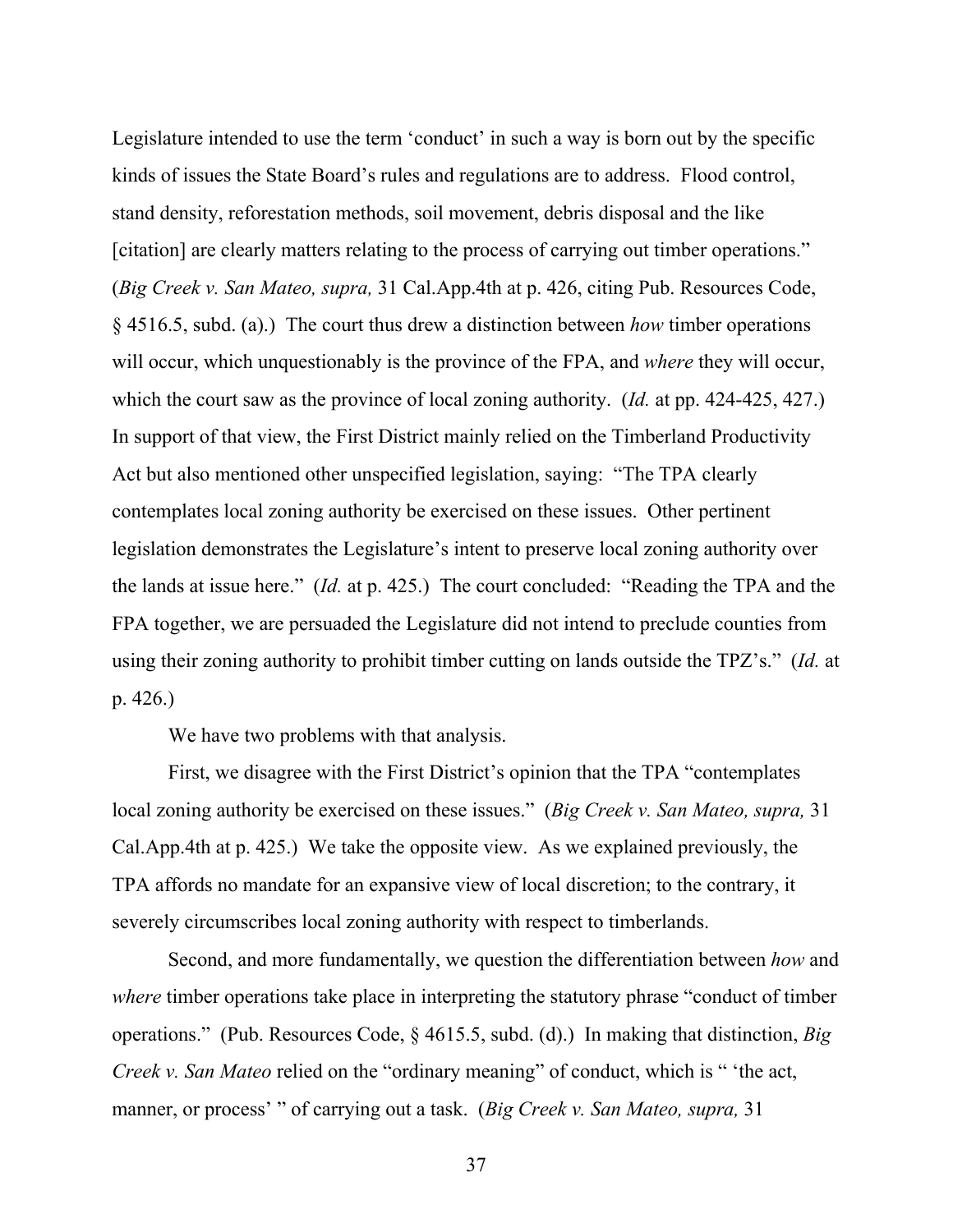Cal.App.4th at p. 426, quoting Webster's Third New Internat. Dict., *supra,* p. 473.) As plaintiffs observe, however, that definition necessarily includes the "act" of doing the task at all. Local measures that forbid logging in certain locations "regulate the conduct of timber operations" in those places in the most fundamental way imaginable—by prohibiting it outright. Carried to its logical conclusion, the reasoning in *Big Creek v. San Mateo* allows individual counties to completely circumvent the FPA by the simple expedient of enacting zoning measures that prevent logging altogether. Such a result would be contrary to the clear intent of the Legislature, which eliminated local authority over timber operations with its 1982 amendment to the FPA. (Stats. 1982, ch. 1561, § 3, pp. 6164-6165, adding Pub. Resources Code, § 4516.5.) Given both the language and the intent of the statute, we construe the statutory phrase "conduct of timber operations" to encompass the location of those activities as well as the manner of carrying them out.

To sum up, we conclude that the zone district regulations contradict the FPA because they purport to regulate the conduct of timber operations, which is forbidden by the statute. The FPA thus expressly preempts those regulations.**<sup>13</sup>**

**<sup>13</sup>** Given our analytic departure from *Big Creek v. San Mateo*, we need not resolve the parties' dispute over a related point—whether the "how versus where" distinction elucidated in *Big Creek v. San Mateo* has been undermined by subsequent case law. (See *Westhaven Community Development Council v. County of Humboldt, supra,* 61 Cal.App.4th 365.)

Similarly, in view of our conclusion that the zone district regulations fail the second test for express preemption, we need not address the third test: whether state law fully and explicitly occupies the field being regulated. (*Sherwin-Williams Co. v. City of Los Angeles, supra,* 4 Cal.4th at p. 897.)

Likewise, in light of our determination of express preemption under the FPA, we need not consider the question of implied preemption under that statute.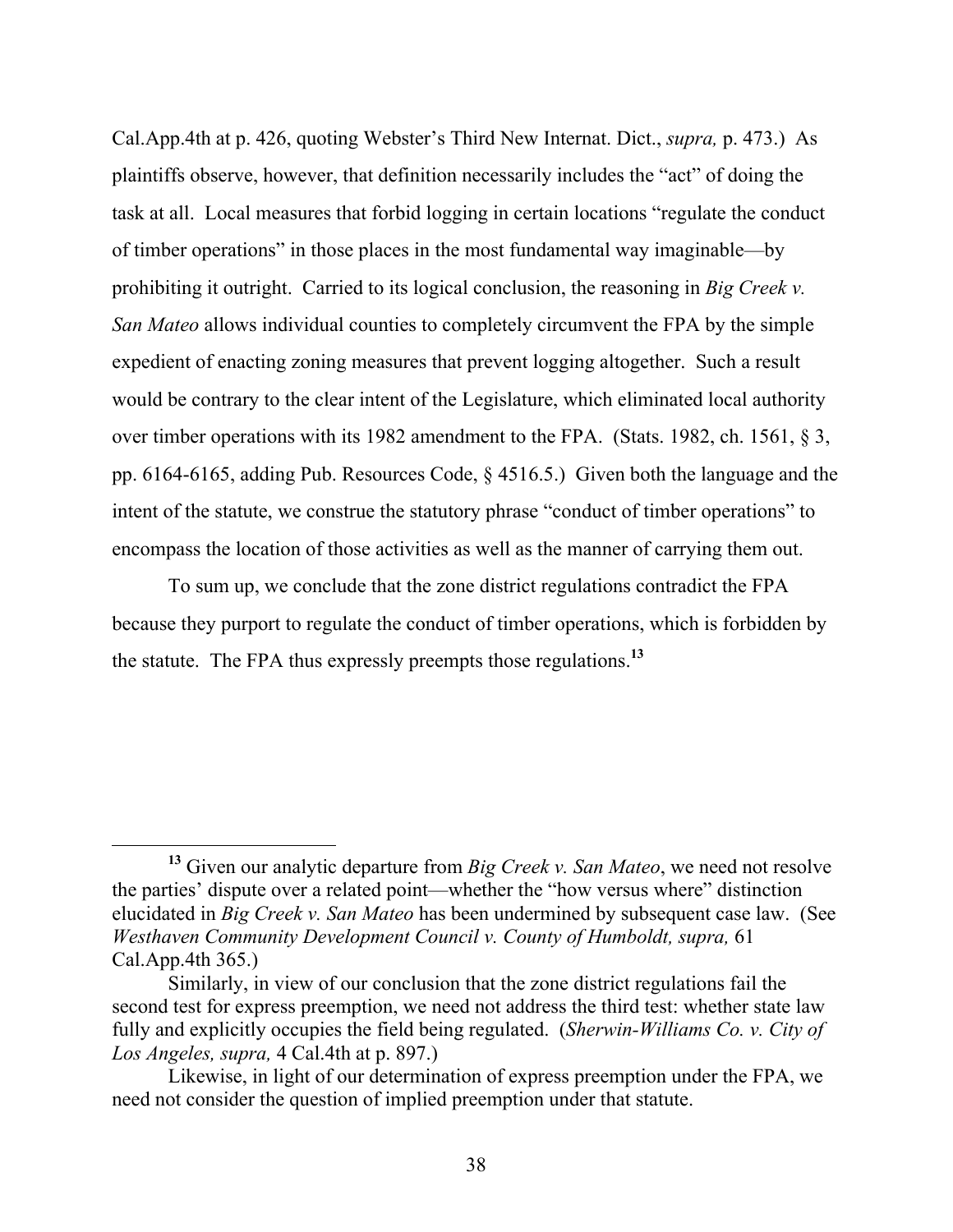# b. Preemption under the Timber Productivity Act

Plaintiffs make no contention that the Timber Productivity Act preempts the zone district regulations. For that reason, and because of our determination of preemption under the FPA, we need not and do not consider preemption under the TPA.

2. Riparian Regulations

The riparian regulations are contained in Ordinance 4571, which prohibits timber harvesting within 50 feet of a perennial stream or within 30 feet of an intermittent stream. The ordinance applies in all areas of the County where timber harvesting is permitted, including within timber production zones.

Citing *Big Creek v. San Mateo*, the trial court concluded that state law does not expressly preempt the riparian corridor ordinance, because that ordinance regulates the "location" rather than the "conduct" of timber operations. But the court found the ordinance "is impliedly preempted to the extent that it applies to land within Timber Production Zones (TPZs)." Based on its further determination that the invalid portions of the measure are not severable, the court found the local legislation "preempted in its entirety."

The County challenges only certain aspects of the trial court's preemption determination. The County agrees with the court's analysis under the FPA. It defends the court's determination that the riparian ordinance regulates only the location and not the conduct of timber operations and thus is not preempted by the FPA. But the County disagrees with the court's analysis under the TPA. The County thus attacks the court's determination the riparian regulations are invalid to the extent they operate within timber production zones. As to that point, the County contends that the regulations constitute an allowable "compatible use" under the TPA.

Plaintiffs take the contrary view. They argue that both the Forest Practice Act and the Timber Productivity Act preempt the riparian ordinance, and that the ordinance is invalid both outside and inside the timber production zones.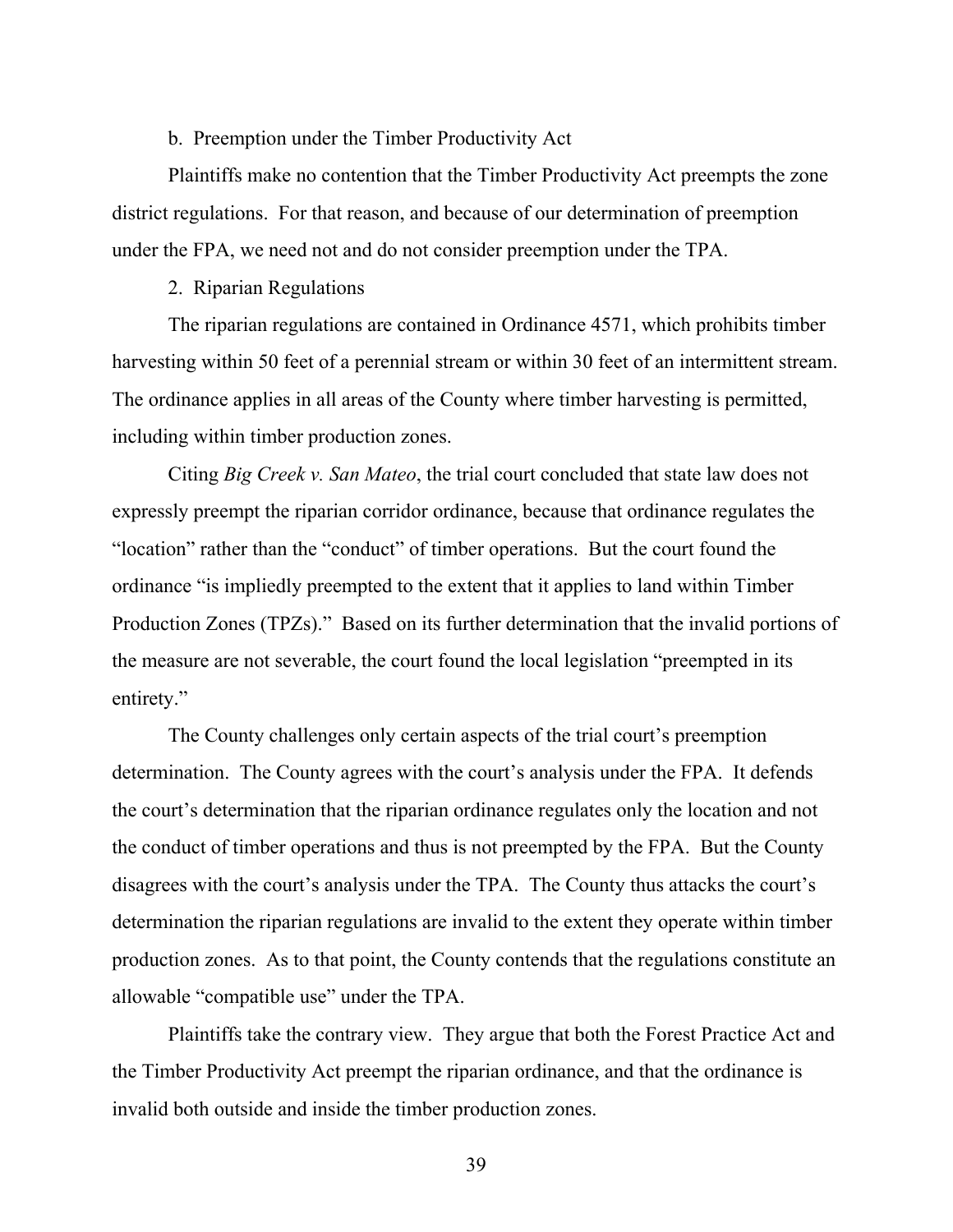a. Preemption under the Forest Practice Act

We agree with plaintiffs that the riparian ordinance conflicts with the Forest Practice Act and that the statute therefore expressly preempts the ordinance.

In the first place, the riparian ordinance invades the area occupied by the Forest Practice Act—the conduct of timber operations. For purposes of the FPA provision that limits the authority of local government, "timber operations" is defined to include the "protection of stream character and water quality . . . ." (Pub. Resources Code, § 4516.5, subd.  $(a)$ .)

In the second place, the local measure contradicts regulations promulgated under the Forest Practice Act. Under the FPA, authority for watercourse protection is reposed in the State Forestry Board. (Pub. Resources Code, § 4551.) The statute requires the Board to "adopt district forest practice rules and regulations . . . to assure the continuous growing and harvesting of commercial forest tree species and to protect the soil, air, fish, and wildlife, and water resources, including, but not limited to, streams, lakes, and estuaries." (*Ibid.*) Pursuant to that directive, the State Forestry Board has promulgated regulations for watercourse and lake protection. (Cal. Code Regs., tit. 14, § 916 et seq.) Among other things, those regulations address riparian buffers by establishing watercourse and lake protection zones (WLPZs). (*Id.,* §§ 916.4, 916.5.) The width of those zones is determined by a specialized formula set forth in the regulations, with some discretion accorded the registered professional forester to alter the width of the buffer. (*Ibid.*) The standard width of the WLPZ ranges from 50 feet to 150 feet but depends on a number of specified factors. (See *Id.,* § 916.5, Table 1, p. 250.) The County's riparian ordinance establishes a different buffer width than the state law regulations.

Preemption based on contradictory legislation generally is found only when the state and local acts "are irreconcilable, clearly repugnant, and so inconsistent that the two cannot have concurrent operation. [Citation.]" (*Water Quality Assn. v. City of Escondido* (1997) 53 Cal.App.4th 755, citing *Western Oil & Gas Assn. v. Monterey Bay Unified Air*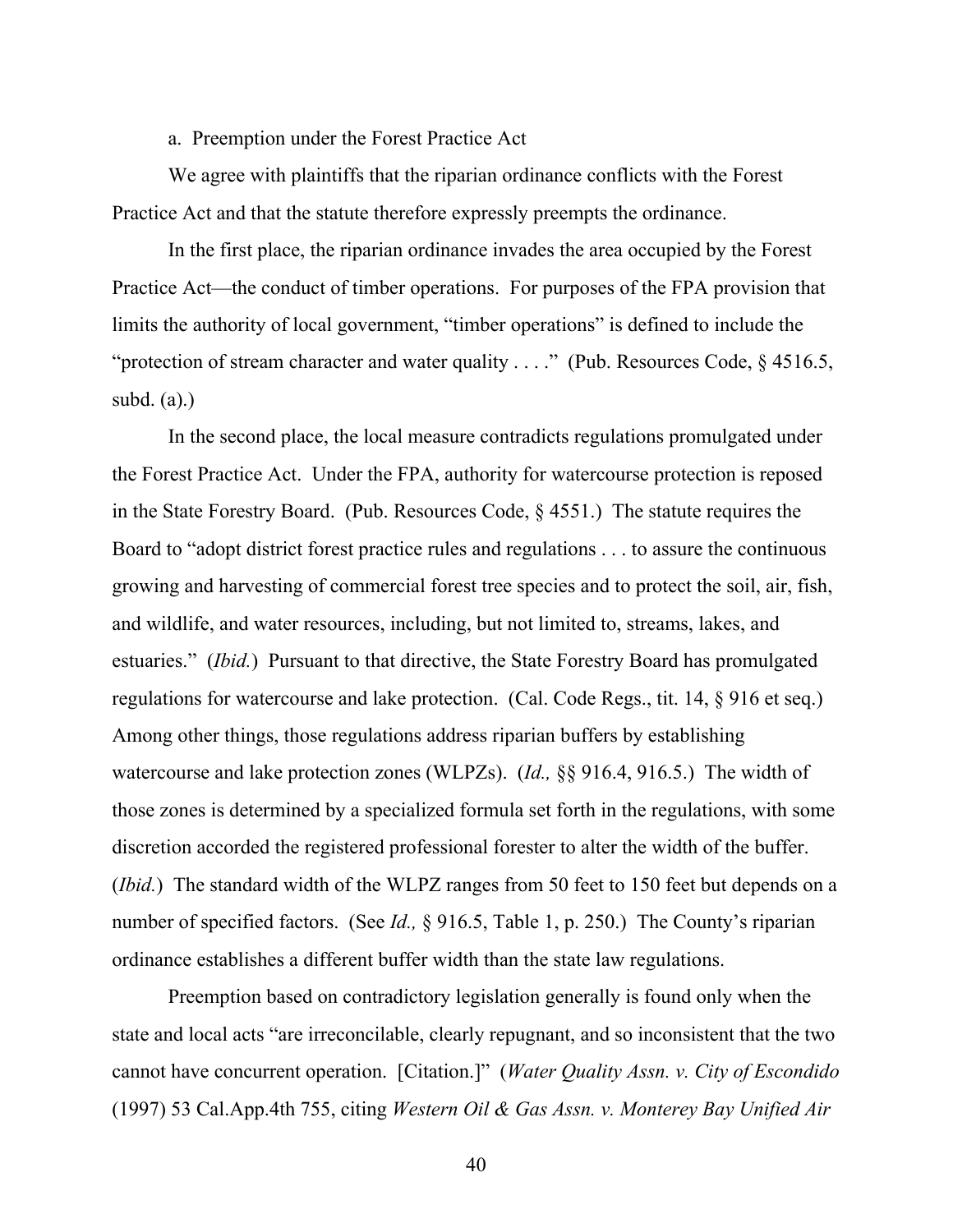*Pollution Control Dist.* (1989) 49 Cal.3d 408, 419-420.) That is the situation presented here. The local and state riparian protection regulations are at odds with each other; they cannot operate concurrently. Timber harvesting near streams allowable under the state law regulations could be banned under the local ordinance. (*Ibid.* [ordinance preempted where it prohibited water softening units that would be permitted under state law].) The riparian ordinance therefore contradicts the general law and is expressly preempted. (*Sherwin-Williams Co. v. City of Los Angeles, supra,* 4 Cal.4th at p. 902.)

Furthermore, because the ordinance operates identically both inside and outside timber production zones, it is preempted in its entirety under the Forest Practice Act. Based on the foregoing conclusions, we affirm the result reached by the trial court on this point, albeit on different grounds.

b. Preemption under the Timber Productivity Act

Given our determination that the Forest Practice Act preempts the County's riparian regulations, we need not and do not consider the parties' contentions concerning preemption under the Timber Productivity Act.

3. Helicopter Regulations

Ordinance 4572 limits helicopter staging, loading, and service areas to qualifying parcels within the boundaries of an approved timber harvest plan (THP). The ordinance explicitly states that it applies to "timber operations involving the use of helicopters."

The trial court concluded that the Forest Practice Act expressly preempts the helicopter ordinance. As the court observed, the FPA definition of timber operations includes removal of timber. (Pub. Resources Code, § 4527.) The court determined that the helicopter ordinance constitutes an invalid "regulation of the manner in which timber is removed."

The County attacks that determination. Citing *Big Creek v. San Mateo*, it urges that the helicopter ordinance regulates where—not how—timber is harvested and that it is therefore valid under the FPA. (See *Big Creek v. San Mateo*, *supra,* 31 Cal.App.4th at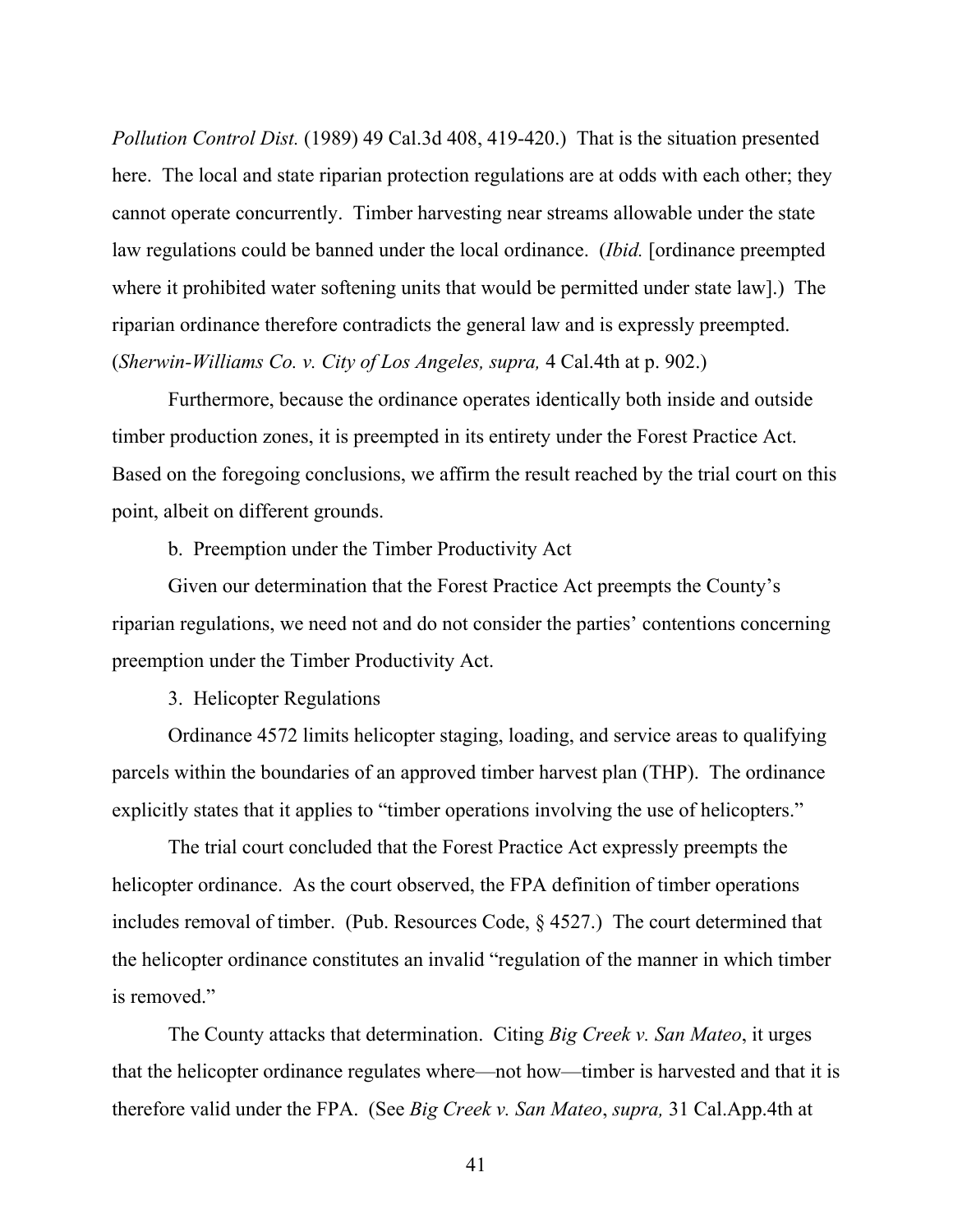pp. 424-425.) The County further asserts that the ordinance does not run afoul of the TPA, even to the extent that it applies within timber production zones. More broadly, the County also defends the helicopter ordinance as a proper exercise of its general police power to provide for public health, safety, and welfare, and as an exercise of wellestablished local authority over aircraft-related land uses.

In response to the County's contentions, plaintiffs first urge FPA preemption. They begin by renewing their attack on the "how versus where" distinction elucidated in *Big Creek v. San Mateo*. Next, in defense of the trial court's preemption ruling, plaintiffs stress the FPA's definition of timber operations, which includes the removal of timber. (Pub. Resources Code, § 4527.) They also point out that the State Forestry Board's regulations expressly address the removal of timber by helicopter. (See, e.g., Cal. Code Regs., tit. 14, § 926.3, subds. (a)(2), (b), (c), (h).) In addition, plaintiffs also invoke TPA preemption. They characterize the ordinance as an improper regulation of timber harvests on TPZ land. Lastly, plaintiffs argue against the County's police power contentions.

a. Preemption under the Forest Practice Act

We agree with the trial court's determination that the helicopter ordinance represents an attempt to regulate timber operations in contravention of the FPA. As we explained above, the FPA expressly preempts the conduct of timber operations. The removal of timber is an integral part of timber operations. Thus, for example, the FPA provision that limits local authority defines "timber operations" to include "haul routes . . . ." (Pub. Resources Code, § 4516.5, subd. (a).) More importantly, the statute generally defines timber operations as "the cutting or *removal . . . of timber* or other solid wood forest products . . . together with all the work incidental thereto . . . but excluding preparatory work such as treemarking, surveying, or roadflagging." (Pub. Resources Code, § 4527, italics added.) The "construction and maintenance of . . . landings" is among "the work incidental" to timber cutting and removal. (*Ibid.*) When timber is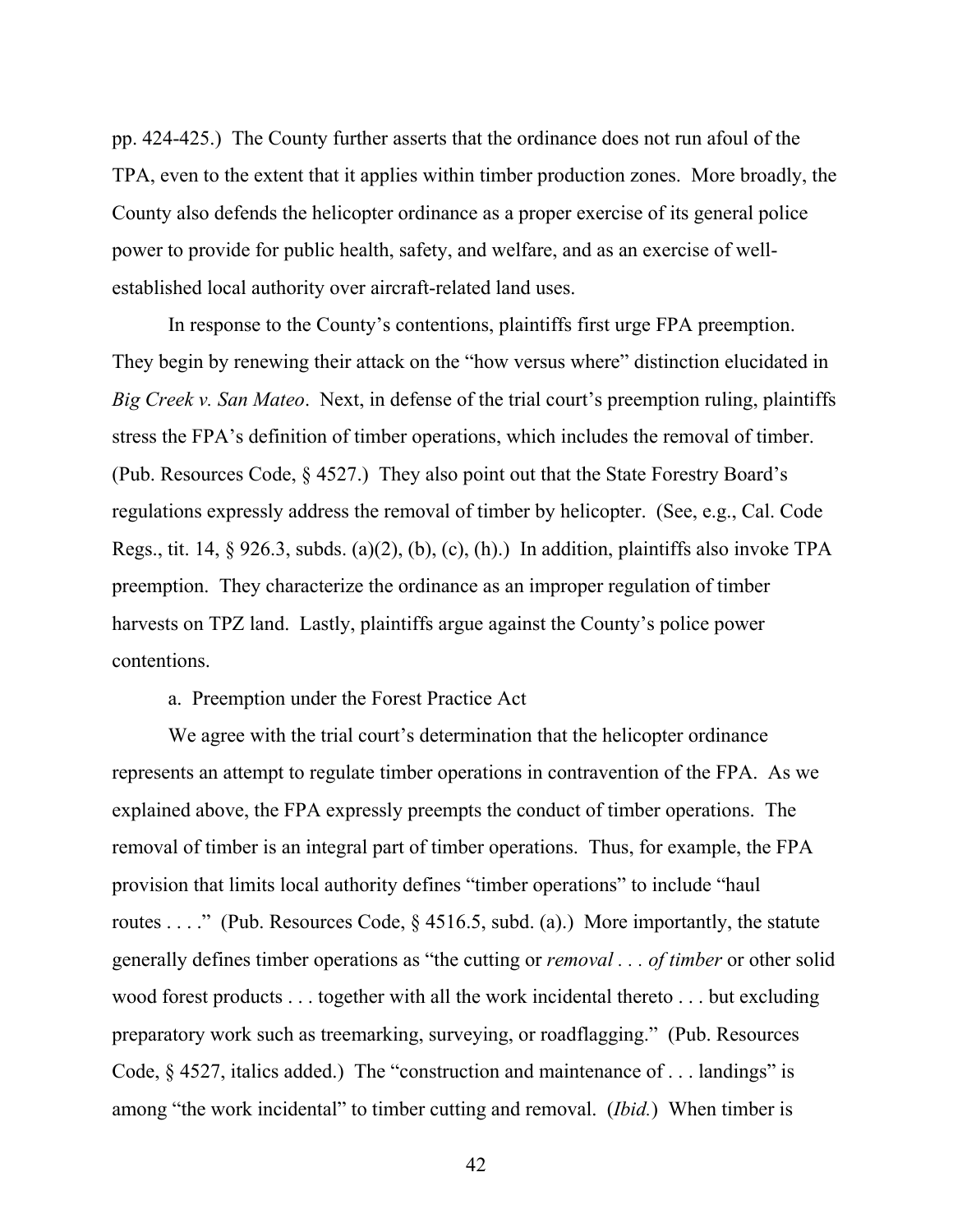removed from the point of felling to a landing, the process is called "yarding." (See Cal. Code Regs., tit. 14, § 895.1, p. 217.) By setting limits on helicopter yarding, the ordinance regulates the removal of timber. It thereby invades the field of "timber operations," which is the exclusive province of state law. Further evidence that the state has fully occupied the field is found in State Forestry Board regulations that explicitly address the removal of timber by helicopter. (See, e.g., *Id.,* § 926.3, subds. (a)(2), (b), (c), (h).) The Board has even promulgated rules applicable solely to Santa Cruz County, which impose special notice requirements on proposed helicopter yarding operations. (*Ibid.*)

For all of these reasons, we conclude that the general law has occupied the field of the conduct of timber operations—particularly including the removal of timber by helicopter—leaving no room for regulation by the County. The County's helicopter ordinance thus is expressly preempted by the FPA.

As with its riparian regulations, the County's helicopter ordinance operates identically both inside and outside timber production zones. Thus, it is preempted in its entirety by the FPA as a local effort to regulate the conduct of timber operations.

b. Preemption under the Timber Productivity Act

As before, in light of our determination that the Forest Practice Act preempts the helicopter ordinance, we do not reach the issue of preemption under the Timber Productivity Act.

c. Police Power

Having determined that the FPA preempts the helicopter ordinance, we necessarily reject the County's assertion that that measure is a valid exercise of its police power. As appellant CCFA points out: "This begs the issue." The exercise of local government police power is valid only to the extent that it is "not in conflict with general laws." (Cal. Const., art. XI, § 7.) As we have explained above, this particular exercise conflicts with state law.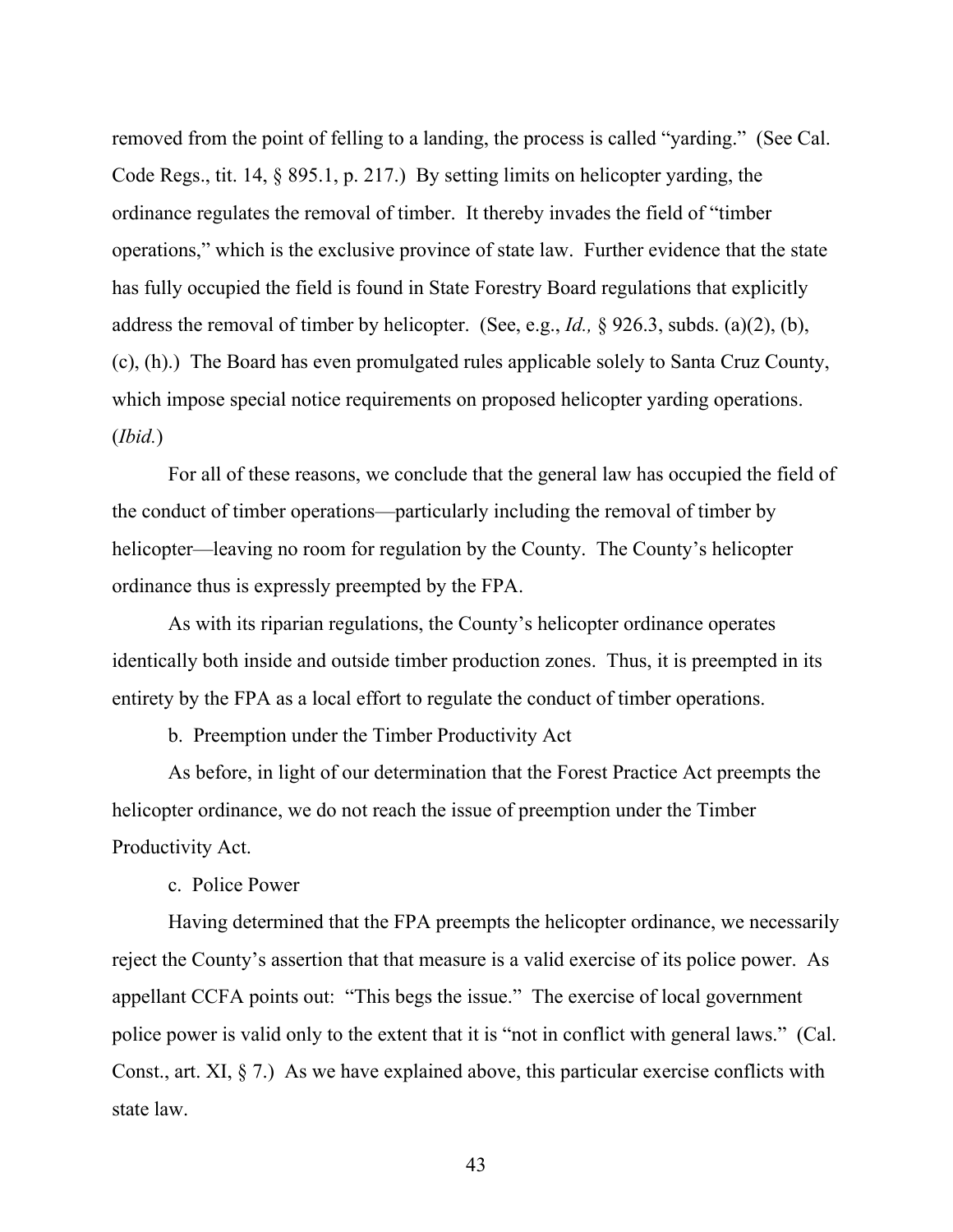We likewise reject the County's contention that the helicopter ordinance is a valid exercise of its local authority over aircraft-related land uses. Whatever authority local government may have to regulate aircraft in other contexts, with respect to the use of helicopters in timber operations, the FPA leaves no room for local regulation. The helicopter ordinance is invalid.

#### **SUMMARY OF CONCLUSIONS**

#### I. Statutory Interplay

Reading the Coastal Act and the Timber Productivity Act together, and harmonizing the two statutes, we reach two conclusions regarding the County's regulation of timberland production zoning (Resolution 493-99 and Ordinance 4577). First, we conclude that the Coastal Commission lacks authority to require the County to mandate additional criteria for TP zoning within the coastal zone. Second, we reject the treatment of coastal zone timber production rezoning applications as LCP amendments necessitating Coastal Commission certification. Given our determination that timber production zoning does not constitute a change in the use of timberland, we conclude that the Coastal Act does not require those rezoning applications to be certified as LCP amendments. We further conclude that treating TP rezoning requests as LCP amendments constitutes the imposition of additional criteria for timber production zoning in violation of the Timber Productivity Act.

II. Preemption

A. Zone District Regulations (Resolution 493-99 and Ordinance 4577)

We reject the reasoning of *Big Creek v. San Mateo* to the extent that it distinguishes between how timber operations will occur and where they will occur. We conclude that the County's zone district regulations impermissibly regulate the conduct of timber operations, thereby contradicting the FPA. For that reason, they are expressly preempted.

44 and 2012 and 2014 and 2014 and 2014 and 2014 and 2014 and 2014 and 2014 and 2014 and 2014 and 2014 and 201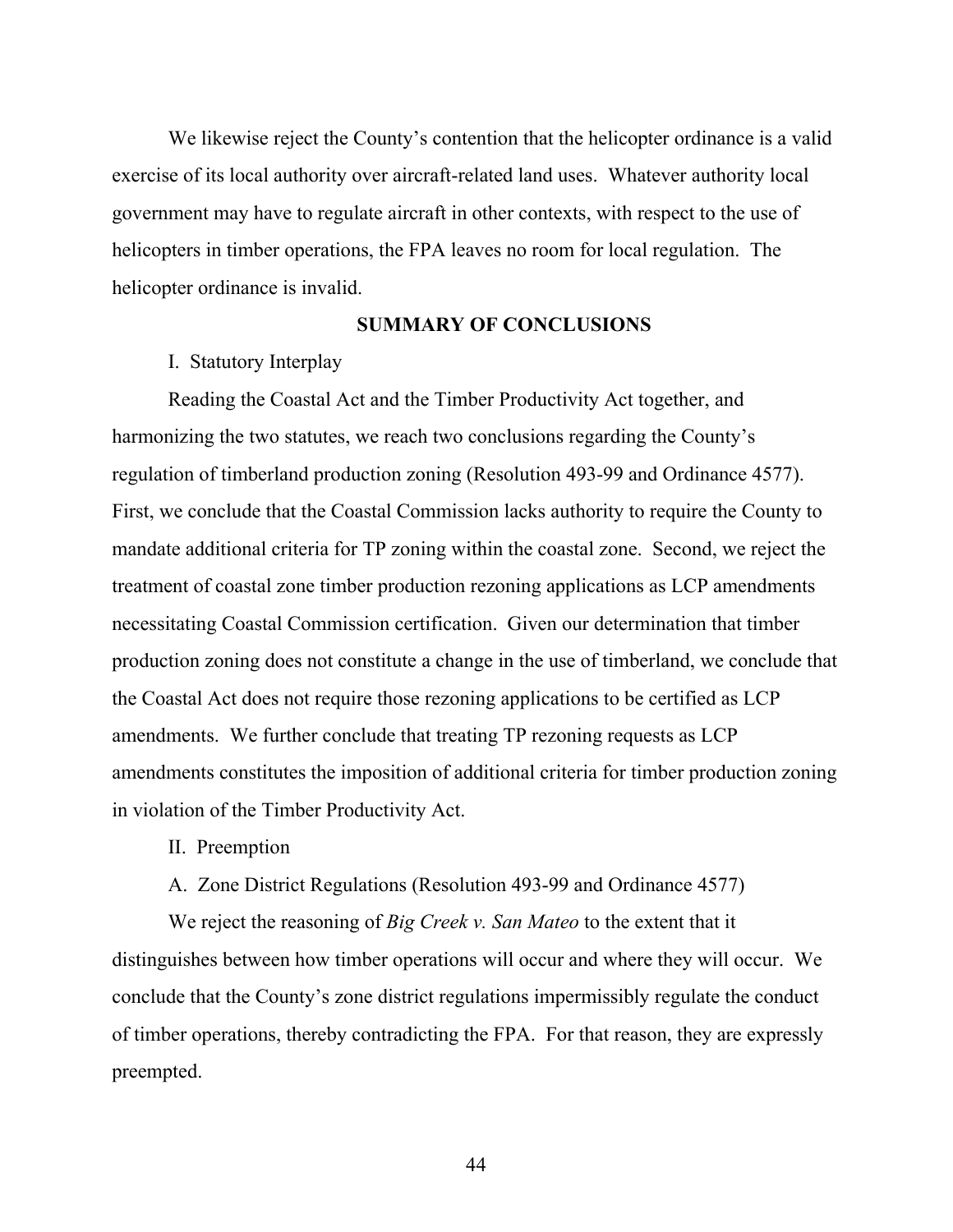#### B. Riparian Regulations (Ordinance 4571)

We find that the County ordinance establishing riparian buffers conflicts with the Forest Practice Act in two ways. First, the ordinance invades an area occupied by the statute, the conduct of timber operations. In addition, the ordinance contradicts regulations promulgated under the statute. For those reasons, the riparian ordinance is expressly preempted by the FPA.

C. Helicopter Regulations (Ordinance 4572)

We conclude that the helicopter ordinance is an impermissible attempt to locally regulate the removal of timber. Because the removal of timber falls within the definition of timber operations under the Forest Practice Act, that statute expressly preempts the helicopter ordinance.

D. Other Regulations (Resolution 494-99 and Ordinance 4578)

Ordinance 4578 and Resolution 494-99 never became effective. For that reason, any controversy concerning those measures—whether at the trial or the appellate level is not justiciable.

# DISPOSITION

 We reverse the judgment, and we remand the matter to the trial court with instructions to enter a new and different judgment invalidating Ordinances 4571, 4572, and 4577, and Resolution 493-99.

Plaintiffs shall have costs on appeal.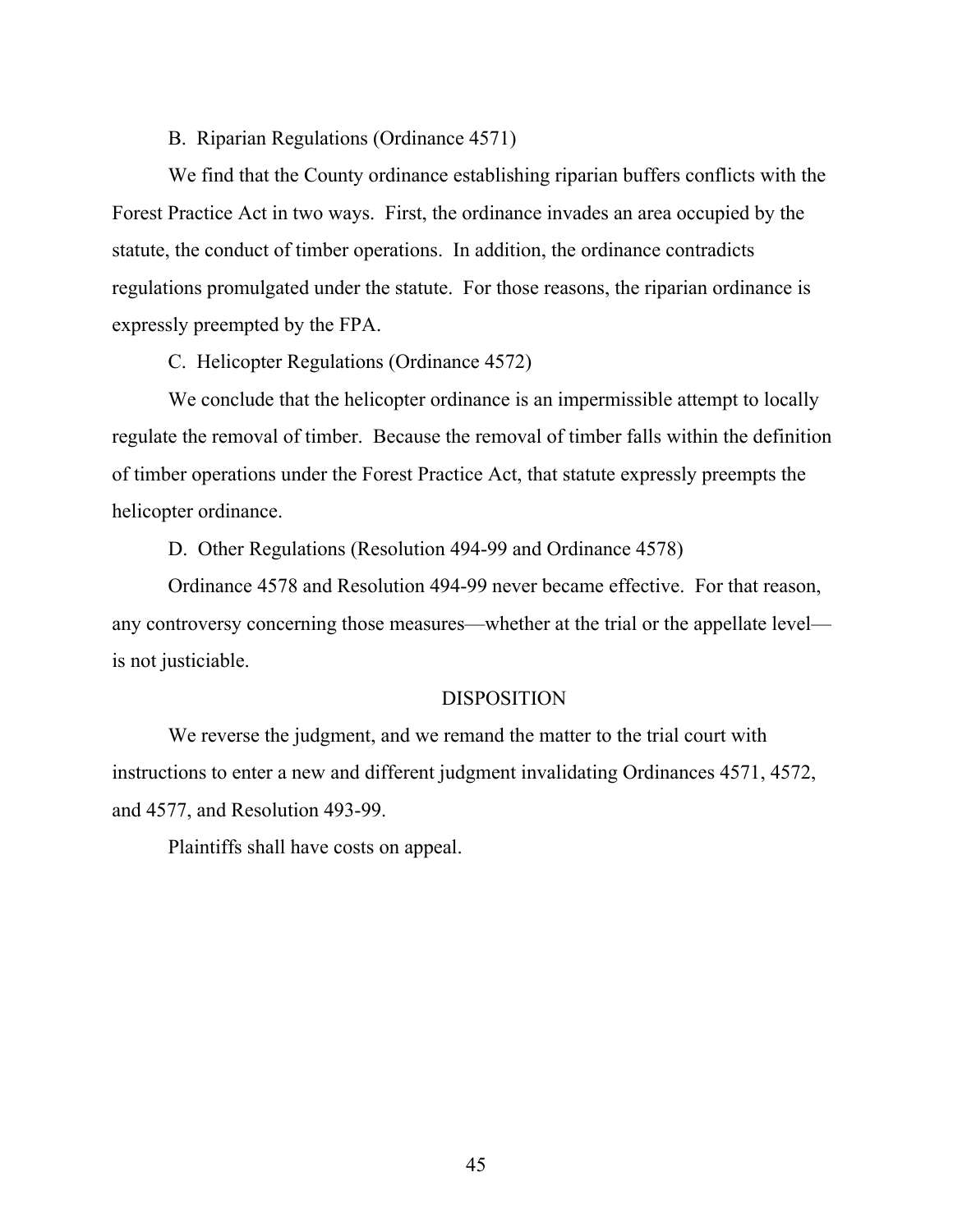Wunderlich, J.

WE CONCUR:

 $\overline{a}$ 

 $\overline{\phantom{a}}$ 

Elia, Acting P.J.

Mihara, J.